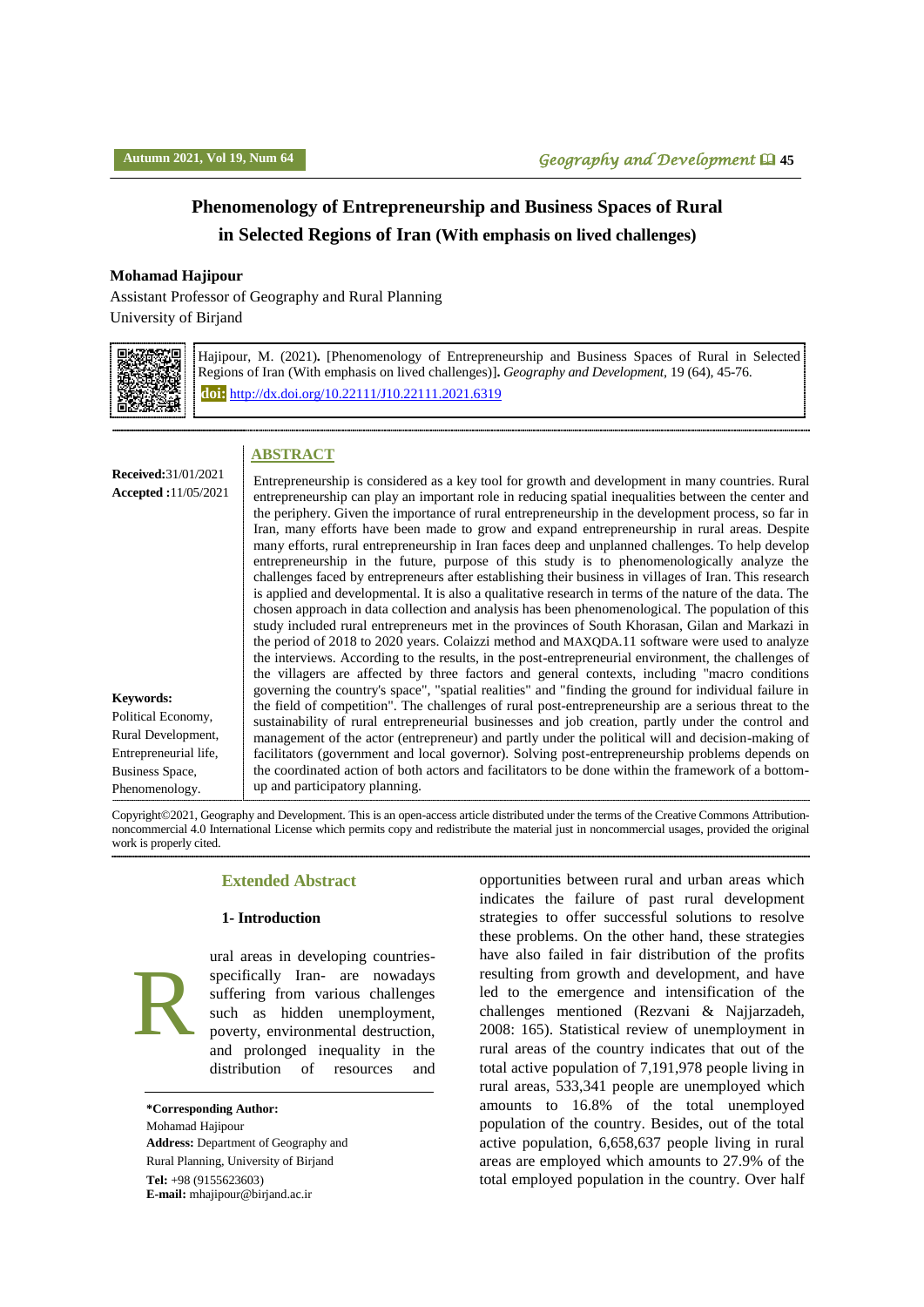# **پاییز ،0011 سال نوزدهم، شماره 60 فصلنامه جغرافیا و توسعه** 54 *Geography and Development* **46 Autumn 2021, Vol 19, Num 64**

of the population in rural areas are employed in the agriculture sector which takes up 52.6% of total employment in these areas. Moreover, 24.7% of those residing in rural areas are employed in the industry sector and 22.6% are employed in services. Among the unemployed population living in rural areas, 532.693 people are 15 or older among whom 319,987 are 15-29 years old and the rest are older than 29 (Iran Statistical Center, 2016).

Entrepreneurship is considered a key tool for growth and development in many countries. Rural entrepreneurship can play a significant role in the attenuation of spatial inequalities between centers and peripheral areas. Considering the importance of rural entrepreneurship in the process of development, ample efforts have been paid in Iran to grow and expand entrepreneurship and create new businesses in rural areas. Despite the efforts, the noteworthy point is that rural business and entrepreneurship are faced with deep challenges in Iran. The present study seeks to carry out a phenomenological analysis of the lived challenges and obstacles of business owners and entrepreneurs during their economic life in a selection of Iranian villages to help pave the pave for future initiatives in the field of rural business and entrepreneurship.

#### **2- Methodology**

The present research is an applied study in terms of the research objective and a qualitative study in terms of the nature of data. The phenomenology approach has been selected to collect and analyze data since entrepreneurship is an integrated process of lived experiences and lived experiences are quite difficult to study and most previous research methods have failed to investigate them. Thus, the solution of the present research methodology is to move beyond the paradigms of functionalism in the field of entrepreneurship to provide a good understanding of entrepreneurship concepts and the subsequent environments as well as using interpretive paradigms and adopting suitable strategies such as phenomenology (Alvani & Boudalii, 2010: 33). MAXQDA v.11 software has been used to analyze data and develop the structural ma of the qualitative data used in the present study.

#### **3-Discussion and Conclusion**

103 codes were extracted out of the contents of interviews with 41 rural business owners and entrepreneurs at first. After the elimination and integration of similar codes, the subject of rural

business and entrepreneurship environment's lived challenges and obstacles were coded into 19 initial themes that were later changed into eight main themes (including the fluctuation of economic costbenefit, bureaucratic system inconsistencies, the outflow of benefits to the outside of the environment, market loss, unfavorable support services, the inability of institutions and agencies, the decline of entrepreneurs' professional traits, and subcultures contradicting development in the environment).

1-Fluctuation of economic cost-benefit: the fluctuation of economic cost-benefit is one of the main themes of rural business and entrepreneurship environment's lived challenges and obstacles. This main theme is made up of four subthemes including "inflation and excessive price fluctuation", "limited liquidity available to rural entrepreneurs", "shortage and the unexpected rising price of some basic equipment and goods due to hoarding", and "some activities becoming unprofitable over time".

2-The outflow of benefits to the outside of the environment: outflow of benefits to the outside of the environment is another main theme of rural business and entrepreneurship environment's lived challenges and obstacles. Some entrepreneurship activities transfer the main part of the capital and profits obtained to the outside of the rural area and even out of the reach of the main rural entrepreneurship elements in terms of the spatial cycle of accumulated profits and interests resulting from the work although they create job opportunities in rural areas and are sources of new income. Hans Bobek proposed and explained a theory justifying this mechanism many years ago (see, Rahnamaei, 1994), and many people confirmed this theory after testing it. Thus, the presence of a deep historical root in the system of the interactions between urban and rural areas has dragged new entrepreneurs into the same system. This theme is made up of two sub-themes entitled "The exploitation of rural workforce in the form of quasi-entrepreneurial activities" and "Incomplete entrepreneurial product chain of value in rural areas and dependency on the cities in the urban region".

3-Bureaucratic system inconsistencies: bureaucratic system inconsistencies is another main theme of rural business and entrepreneurship environment's lived challenges and obstacles. This main theme is made up of two sub-themes of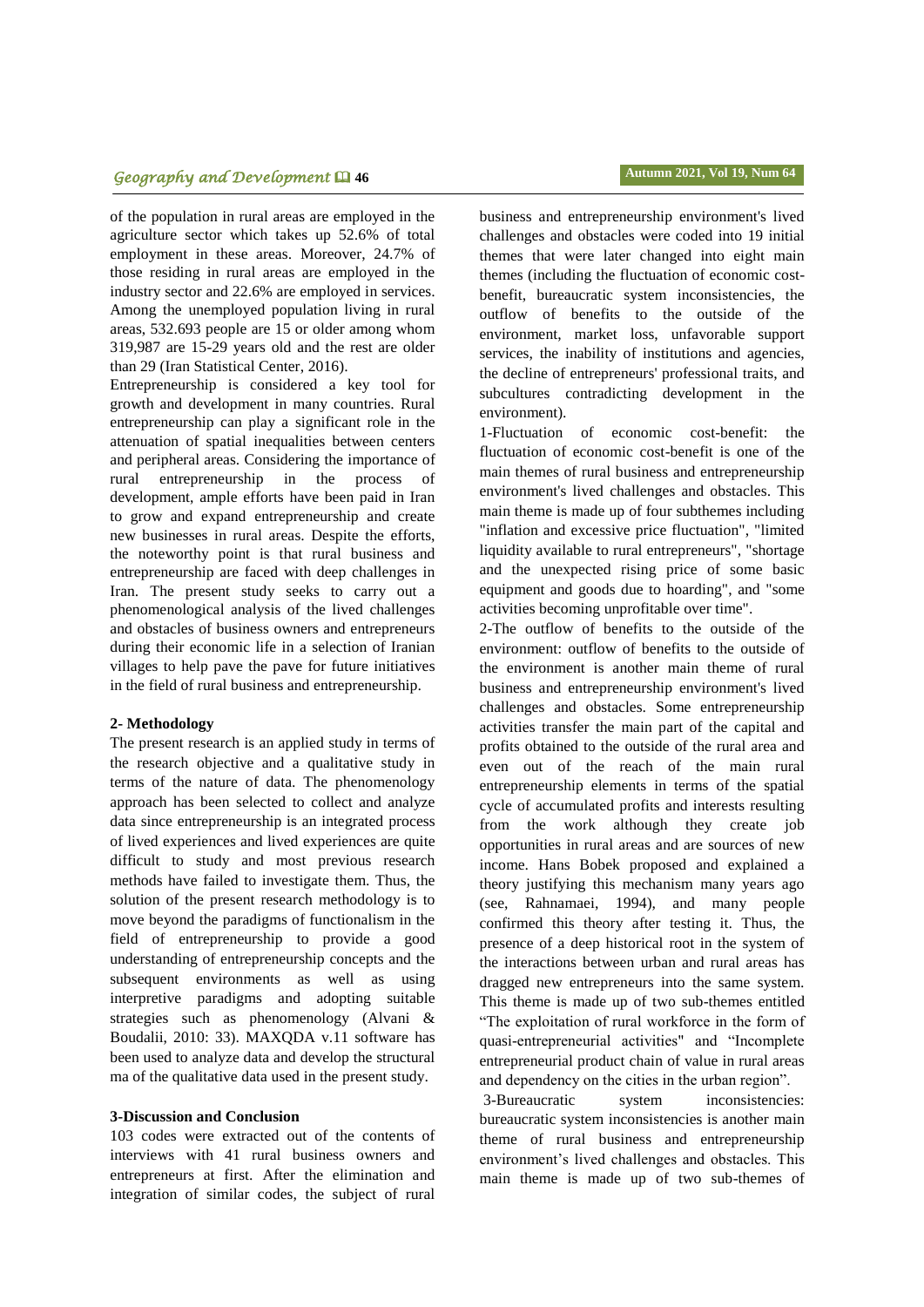"Delay or ignorance of some public projects and promises made by authorities" and "Unawareness of some newly-appointed managers of specific entrepreneurial products"

4-Market loss: market loss is another main theme of rural business and entrepreneurship environment's lived challenges and obstacles. This theme is made up of three initial themes called "Unhealthy competition of some competitors in the market", "Monopoly of some public and quasi-public units against rural entrepreneurial activities", and "Elimination of the activities due to limited growth of rural entrepreneurial activities compared to urban activities".

5-Unfavorable support services: unfavorable support services are another main theme identified among rural business and entrepreneurship environment's lived challenges and obstacles. The political economy governing the procedures of the spatial planning and management of land in Iran is not strictly specified. Many believe that current approaches demonstrate a neoliberal framework and reduced meddling of the government in economic affairs (see: Zahed Mazandarani, 1993) which has a history of three decades. On the other hand, ideological dialogues and their resulting programs such as resistance economy and social justice indicate efforts opposing the approaches of market economy and neoliberalism. Nevertheless, what is clear is the fact that a dual environment rules the national economy and the governing development planning. As a result, the structures and procedures of land governance have no particular and planned principle aimed towards a specific direction. This is why the two sub-themes of "Immediate cessation or reduction of public agencies' support" and "Poor insurance services for rural entrepreneurs and their labor force" are of significance in the environment of rural business and entrepreneurship.

6-The inability of institutions and agencies: the inability of institutions and agencies is another main theme identified among rural business and entrepreneurship environment's lived challenges and obstacles. This theme is made up of three subthemes called "Regulations opposing rural entrepreneurial activity development", "Defects in the rules and weak performance of the institutions supporting the intellectual rights of entrepreneurial activities", and "functional weakness and low influence of rural entrepreneurship associations and unions in pursuing legal and union demands of entrepreneurs".

7-The decline of entrepreneurs' professional traits: the decline of entrepreneurs' professional traits is another main theme of rural business and entrepreneurship environment's lived challenges and obstacles. This main theme is made up of two sub-themes entitled "Skill and taste stagnation and under-development in the activities of some entrepreneurs because of the harsh conflicts between them and current economic activity margins" and "Frustration with entrepreneurship activities because of the rural entrepreneurial activities' inability to compete with urban economic and entrepreneurial activities in terms of expected benefits".

8-Subcultures contradicting development in the environment: subcultures contradicting development in the space is the final main theme of rural business and entrepreneurship environment's lived challenges and obstacles. This main theme was built based on the theme of "Sexist approach of the local community and some public executives with rural entrepreneurial tendencies specific to women".

#### **4-Conclusion**

According to the result, the challenges in the atmosphere of rural economic activity sustenance are influenced by three main factors including "The macro conditions governing the atmosphere of the country", "Realities of the place", "Rooting individual failures in the competitive arena". The challenges in this arena are considered serious threats against the sustainability of the employment and entrepreneurial rural activities a portion of which is controlled and managed by the actors (entrepreneur or business owner) and another part is under the political control and decision-making of facilitators (the government and local governors). Resolving the current issues requires the coordinated and simultaneous action of facilitators and actors in bottom-up and participatory planning. **Keywords:** Political Economy, Rural Development, Entrepreneuriallife,Business Space,Phenomenology.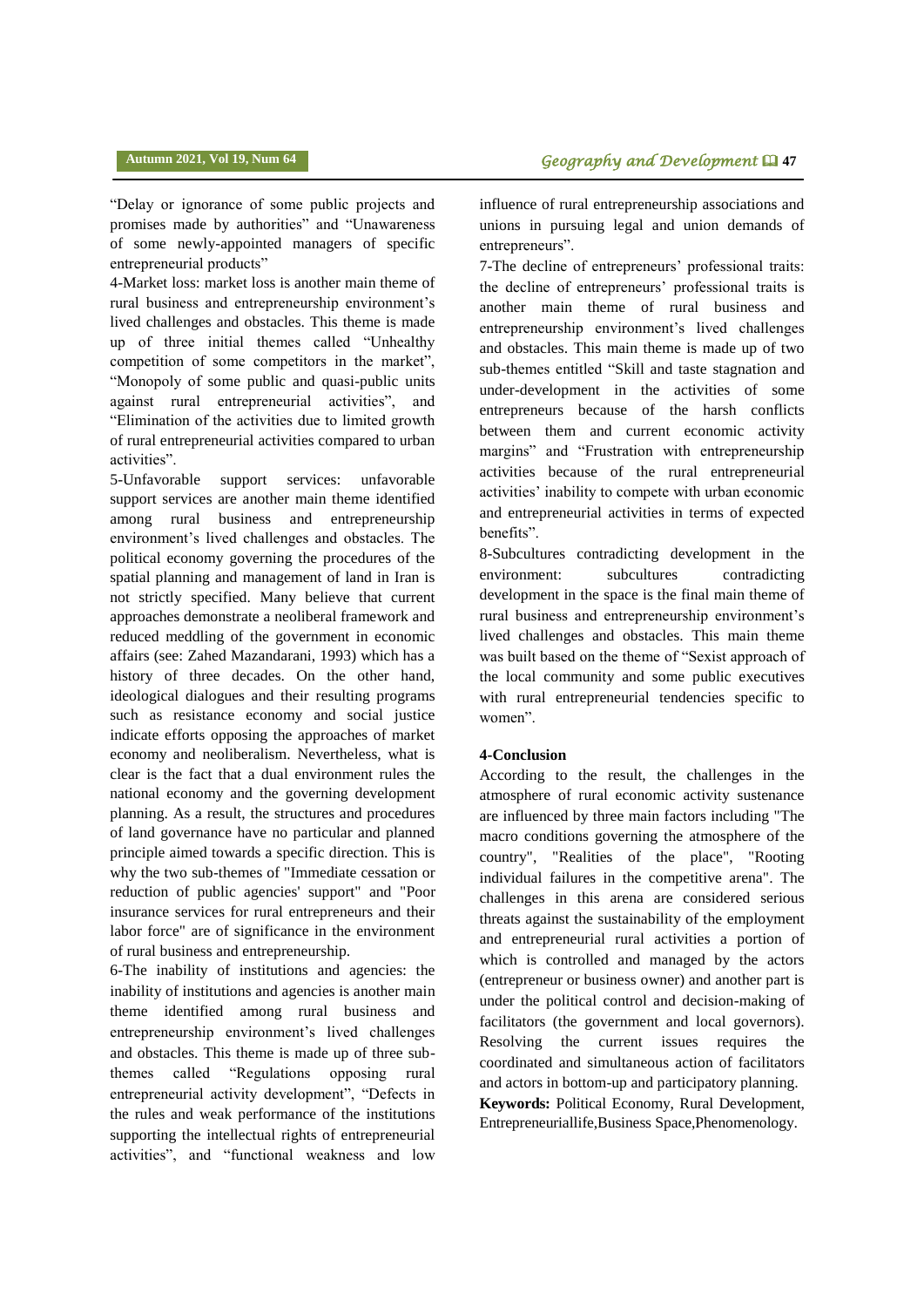# **پاییز ،0011 سال نوزدهم، شماره 60 فصلنامه جغرافیا و توسعه** 54 *Geography and Development* **48 Autumn 2021, Vol 19, Num 64**

#### **5-References**

- Atkinson, Robert & Lind, Michael (2020). Big is beautiful:demythologizing small businesses, translated by Hamid Padash, Ali Niko Nasbati, and Bahman Khodapnah,Tehran: Nahadgara Publications. (Persian)
- Ahmadi, Senour, Hossein Kouhestani, Hossein Yadavar, Hossein Shaban Ali Fami (2019). Meta-Analysis of Factors Influencing the Development of Rural Women Entrepreneurship, Quarterly Journal of Rural Development &Space Economics,27,PP.21-38. (Persian[\)https://serd.khu.ac.ir/article-1-3263-fa.html](https://serd.khu.ac.ir/article-1-3263-fa.html)
- Ishraqi Samani, Roya, Tayebeh Karimi, Marjan Vahedi, and Tayebeh Seideh (2015). Challenges of Rural Entrepreneurship in Ilam Province, Entrepreneurship Strategies in Agriculture, No. 3, PP.57-63.(Persian) [https://jea.sanru.ac.ir/article-1-129](https://jea.sanru.ac.ir/article-1-129-fa.html) [fa.html](https://jea.sanru.ac.ir/article-1-129-fa.html)
- Ashraf, Ahmad (1996). Trade Union System, Democracy, and Civil Society in Iran, Dialogue Magazine, No. 17, PP. 17-47. (Persian) <http://ensani.ir/fa/article/51726>
- Eftekhari, Abdolreza Rokn al-Din and Hamdollah Sajasi Gheydari (2013). Rural Development Emphasizing on Entrepreneurship, Tehran, Samat Publications. (Persian)
- Panahi, Leila, Hamdaleh Pishro, and Mohammad Sadegh Shahgholi (2015). Investigation of Entrepreneurship Barriers in Rural Areas of Marvdasht County to Attenuate Unemployment, Sarzamin Geographical Quarterly, Vol. 13, No. 50, PP.107-120. (Persian[\)https://sarzamin.srbiau.ac.ir/article\\_9969.html](https://sarzamin.srbiau.ac.ir/article_9969.html)
- Tehrani, Reza and Sara Najafzadeh Khoei (1396). An Overview of Inflation, Inflation Uncertainty and The respective Economic Consequences, 2nd International Conference on Management and Accounting, Tehran, <https://civilica.com/doc/643399>
- Jamini, Davood, Ahmad Taghdisi, Khaldd Alipour and Shalir Feizi (2015). Factor Analysis of Inhibitory and Progressive Entrepreneurship Development Variables in Rural Women of Ravansar County, Women Socio-Psychological Studies, Vol. 70, No. 7, PP.63-88. (Persian) [https://jwsps.alzahra.ac.ir/article\\_1914.html](https://jwsps.alzahra.ac.ir/article_1914.html)
- Jamini, Davood, Alireza Jamshidi, Hossein Kammasi, and Ata Houshangi (2015). Analysis of Women's Entrepreneurship Development Barriers in Rural Areas of Moud, Chardavol County Villages. Quarterly Journal of Rural Development and Space Economics, Vol. 5, No. 4, PP.45-63. (Persian)
- <https://serd.khu.ac.ir/article-1-2673-en.html>
- Hosseinpour, Davood and Mohammad Abdullahi (2015).The Influence of Human Capital on Entrepreneurial Behavior, Journal of Management Studies (Transformation and Improvement), No. 78, PP.109-126. (Persian) [https://jmsd.atu.ac.ir/article\\_1811.html](https://jmsd.atu.ac.ir/article_1811.html)

- Khanzadi, Azad, Samira Heidari, Ali Vafamand and Mohammad Hossein Derakhshan (2018). Investigation and Analysis of the Influence of Inflation on the Relationship of Employment and Financial Development in the Iranian Economy: Application of STR Logistics Model (LSTR), Quarterly Journal of Economic Research (Sustainable Growth and Development, Vol. 18, No. 2, PP.1-20. (In Persian) <https://ecor.modares.ac.ir/article-18-13590-fa.html>
- Rahmani Fazli, Abdolreza, Farhad Azizpour and Maryam Shamanian (2019). Analysis of Entrepreneurship Development Capacities in Damghan Rural Areas , Quarterly Journal of Rural Development and Space Economics, No. 2, 28, PP.133-156. (Persian) [https://serd.khu.ac.ir/article-1-](https://serd.khu.ac.ir/article-1-3321-fa.html) [3321-fa.html](https://serd.khu.ac.ir/article-1-3321-fa.html)
- Rezvani, Mohammad Reza and Fatemeh Azizi (2013). Challenges of villagers and nomads social insurance in the country, Quarterly Journal of Social Welfare, Year 13, No. 48, PP.271- 310. (Persian)

<https://www.sid.ir/fa/journal/ViewPaper.aspx?id=256608>

- Rezvani, Mohammad Reza and Mohammad Najjarzadeh (2008). Investigating and analyzing rural entrepreneurship in the rural development process, Case study: South Baraan rural district (Isfahan city), Journal of Entrepreneurship Development, Vol. 1, No. 2, PP.161-182.(Persian)
- Rahnamaei, Mohammad Taghi (1994). Government and Urbanism, A Critique of Hans Bobek Theory of Capitalism and Old Urban Elements, Geographical Research Quarterly,Vol.9, No. 32, PP. 17-26. (Persian) <https://www.noormags.ir/view/fa/articlepage/959212>
- Zahed Mazandarani & Mohammad Javad (1993). Economic Liberalization: Necessity or Freedom (an Introduction to Agricultural Liberation and Development Seminar), Journal of Agricultural Development &Economics, Special Issue 23. (Persian) <https://www.noormags.ir/view/fa/articlepage/359997>
- Siadat, Mahmoud (2020). the unfavorable ranking of Iran in the business environment Indices due to the monopolistic approach to the public sector, see: <https://www.mccima.com/?id=60931>
- Sharififar, Farideh, Fariba Mohammadian & Forouzan Sharififar (2015). Meta-analysis of factors influencing entrepreneurship in Iranian sports organizations. Behavioral Sciences Quarterly, Vol. 7, No. 26, PP. 49- 63.(Persian[\)https://smms.basu.ac.ir/article\\_2194\\_ec11](https://smms.basu.ac.ir/article_2194_ec11532f7cc1aa08cea4a05f3f36013f.pdf) [532f7cc1aa08cea4a05f3f36013f.pdf](https://smms.basu.ac.ir/article_2194_ec11532f7cc1aa08cea4a05f3f36013f.pdf)
- Aref, Hadi, Hassan Budlaei & Vahid Beigi (2015). Phenomenology of the experience of being fired, Public Management Quarterly,Vol. 7,No.3,PP.573-594 (Persian) [https://jipa.ut.ac.ir/article\\_56993.html](https://jipa.ut.ac.ir/article_56993.html)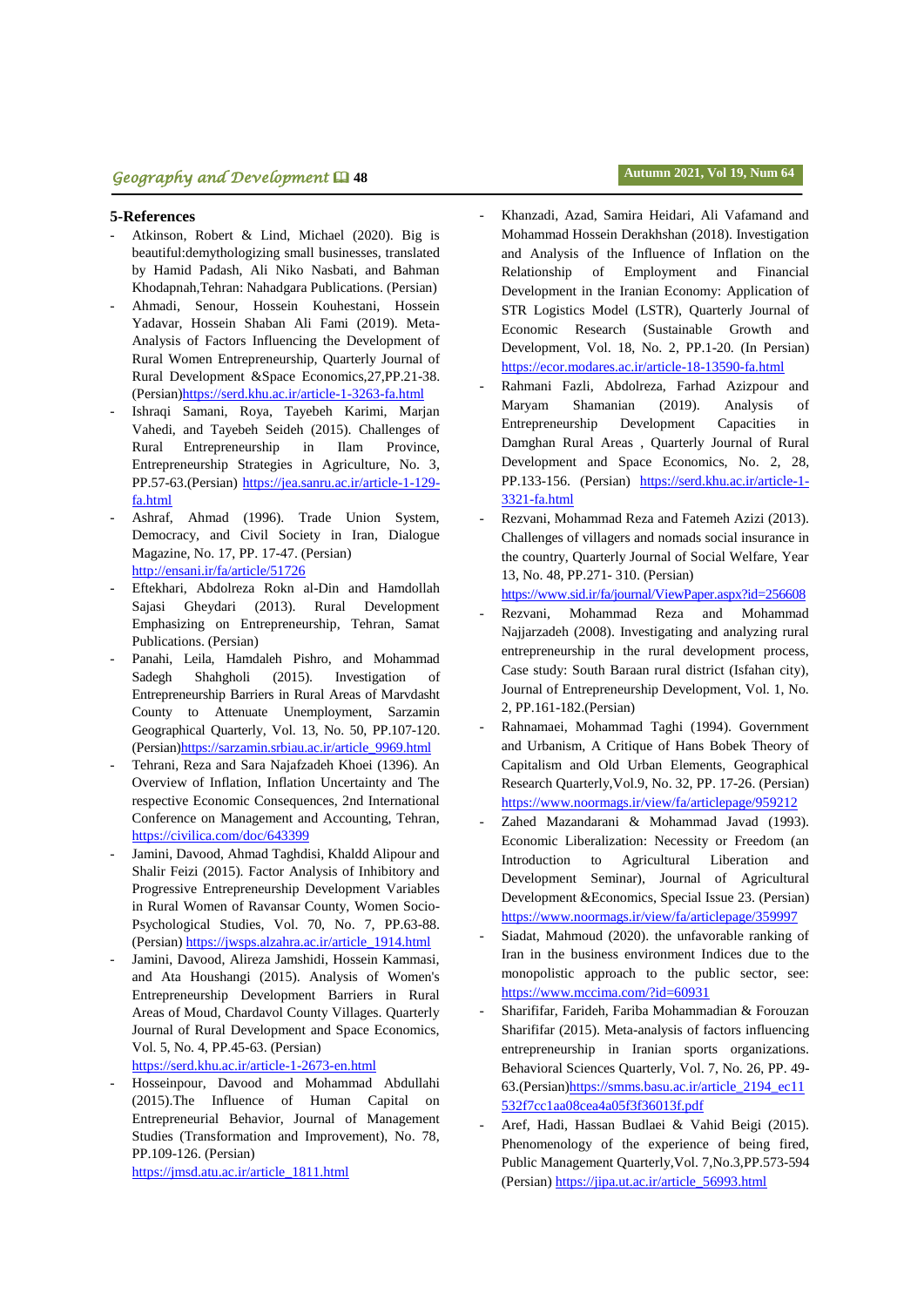- Alidoost, Somayeh, Farhad Lashgaara & Farajollah Hosseini(2012).Prioritization of rural entrepreneurship development barriers in Garmsar, National Conference on Knowledge-Based Businesses Management and Entrepreneurship,PP.31-45.(Persian) <https://civilica.com/doc/174911>
- Alirezanjad, Soheila & Forough Al-Sadat Banihashem (2012). Gender and Development: A glance at the Demographic Developments in Iranian Rural Areas, Iranian Journal of Social Development Studies,Year 4, No. 2,PP.81-93.(Persian)

[https://jisds.srbiau.ac.ir/article\\_1924.html](https://jisds.srbiau.ac.ir/article_1924.html)

- Ghadermarzi, Hamed, Alireza Jamshidi, Davood Jamini& Hamid Nazari Sarmazeh(2015).Identification of Entrepreneurship Development Barriers for Rural Women (Case Study: Shalil District, Ardal County). Regional Planning Quarterly, Year 5, No. 17, PP. 103- 118. (Persian)

<https://www.sid.ir/fa/journal/ViewPaper.aspx?id=256426>

- Karampour, Mostafa and Saman Yousefund (2012). A Study of Rogers' Farming Subculture Theory in the Villages of Kahman District, Selseleh County, Rural Development Quarterly, Vol. 4, No. 2, PP. 139-162. (Persian) [https://journals.ut.ac.ir/article\\_30290.html](https://journals.ut.ac.ir/article_30290.html)
- Lotfi, Haidar (2018). Rural Cultural Renovation and the Failure of Rural Entrepreneurship Policies in Iran, Quarterly Journal of Rural Development and Space Economics, No 25. (Persian)

<https://www.sid.ir/fa/journal/ViewPaper.aspx?id=527441>

- Mohammadi Khamyareh, Mohsen and Amin Erfannia (2019). Identification and Prioritization of Rural Entrepreneurship Opportunities and Challenges: A Case Study of Al-Qorat, Bagheran, and Shakhan Villages in Birjand County, Rural and Development Quarterly, No. 88, PP. 91-122. (Persian) <http://ensani.ir/fa/article/420218>
- Iran Statistical Center (2016). the study of the main indices in the labor market over 2005-2016, accessed a[t:https://www.amar.org.ir/Portals/0/News/396/shbkar.pdf](https://www.amar.org.ir/Portals/0/News/396/shbkar.pdf)
- Mosayebi, Mehrdad, Hossein Barani, Adel Sepehri & Seyed Mahmoud Aghili (2020). The Strategic Status of Rangeland Guild Associations in Iran: Strengths, Weaknesses, Opportunities, and Threat, Scientific Journal of Rangeland, Year 4, No. 2, PP.221-233. (Persian)<https://rangelandsrm.ir/article-1-903-fa.html>
- Mirzaei, Vahid, Fariborz Rahimnia, Saeed Mortazavi & Ali Shirazi (2018). Organizational Pessimism of Nurses: a Phenomenological Study, Journal of Qualitative Research in Health Sciences, Year 7,No.1, PP.88-102. (Persian)

<https://www.sid.ir/fa/journal/ViewPaper.aspx?id=361162>

# **a Autumn 2021, Vol 19, Num 64 Contrary on the same of the same of Geography and Development <b>Q** 49

- Najafi Kani, Ali Akbar, Mehdi Hesam, & Hadisa Ashour (2015). Assessment of the entrepreneurship development status in rural areas (Case study: South Astarabad rural district in Gorgan province), Quarterly Journal of Rural Development and Space Economics, Year 4, No. 11, PP.37-56 (Persian) <https://serd.khu.ac.ir/article-1-2237-fa.html>

- Alwani, Seyed Mehdi and Hassan Budlaei (2010). Phenomenology of Entrepreneurship Studies, Iranian Journal of Management Sciences, Year 5, No. 19, PP. 61-33. (Persian[\) http://journal.iams.ir/article\\_81.html](http://journal.iams.ir/article_81.html)

- Yasuri, Majid, Mohammad Basit Qureshi and Jila Watankhah (2015). Analysis of Strategies and Barriers of Rural Women Entrepreneurship Development in Gourab Pas Fooman. Quarterly of Rural Research, Vol. 6, No. 2, PP. 323-342 (Persian) [https://jrur.ut.ac.ir/article\\_54910.html](https://jrur.ut.ac.ir/article_54910.html)
- Yaqubi Farani, Ahmad (2012). Investigation and Analysis of the Limitations and Barriers of Entrepreneurship Development for Rural Women in Iran. Journal of Society & Labor, No. 142, PP.38- 50. (Persian)

<https://www.noormags.ir/view/fa/articlepage/889064>

- Ahirrao, J., & Sadavarte, M. N. (2010), Social & Financial Constraints of Rural Women Eentrepreneur: A Case Study of Jalna District in Maharashtra, International Referred Research journal, 3(26), 14-18. [https://www.sid.ir/en/journal/ViewPaper.aspx?ID=342](https://www.sid.ir/en/journal/ViewPaper.aspx?ID=342554) [554](https://www.sid.ir/en/journal/ViewPaper.aspx?ID=342554)
- Alison, M., (1990), Entrepreneurship: An International Perspective, Oxford, Jordan Haill, Linacre House.
- Allen, J. C.; Korsching, P.F.and R. Vogt (2003). Examination of Community Action Field Theory Model for Locality Based Entrepreneurship. Paper Presented at the Annual Rural Sociological Society Meeting, Montreal, Canada.
- Andrew Seedhouse, Rebecca Johnson, Robert Newbery. (2016). Potholes and pitfalls: The impact of rural transport on female entrepreneurs in Nigeria, Journal of Transport Geography, Vol 54, PP.140-147. <https://doi.org/10.1016/j.jtrangeo.2016.04.013>
- Askun, B, Yıldırım, Nihan (2011). "Insights on Entrepreneurship Education in Public Universities In Turkey: Creating Entrepreneurs Or Not?", Procedia Social and Behavioral Sciences, PP. 663–676. [https://www.researchgate.net/publication/251714455\\_Insi](https://www.researchgate.net/publication/251714455_Insights_On_Entrepreneurship_Education_In_Public_Universities_In_Turkey_Creating_Entrepreneurs_Or_Not) [ghts\\_On\\_Entrepreneurship\\_Education\\_In\\_Public\\_Univer](https://www.researchgate.net/publication/251714455_Insights_On_Entrepreneurship_Education_In_Public_Universities_In_Turkey_Creating_Entrepreneurs_Or_Not) [sities\\_In\\_Turkey\\_Creating\\_Entrepreneurs\\_Or\\_Not](https://www.researchgate.net/publication/251714455_Insights_On_Entrepreneurship_Education_In_Public_Universities_In_Turkey_Creating_Entrepreneurs_Or_Not)
- Duru, M. (2011). Entrepreneurship opportunities and challenges in Nigeria. Business and Management review, 1(1), 41-48[. www.bmr.businessjournalz.org.](http://www.bmr.businessjournalz.org/)
- Folmer, H., Dutta, S. and Oud, H., (2010). Determinants of Rural Industrial Entrepreneurship of Farmers in West Bengal: A Structural Equations Approach, International Regional Science Review, 33 (4), PP. 367-396.

[https://journals.sagepub.com/doi/10.1177/0160017610](https://journals.sagepub.com/doi/10.1177/0160017610384400) [384400](https://journals.sagepub.com/doi/10.1177/0160017610384400)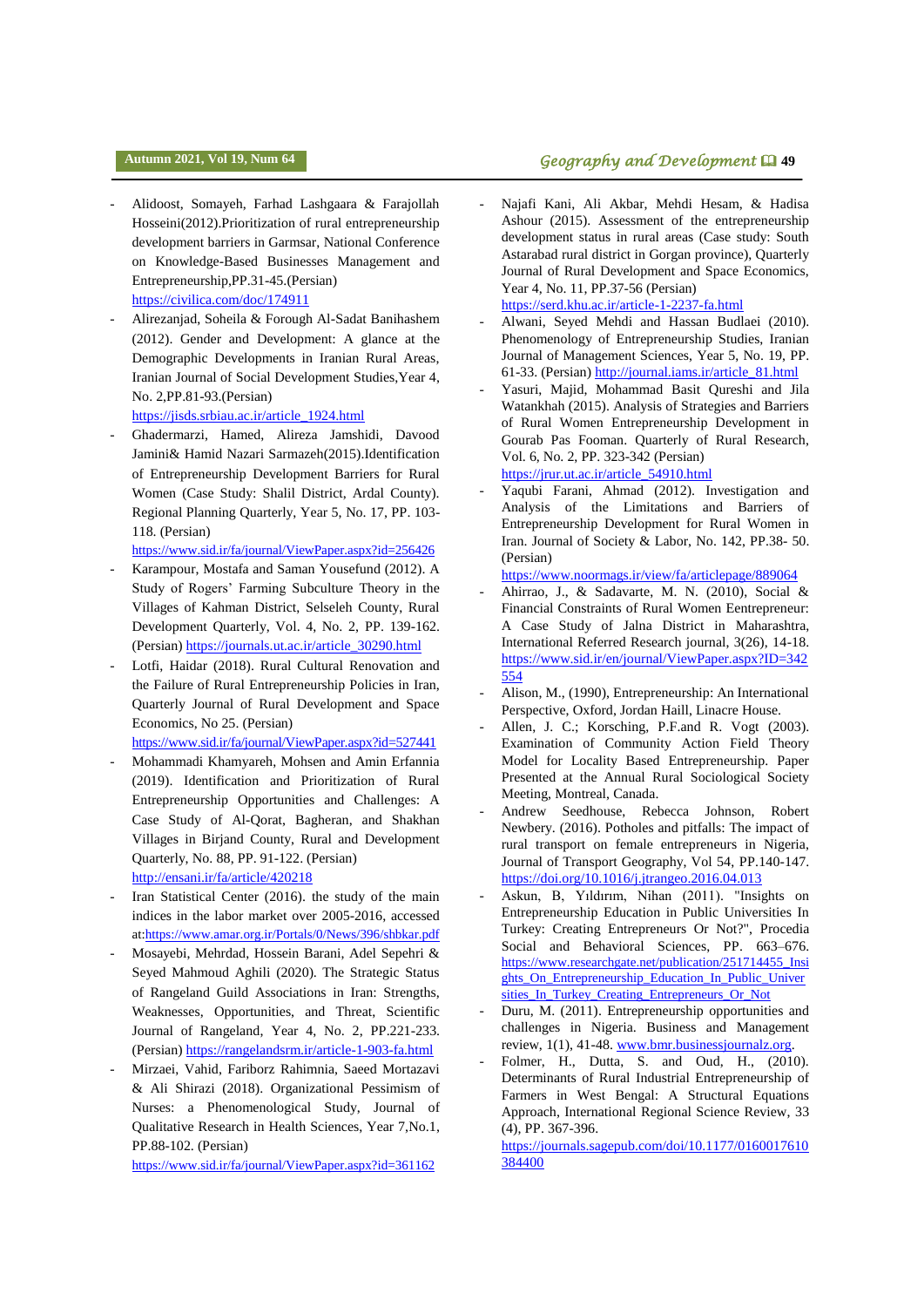# **پاییز ،0011 سال نوزدهم، شماره 60 فصلنامه جغرافیا و توسعه** 45 *Geography and Development* **50 Autumn 2021, Vol 19, Num 64**

- Idris, Kamil (2003). «Intellectual Property- a Power Tool for Econimic Growth», WIPO.
- Kalantaridis, C& Bika, Z (2006). Local embeddedness and rural entrepreneurship: case-study evidence from Cumbria, England, Environment and Planning A, Vol. 38 No. 8, PP. 1561-1579.

<https://journals.sagepub.com/doi/10.1068/a3834>

- Keeble, D. and Vaessen, P. (1994), Growth-oriented SMEs in unfavourable regional environments, Regional Studies, Vol.29 No. 6, PP. 489-505. [https://www.tandfonline.com/doi/abs/10.1080/003434](https://www.tandfonline.com/doi/abs/10.1080/00343409512331349133) [09512331349133](https://www.tandfonline.com/doi/abs/10.1080/00343409512331349133)
- Leunbach, D. (2021). Entrepreneurship as a family resemblance concept: A Wittgensteinian approach to the problem of defining entrepreneurship, Scandinavian Journal of Management, No.37, 1-11. <https://doi.org/10.1016/j.scaman.2021.101141>
- Mayer, H., & Meili, R. (2016). New Highlander Entrepreneurs in the Swiss Alps. Mountain Research and Development, 36(3), 267-275. [https://doi.org/10.1659/MRD-JOURNAL-D-16-](https://doi.org/10.1659/MRD-JOURNAL-D-16-00040.1) [00040.1](https://doi.org/10.1659/MRD-JOURNAL-D-16-00040.1)
- McElwee, G. and Annibal, I. (2010). Business support for farmers: an evaluation of the farm cornwall project, Journal of Small Business and Enterprise Development, Vol. 17 No. 3, PP. 475-491. [http://www.emeraldinsight.com/journals.htm?articleid](http://www.emeraldinsight.com/journals.htm?articleid=1876495)  $=1876495$
- Miao, S. Chi, J. Liao, J., and [Qian,](https://www.sciencedirect.com/science/article/abs/pii/S0264999321000237#!) L. (2021). How does religious belief promote farmer entrepreneurship in rural China? Economic Modelling, Vol. 97, PP. 95- 104[. https://doi.org/10.1016/j.econmod.2021.01.015](https://doi.org/10.1016/j.econmod.2021.01.015)
- Mugobo, V. V & Ukpere, W. I. (2012). Rural entrepreneurship in the Western Cape: Challenges and opportunities, African Journal of Business Management, 6(3), 827-836.

<https://doi.org/10.5897/AJBM11.895>

Pallares-Barbera, M., Tulla, A.F. and Vera, A. (2004). Spatial loyalty and territorial embeddedness in the multi-sector clustering of the Berguedà region in Catalonia(Spain), Geoforum,Vol.35,No.5,PP.635-649. <https://doi.org/10.1016/j.geoforum.2004.03.004>

Patel, B & Chavda, K. (2013). Rural entrepreneurship in India: Challenge and problems. International Journal of Advance Research in Computer Science and Management Studies, 1(2), 28-37. [https://www.researchgate.net/publication/304112617\\_](https://www.researchgate.net/publication/304112617_Rural_Development_in_India_through_Entrepreneurship_An_Overview_of_the_Problems_and_Challenges)

[Rural\\_Development\\_in\\_India\\_through\\_Entrepreneurs](https://www.researchgate.net/publication/304112617_Rural_Development_in_India_through_Entrepreneurship_An_Overview_of_the_Problems_and_Challenges) [hip\\_An\\_Overview\\_of\\_the\\_Problems\\_and\\_Challenges](https://www.researchgate.net/publication/304112617_Rural_Development_in_India_through_Entrepreneurship_An_Overview_of_the_Problems_and_Challenges)

- Reagan, B. (2002), Are high-growth entrepreneurs building the rural economy? Federal Reserve Bank of Kansas City, Kansas City, Mo, Center for the study of Rural America.
- Sauer, R. J (1986). Agriculture and the rural community: opportunities and challenges for rural development, Food and Agriculture Organization of the United Nations.
- Saxena, S. (2012). Problems Faced by Rural Entrepreneurs and Remedies to Solve It; IOSR Journal of Business and Management (IOSRJBM); Volume 3, Issue 1 (July-Aug. 2012), PP.23-29. [http://www.iosrjournals.org/iosr-jbm/papers/vol3-](http://www.iosrjournals.org/iosr-jbm/papers/vol3-issue1/D0312329.pdf)

[issue1/D0312329.pdf](http://www.iosrjournals.org/iosr-jbm/papers/vol3-issue1/D0312329.pdf)

- Shane, S., Venkataraman, S. ,(2000), "The promise of entrepreneurship as a field of research", Academy of Management Review, 25: 217-226. <https://doi.org/10.2307/259271>
- Soleymani, A., Yaghoubi Farani, A., Karimi, S., Azadi, H., Nadiri, H & Scheffran,J (2021). Identifying sustainable rural entrepreneurship indicators in the Iranian context, [Journal of Cleaner Production,](https://www.sciencedirect.com/science/journal/09596526) [Vol.](https://www.sciencedirect.com/science/journal/09596526/290/supp/C)  [290,](https://www.sciencedirect.com/science/journal/09596526/290/supp/C) PP. 125-186.

<https://doi.org/10.1016/j.jclepro.2020.125186>

- World Population Prospects, (2015). Key Findings and Advance Tables, Department of Economic and Social Affairs Population Division World Population Prospects, the 2015 Revision, United Nations New York, p.8.
- Wortman, M. S (1990). Rural entrepreneurship research: an integration into the entrepreneurship field, Agribusiness, Vol. 6 No. 4, PP.329-345. [https://ideas.repec.org/a/wly/agribz/v6y1990i4p329-](https://ideas.repec.org/a/wly/agribz/v6y1990i4p329-344.html) [344.html](https://ideas.repec.org/a/wly/agribz/v6y1990i4p329-344.html)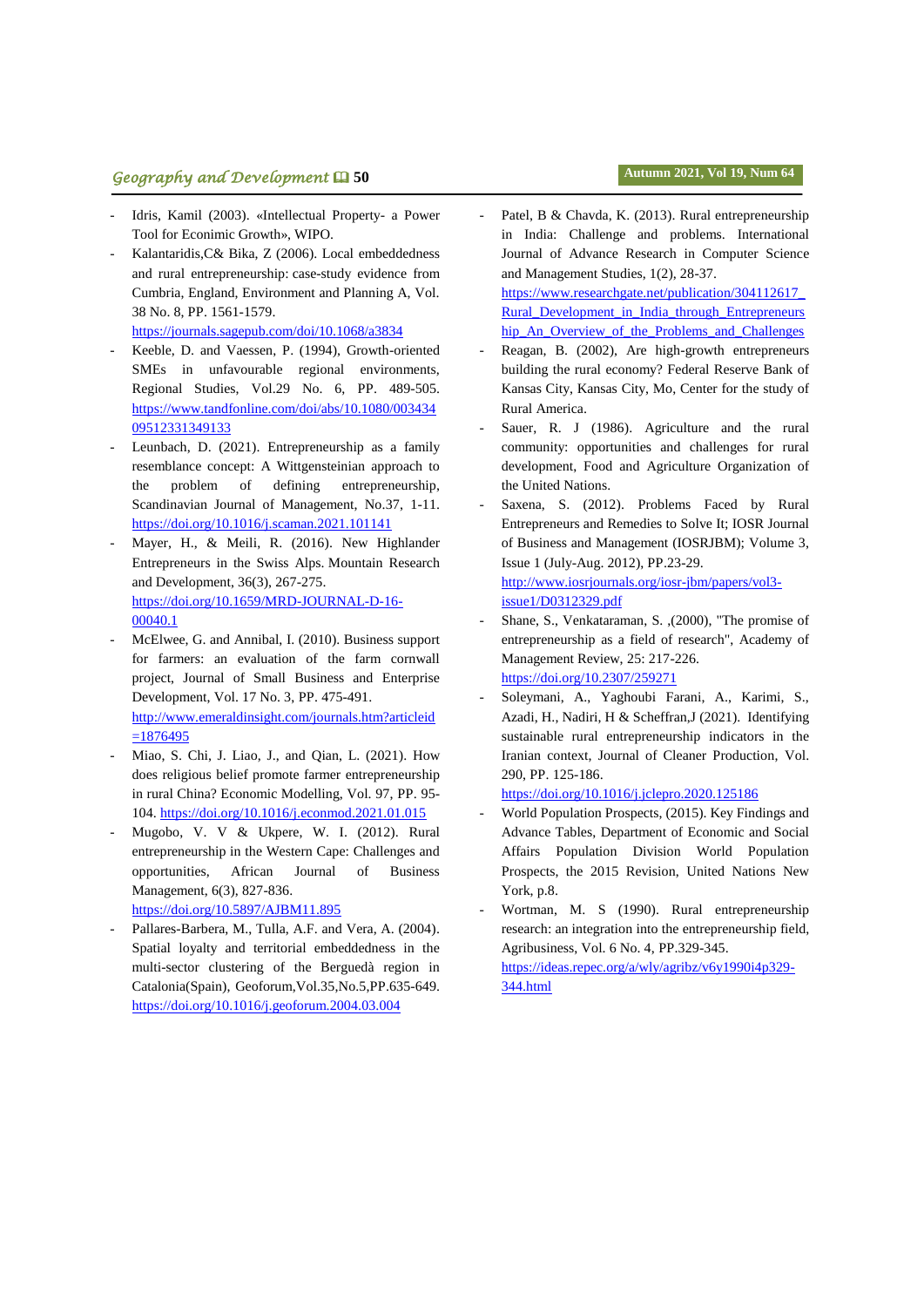# **پدیدارشناسی فضای کارآفرینی و کسبوکار روستایی در مناطق منتخب ایران )با تأکید بر چالشهای زیسته(**

**دکتر محمد حجیپور**

**جغرافیا وتوسعه، شمارۀ ،64 پاییز 0411 تاریخ دریافت: 0911/00/01 تاریخ پذیرش: 0011/11/10 صفحات : 44-66**



**واژههای کلیدی: اقتصاد سیاسی، توسعۀ روستایی، حیات کارآفرینی، پدیدارشناسی. فضای کسب و کار.** 

### **چکیده**

کار آفرینی در بسیاری از کشورها بهعنوان ابزاری کلیدی درجهت رشد و توسعه محســوب مــیشــود. کــار آفرینی  **روستایی می تواند نقش مهمی در کاهش نابرابری های فضایی بین مرکز و پیراموون ایفوا کنود . بوا توجوه بوه اهمیوت کارآفرینی روستایی در فرایند توسعه، تاکنون در ایران تالشهای زیادی برای رشد و گسوترش کوارآفرینی و ایجواد کسبوکارهای جدید در روستاها به انجام رسیده است. علیرغم کوششهای صورتگرفته، یک نکتو ۀ اساسوی ایون**  است که کار آفرینی و کسبوکارهای روستایی در ایران با چالش های عمیقـی مواجــه اســت. در راســتای کمــک بــه  **هموار کردن اقدامات آینده در زمینۀ توسعۀ کارآفرینی و هرگونه کسب وکار روستایی، هدف تحقیق حاضر ایون اسوت**  که به تحلیل پدیدارشناسانۀ موانع و چالشهای زیستۀ کار آفرینان و صاحبان کسـبوکـار در زمـان حیـات فعالیـت  **اقتصادی آنان در روستاهای مناطق منتخب ایران پرداخته شود. این تحقیق به لحاظ هدف کاربردی است. همچنین به**  لحاظ ماهیت دادهها، از نوع تحقیقات کیفی بــه شــمار مــیرود. رویکــرد منتخــب در گــردآوری و تحلیــل دادههــا **پدیدارشناسی بوده است. جامعۀ این پژوهش مشتمل بر 40 کارآفرین و صاحب کسبوکار روسوتایی در اسوتان هوای خراسان جنوبی، گیالن و مرکزی در بازۀ زمانی سالهای 0936 تا 0933 بودهاست. پیادهسازی دادههوا و تهیو ۀ نقشو ۀ ساختار مضامین با کمک نرمافزارمکسکیودا نسخۀ 00و برای تحلیل مصاحبهها از روش کالیزی استفاده شوده اسوت . براساس نتایج، در فضای حیات فعالیتهای اقتصادی روستائیان، چالشها متأثر از سوه عامول و زمینو ۀ کلوی شوامل »شرایط کالن حاکم بر فضای کشور«، »واقعیتهای مکانی« و »زمینهیابی شکسوت فورد در عرصو ۀ رقابوت « اسوت . چالشهای این عرصه تهدید جدی علیه پایداری کسبوکارهای کارآفرینانه و اشتغالزایی روستایی به شمار موی رود که بخشی از آن تحت کنترل و مدیریت کنشگر )کارآفرین یا صاحب کسبوکار( و بخشی نیز تحوت ارادۀ سیاسوی و**  تصمیمگیری تسهیل**گران (دولت و حکمرانان محلی) است. حل مشکلات** منوط به اقدام هماهنگ و توأمان کنشگران **و تسهیلگران است تا در چارچو یک برنامهریزی پایین به باال و مشارکتی، انجام پذیرد.** 

#### **مقدمه**

امروزه مناطق روستایی کشورهای درحال توسعه، بهویژه در ایران، از چالشهای متعددی، ازجمله: فقـر، بیکاری پنهان، تخریب محیطزیست، تـداوم نـابرابری در توزیع فرصتها و منـابع میـان نـواحی شـهری و روسـتایی رنـج مـیبرنـد کـه بیـانگر عـدمموفقیـت راهبردهای گذشتۀ توسعۀ روستایی برای ارائۀ راهحـل موفقیتآمیـزی بـرای برطـرفسـاختن آنهـا اسـت. ازسوی دیگر، این راهبردها در توزیع منـافع حاصـل از رشد و توسعه نیـز موفـق نبـوده و منجـر بـه بـروز و تشـدید چـالشهــای مــذکور شــدهاســت *(رضــوانی و* نجار زاده، ۱۳۸۷: ۱۶۵).

از مکانیسمهای عمده برای کاهش فقر و نـابرابری در مناطق کمتر توسعه یافته، تأمین امکانات اشــتغال مولد برای افراد بسـيار فقيـر اسـت *(رحمــانيفضـلي و* هم*کاران، ۱۳۹۸: ۱۳۳).* کـارآفرینی در بســیاری از کشورها بـهعنـوان ابـزاری کلیـدی درجهـت رشـد و توسعه محسوب میشود و گفته شدهاست کـه توجـه بـه کـارآفرینی روسـتایی مـیتوانـد نقـش مهمـی در کاهش نابرابریهای فضایی بین مرکز و پیرامون ایفا کنند )*5 2016: ,al et Mayer*)؛ بو، عبوارتی کوارآفرینی روستایی که به منزلۀ بـهکـارگیری نوآورانـۀ منــابع و امکانات روستا درراستای حصول فرصتهای کسب وکاری است، علاوه بر ایجاد اشتغال بـرای قشـر

**استادیار جغرافیا و برنامهریزی روستایی، گروه جغرافیا، دانشگاه بیرجند، بیرجند، ایران [ir.ac.birjand@mhajipour](mailto:mhajipour@birjand.ac.ir)**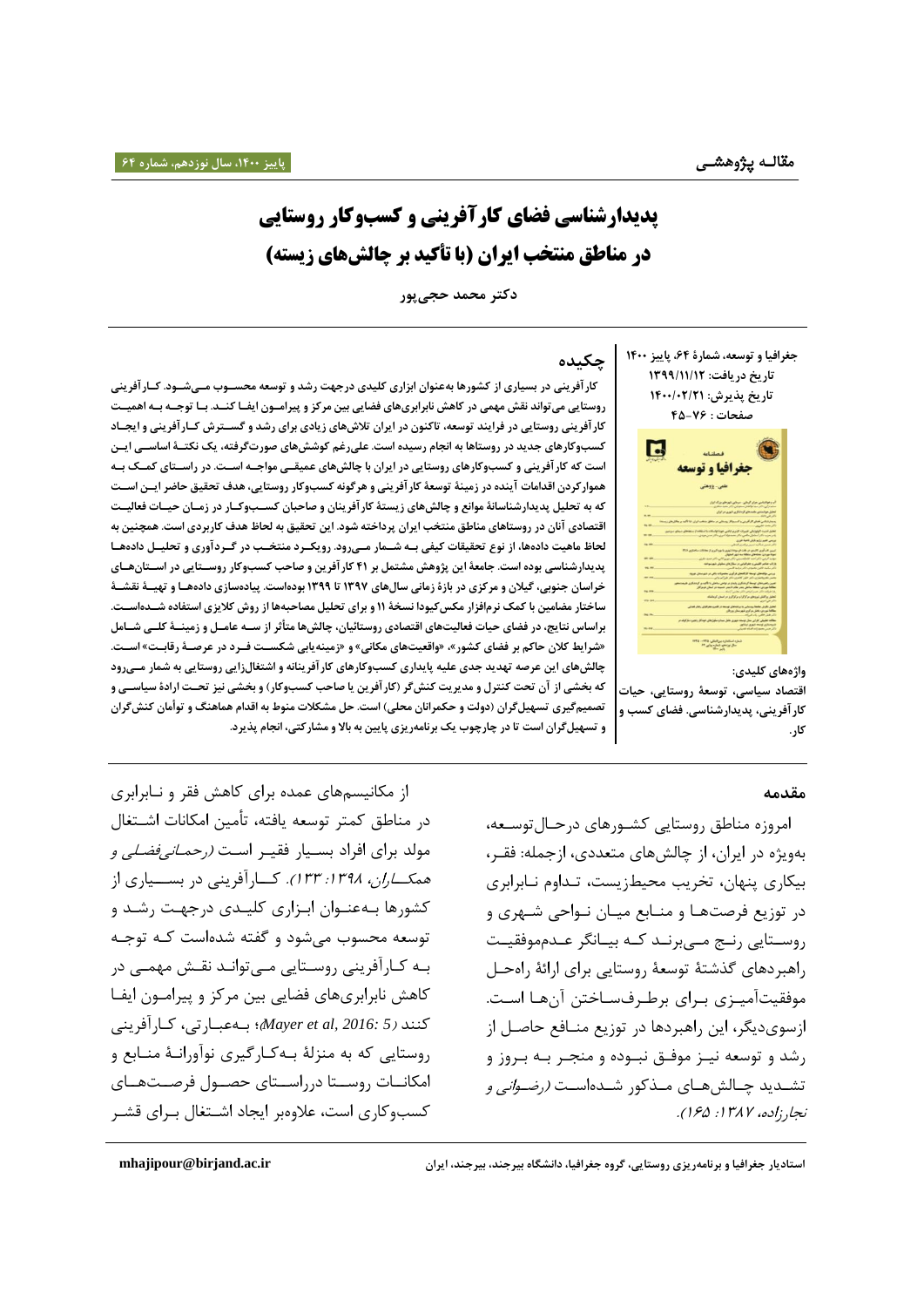عظیم روستائیان، گامی در راستای توسـعۀ روسـتایی محسوب مـیشـود. در ایـن دیـدگاه، بـرخلاف سـایر رهیافت هایی که توسعۀ روستایی را بور ورود سومایۀ انسانی و مالی از خارج روستا پایه گذاری میکنند، تأکید بر انگیزش استعدادهـای کارآفرینانـهٔ محلـی و ر شد مؤسسات بومی است *(افتخاری و سجاسی، ۱۳۹۲:* 14)؛ ازاین رو ضرورت توجه بـه کـارآفرینی روسـتایی به مثابه حافظ امنیت اقتصادی روستا باید در اولویت سیاستها و برنامههای توسعهٔ روستایی قـرار گیـرد (رحمانی فضلی و همکاران، ۱۳۹۸: ۱۵۱).

مطابق با آمار منتشرشده از طـرف ســازمان ملــل، تقریباً ۶۲ درصد از جمعیت کل دنیا را روستائیان تشکیل میدهند کـه در آسـیا و آفریقـا ایـن نسـبت گاای ب، 44 ررصود موی رسود ) *Population World 8 2015: ,Prospects*). بر طبق اعال مرکي آموار 54 میلیون و ۹۸۳ هـزار و ۲۵۰ نفـر از جمعیـت فعـال کشور در تابستان ۱۳۹۶ مشارکت اقتصادی داشتهانـد که معادل ۴۱ درصد جمعیت فعال کشور بودهاست. ایین نیرخ در بهبار ۱۳۹۶ معیادل ۴۰/۶ درصید و در تابستان ١٣٩۵ معــادل ۴٠/۴ درصـد بـودهاسـت. بیشترین اشتغال کشور در تابستان ۱۳۹۶ در بخش خدمات با ١١ میلیون و ٧٩٨ هزار و ٧٧ نفـر معـادل ۴۹/۵ درصد بودهاست و پس از آن جمعیتی بالغ بر ۷ میلیرن و 545 ايار و 454 افر مهوار 85/5 ررصود در بخش صنعت مشغول به کار بودهاند. همچنین نرخ اشتغال در بخش کشاورزی ۱۹/۱ درصد با جمعیتی بالغ بر چهار میلیون و ۵۴۵ هزار و ۲۴۰ نفر را شـامل میشود. یافتههای مرکز آمار ایران نشان میدهد کـه نرخ مشارکت اقتصادی در میان زنان نسبتبه مـردان و در نقاط شـهری نسـبتبـه نقـاط روسـتایی کمتـر بودهاست. همچنین بررسی رونـد تغییـرات نـرخ مشارکت اقتصادی کل کشور نشان میدهـد کـه ایـن شاخص، نسبت به فصل مشابه سال قبل، ۱۶۰ درصد و نسبتبه فصل بهار ۱۳۹۶ معادل ۰/۴ درصد افـزایش

یافته است *(گزارش فصلی اقتصاد ایران، تابستان و بها*ر ۱۲۹۶: ۱۲ و ۲۳). بررسی آماری وضعیت بیکاری در منــاطق روســتایی کشــور حــاکی از آن اسـت کــه از جمعیت فعال ۷ میلیون و ۱۹۱ هزار و ۹۷۸ نفری در روستاهای کشور، ۵۳۳ هزار و ۳۴۱ نفر بیکار هستند کـه ۱۶٫۸ درصـد از کـل جمعیـت بیکـار کشـور را دربرمے گیرد. همچنین از کل جمیعت فعال، ۶ میلیون و ۶۵۸ هزار و ۶۳۷ نفر در مناطق روستایی کشور شاغل هستند که ۲۷/۹ درصد از کـل جمعیـت شاغل کشور را شامل میشود. اشتغال بـیش از نیمـی از جمهیت مناطق روستایی کشرر رر بخش کشاورز است که ۵۲/۶ درصد از اشتغال این مناطق را به خود اختصـــاص دادهاســـت؛ همچنــــین ۲۴/۷ درصـــد از روستانشینان در بخش صنعت و ۲۲/۶ درصد نیـز در بخش خدمات اشتغال دارند. در بـین جمعیـت بیکـار روستانشین، ۵۳۲ هزار و ۶۹۳ نفر در گروه سـنی ۱۵ سال به بالا هستند که ۳۱۹ هزار و ۹۷۸ نفر در گروه سنی ١۵ تا ٢٩ سال قرار دارند و مابقی نیز بالای ٢٩ سال هستند (مرکز آمار ایران، ۱۳۹۵).

بررسی پیشینۀ اقداماتی که در خـلال سـالهـای گذشته در زمینۀ توسعۀ روستایی ایـران انجـام شـده، نشان میدهد که موضـوع توسـعهٔ روسـتایی همـواره به عنوان یکی از دغدغههای برنامهریزان کشور مطـرح و در قالب مجموعه جلسات و کارگروههـای مختلـف، توسط دستگاههای اجرایی ذی ربط مورد پیگیری واقع شده است. تشکیل کارگروه های متعدد طی شش سال اخیر برای موضوع توسعۀ اشتغال روستایی با عناوینی نظیر تشكیل كمیسـیون تخصصـی توسـعهٔ اشـتغال روستایی در وزارت کار و امور اجتماعی وقت، تشکیل کارگروه جهاد اقتصادی در سازمان امور دهیاری هـای وزارت کشور، تشکیل کارگروه ساماندهی اشتغال روستایی و شهرهای زیر ٢٠ هزار نفر در کمیتۀ امداد امام خمینی(ره)، تشکیل ستاد هماهنگی توسعهٔ اشتغال روستایی در وزارت تعـاون، کـار و رفـاه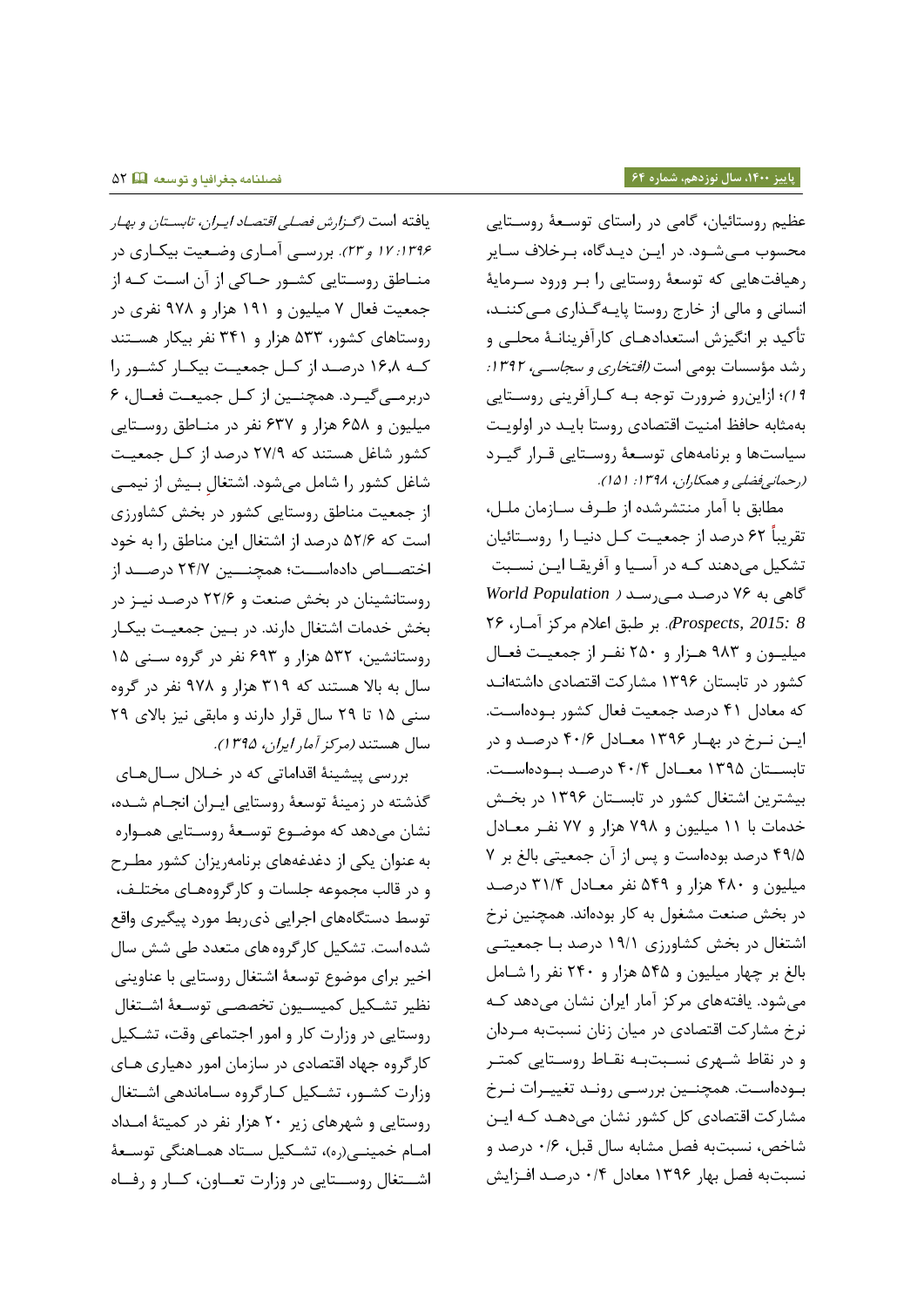اجتماعی و تشکیل جلسات هماهنگی در مرکز توسعهٔ روستایی و مناطق محروم ریاست جمهوری و… مبـیّن گوشه ای از اقدامات دستگاه های اجرایی در این رابطه است.

با درنظرگرفتن اهمیت کـارآفرینی روسـتایی در فرایند توسعه و همچنین سوابق اجرایی مربوط به این حوزه، یک نکتۀ اساسی غیرقابل|نکـار ایــن اســت کــه فضای کارآفرینی و کسب وکار روستایی در ایران با چالش هایی مواجه است *(لطفی، ۱۳۹۷: ۲۰۵)* کـه بـه نظـر مـیرسـد اهمیـتِ پـرداختن بـه آن بـهمنظـور چاره جویی و برنامه ریزی حـل ایـن مسـائل، کمتـر از رویکرد ترویج و تشویق جامعـهٔ محلـی بـه راهانـدازی کسب وکار و کارآفرین شدن آنان نیست؛ بنـابراین پرســش&ــاي قابــلتأمــل و جــدي فــراروي نظــام برنامهریزی و خصوصاً نهادهـای ارزیـاب برنامـههـای توسعۀ ایران وجـود دارد؛ ازجملـه اینکـه «آیـا همـۀ اقداماتی که منجر به کارآفرینی در فضـاهای روسـتایی ایران شـده، نتیجــهبخـش بــودهاسـت؟»، «آیــا همــهٔ کارآفرینی های صورت گرفته در سکونتگاههای روستایی، قاعدهمند و اصـولی بـودهاسـت؟»، «پیامـدهای منفـی کارآفرینی های روستایی تجربهشده در نـواحی مختلـف ایران کدام است؟» یا اینکه، «چه بخشهایی از فراینـد توسعۀ کـارآفرینی روسـتایی در ایـران دچـار ماهیـت نابرنامه ریوزی است؟» نوشتار پویش رو، برآیند بازدیدهای میدانی و مصاحبه با کارآفرینان روستایی و صاحبان کسبوکارهای روستایی در اقصی نقاط کشور است که منجر شـد هـمسـنخ بـا پرسـشهـای پیشین، به این پرسش مهـم پاسـخی پدیدار شناسـانه داده شود کـه پـس از اقـدام بـه کـارآفرینی و ایجـاد کسب وکار در سکونتگاههای روستایی، در فرایند حیات آن کسب وکار صاحبان امر بـا چـه موانـع و مشکلاتی مواجه هستند و سـد راه فعالیـتهـا کـدام است؟

**مبانی نظری**

کارآفرینی یک فعالیت یا فرایند انسانی است )*1 2021: ,Leunbach* )ک، رر رایا کنورای بنوا بو، کارکرد آن دارای اهمیت روبهرشدی است. بــهنقــل|ز «سازمان بینالمللی کار»<sup>۱</sup>، کارآفرین فـردی اسـت بـا مجموعهای از ویژگیهایی که بهطـور معمـول شـامل اعتمارب، افس اتیج، گرا ریسک پذیر رابر و آینده گرا است (علیدوست و لشگرآرا، ۱۳۹۲: ۸).

کارآفرینی فرایند ایجاد، ارزیـابی و بهـرهبـرداری از فرصت بهمنظور تولید کالاهـا و خـدمتهـای )*Shane & Venkataraman, 2000: 221*( آتووی همراه با صرف وقت، تلاش بسیار و پذیرش خطرهـای مالی، روحی، اجتمـاعی بـرای بـهدسـتآوردن منـابع مالی رضایت خصی و استقال است .) *Askun & Yıldırım, 2011: 664*(

نکتۀ مهم این است که راهاندازی هر کسبوکاری را نمیتوان کارآفرینی تعریف کرد. درواقع، استفاده از واژۀ کارآفرین برای کسی که یک کسبوکـار کوچـک مرسوم مانند واحد پرورش دام سبک، مرغداری، عرق و گلاب گیری در روسـتاها یــا ایجــاد پیتزافروشــی در شهر راهاندازی می کند بسیار متفاوت از مفهوم مدنظر جوزف شومپیتر است. شــومپیتر مــی5گویــد: «وظیفــۀ کارآفرین، شـکل‹هـی و انقلابـی در الگــوی تولیـد از طریق به کارگیری نوآوری یا به مفهوم عامتر، استفاده از فناوری امتحان نشده برای تولید یک کالای جدید یا تولید یک کالای قدیمی به روش جدید؛ استفاده از منابعی جدید از تأمین مواد اولیه یا بازار جدیـد بـرای محصولات با سازمانده<sub>ی</sub> مجدد یک صنعت است» (اتکینسون و لیند، 1۳۹۹: ۰۱).

امروزه مقولۀ کارآفرینی بهسرعت درحال گسـترش اســت و توانســته نقــش مهمــی در زمینــهٔ توســعهٔ کسب وکار داشته باشد. اهمیت آن به نحوی است کـه کارآفرینی را قلب فعالیتهای توسعۀ اقتصادی تعریف

l

**<sup>1-</sup>**(ILO) Organization Labor International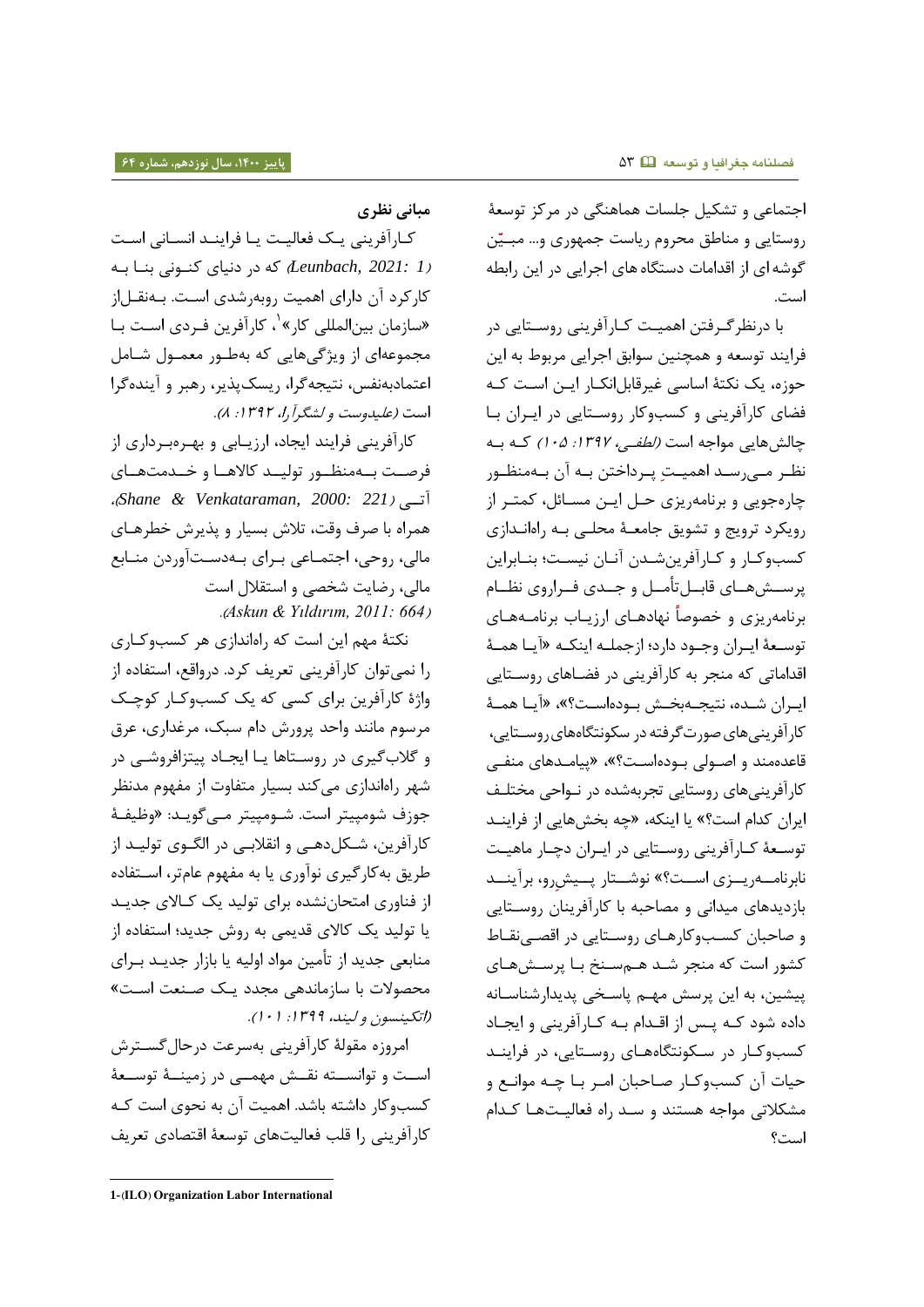کردهاند. یکی از محیطهای دارای قابلیت مناسب بـرای توسعۀ کارآفرینی، محیطهای روستایی است؛ زیـرا روستا قابلیت زیادی در ایجاد انـواع کسـبوکـار در بخشهای سهگانـهٔ اقتصـاد (کشـاورزی، صـنعت و خــدمات) دارد *(قــادرمرزي و همکــاران، ۱۳۹۴: ۰۶)؛* ازاینِ رو، کارآفرینی پایدار بهعنوان یک استراتژی بـرای توسعه، رشد و شکوفایی در زمینۀ اقتصادی و مشـاغل روستایی مررر ترج، محققان است .) *Soleymani et al, 2021: 125*(

کارآفرینی روستایی از مهمترین مباحث مطرح در حوزۀ کارآفرینی در چند سال اخیر است. کـارآفرینی روستایی و کارآفرینان روستایی در اصل هیچ تفـاوتی بـا سـایر کارآفرینـان و کـارآفرینی ندارنـد. درواقـع، کارآفرینان روستایی همان ویژگی هـایی را دارنـد کـه کارآفرینان مناطق دیگر دارند، حتّی بهدلیل بـالابودن ریسک در فعالیتها و محیطهای روستایی؛ همچنـین بهدلیسل کمبسود امکانسات و ضبعف مسدیریت در محیطهای روستایی، کارآفرینیان روستایی باید به مراتب، قدرت ریسکپذیری بیشتری نسبتبه دیگران داشته باشند. پترین <sup>(</sup> (۱۹۹۴) درخصوص کـارآفرینی روستایی مـی¢ویـد: «کـارآفرینی بـهعنـوان نیرویـی می تواند،منابع دیگر را برای پاسخ گویی بهیک تقاضای بی پاسخ بازار، بسیج کند؛ توانایی خلق و ایجاد چیزی از هیچ است؛ فرایند خلـق ارزش، بـهوسـیلۀ ترکیـب مجموعۀ واحدی از منــابع در راسـتای بهـرهگیــری از .) *Andrew & et al, 2016: 142*( فرصت یک

در تعریفی دیگ ، کـارآفرینی روسـتایی فعـالیتی است که به مردم روستایی کمک میکند تا فرصتها را به فعالیتهای اقتصادی سودآور تبدیل کنند *(نجفبی کـانی و همکـاران، ۱۳۹۴: ۴۴).* از نظـر ریگـان (۲۰۰۲)، کـارآفرینی روسـتایی فـراهم کننــدۀ زمینــۀ اشتغال، افزایش درآمد و تولیـد ثـروت، بهبوددهنـدۀ

کیفیت زنـدگی و کمککننـده بـه افـراد محلـی بـرای مشارکت رر ارتصوار اسوت )*52 2002: ,Henderson*) . در رویک رد کے ارآفرینی روستایی، کارآفرینسان بایب بهعنووان عامل محرر ک اقتصــادی بــهوســيلۀ سیاست گـذاران، حکومــتهـای محلــی و ملــی، مؤسســههــای مختلــف توســعه، بخــش خصوصــی و «سازمانهای مـردمنهـاد» <sup>۲</sup>، کـه بـه نـوعی بـا جامعـهٔ روستایی و فعالیتهای اقتصادی آن در ارتباطند، به کار گرفته شوند *(10-9 :GTZ, 2003*).

از دیــدگاه آلیســون، یــک فعالیــت کــارآفرینی تحـتتأثیر عوامـل گونـاگونی، ماننـد ویژگـیهـا و انگیزههای فـردی، آمـوزش، فرهنـگ و آدابورسـوم، قوانین، سیاست ها و دانش فنی است که می تواند آثار و نتسایج مختلفی را بسه لحساظ الگوهسای رفتساری، اقتصادی، اجتماعی و جز ایـنهـا دربـر داشــته باشـد )*166 1998: .,J Alison*) . از ریودگاه لرررکیپاایودزه 8 توسعۀ کـارآفرینی روسـتایی بـه عامــل فرهنگــی-اجتماعی، محیطی و زیرساختی، اقتصادی و نهـادی بستگی دارد *(نجفی کانی و همکاران، ۱۳۹۴: ۴۱).* 

نتایج تحقیقات میـائو و همکـاران <sup>۲</sup> (۲۰۲۱) نیــز مؤید این واقعیت بوده که باورهای دینی و مـذهبی از دیگر عوامـل اثرگـذار بـر رشـد و توفیـق کـارآفرینی روستایی بهویـژه در زمینـهٔ کشـاورزی اسـت. موانـع زیادی برای کارآفرینی روستایی وجود دارد. این موانع شامل زیرساختهای دانـش و ارتباطـات ضـعیف *Keeble and Vaessen, 1994: 489; Pallares-) 827 2004: ,al et Barbera* )ک، ارتباطات توارجی را کُنــد و پرهزينــه مــىکنــد، دسترســى محــدود بــه امایت اا رولتی )*827 ,2010:Annibal & McElwee* ) دسترســی محــدود بــه منـــابع انســـانی و مـــالی )*,1990:329Wortman* ) و ً بازاراا اسبتاً کرچک کو،

l

1

 $2-(NGOs)$  Organization Government-Non **3-Lord Kipanidze 4-Miaoet al**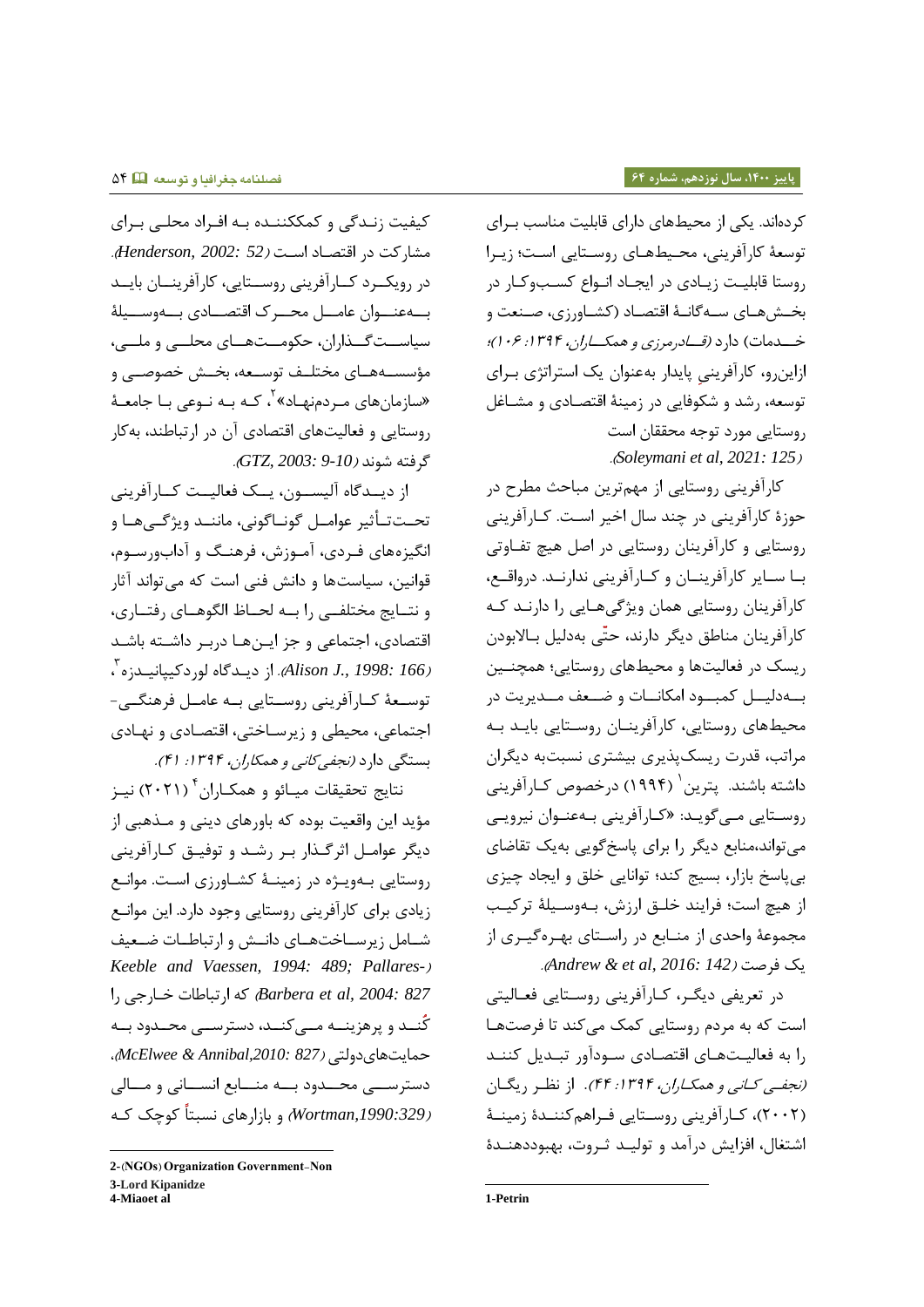فنی (فناوری) و اطلاعات ندارند. درنتیجه، بـرای کمک به جوامع روستایی در توسعۀ یک مـدل نظـری (تئوریک) کارآفرینی، به شناخت متغیرهای وابسـته و رابطۀ میان آن ها نیازمند است *(Allen, 2003: 5*)؛ بــههمــیندلیــل ســاوئر (۱۹۸۶) بــا در نظــر گــرفتن كارآفريني به عنوان الگوى توسـعهٔ اقتصـادى، توسـعهٔ روسـتایی را تشـویق کشـاورزان کـارآفرین، کمـک و مسـاعدت مــدیریتی و فنــی کارآفرینــان روســتایی، حمل ونقل روستایی، خـدمات ارتبـاطی و اطلاعـاتی روستایی و مدیریت منـابع طبیعـی تعریـف مـی کنـد 2 .Sauer, 1986: در جدول زیر به بررسی گزیدهای از آخرین تحقیقـات صـورت $\xi$ رفتـه پیرامـون موضـوع مررر بحث پرراتت، ده است.

منجـر بـه صـرفههـای مقیـاس محـدود مـیشـود ریدگاه از . (*Kalantaridis, and Bika, 2006:1563*( پات و چواورا )*2013:28 ,Chavda & Patel* )مر ااوع توسعۀ کارآفرینی روستایی عبـارت|نـد از: ١) مسـائل مالی؛ مانند کمبود زیرساختها، سرمایه گذاری اندک، ۲) مسائل بازار؛ مانند رقابت و واسطهها، ۳) مسـائل مدیریتی؛ ازجملـه کمبـود دانـش فنـاوري اطلاعـات، تشریفات قانونی و بوروکراسی گسترده، نواقص تولیـد و ۴) مسائل منابع انسانی؛ مانند کمبود نیروی کار مـاهر؛ بنـابراین کارآفرینـان در جوامـع روسـتایی بـه حمایت برای ایجاد یا رشـد فعالیـتهـای خـود نیـاز دارند؛ اما ایـن جوامـع، آمـادگی لازم را بـرای تـأمین نیازهای مورد درخواست آنان ماننـد سـرمایه، دانـش

**جدول :0 خالصهای از مطالعات انجامشده**

| <u>, جوړن ۱۰ مخکسی از سه محمد مر</u> د است                                                                                                                                                                                                                                                                                                                                                                          |      |                            |
|---------------------------------------------------------------------------------------------------------------------------------------------------------------------------------------------------------------------------------------------------------------------------------------------------------------------------------------------------------------------------------------------------------------------|------|----------------------------|
| نتايج تحقيق                                                                                                                                                                                                                                                                                                                                                                                                         | سال  | محققان                     |
| چهار مانع فردی، مالی- اقتصادی، فرهنگی- اجتماعی و قانونی- نهادی                                                                                                                                                                                                                                                                                                                                                      | ۱۳۹۱ | شریفی و همکاران            |
| عوامل فردی و خانوادگی، عوامل قانونی و حقوقی، عوامل مالی و اقتصادی، عوامل نهادی و سازمانی،<br>شرايط جغرافيايي و عوامل محيط روستايي.                                                                                                                                                                                                                                                                                  | 1491 | يعقوبي فراني               |
| انگیزش و پشتکار، قابلیتهای طبیعی و قابلیتهای فردی                                                                                                                                                                                                                                                                                                                                                                   | ۱۳۹۴ | ياسوري و همكاران           |
| نتايج اين پژوهش نشان داد هفت عامل اقتصادى، محيطى، فردى-مديريتى، اجتماعى- فرهنگى،<br>زیرساختی، آموزشی- ترویجی و فنی، از مهمترین تعیینکنندههای توسعهٔ کارآفرینی در محدودهٔ مورد<br>مطالعه هستند.                                                                                                                                                                                                                      | ۱۳۹۴ | جمینی و همکاران            |
| نداشتن پشتوانهٔ مالی، نبود پسانداز کافی، نداشتن وثیقه و ضامن معتبر                                                                                                                                                                                                                                                                                                                                                  | ۱۳۹۴ | قادرمرزىوهمكاران           |
| دو دسته عوامل در راه توسعهٔ کارآفرینی در این مناطق نقش دارند. یک دسته مربوط به عوامل درونی<br>موجود در روستا (فقدان توانایی مدیریتی کارآفرینان، ضعف ارائهٔ آموزشهای اثربخش فنی و حرفهای،<br>مشخصنبودن اولویتهای سرمایهگذاری، فراهمنبودن زیرساختهای فنی در روستا و…) و دستهٔ دوم در<br>رابطه با عوامل به کارکرد نظام اقتصادی (تورم رکودی و…) مرتبط میشود که مشکلات زیادی را برای<br>توسعهٔ کارآفرینی ایجاد کرده است. | ۱۳۹۵ | پناهي و همكاران            |
| نتایج حاصل از تحلیل عاملی منجـر به شناسایی پنج عامل در قالب موانع اقتصادی، سیاسی، آموزشی،<br>اجتماعی و فرهنگی شد.                                                                                                                                                                                                                                                                                                   | 1490 | اشراقی سامانی و<br>همكاران |
| نداشتن پشتوانهٔ مالی و پسانداز کافی، نداشتن وثیقه و ضامن معتبر، پایینبودن سطح ریسک، عوامل<br>اقتصادی، اجتماعی، فرهنگی، آموزشی، فردی، زیرساختی، سیاست گذاری و محیطی                                                                                                                                                                                                                                                  | 140  | جمینی و همکاران            |
| نتايج نشان داد كه عواملي مانند عملكرد رسانهها، نظام آموزشي، نظام اقتصادي و سيستم بوروكراسي كشور<br>باعث تغییر در سبک زندگی، انتظارات، نوع معیشت و فرهنگ اقتصادی و حتی تربیت اقتصادی و نیز<br>وابستگی و عدماستقلال شهر از روستا و نهایتاً شکست سیاستهای کارآفرینی روستایی در ایران شدهاست.                                                                                                                           | 1494 | لطفى                       |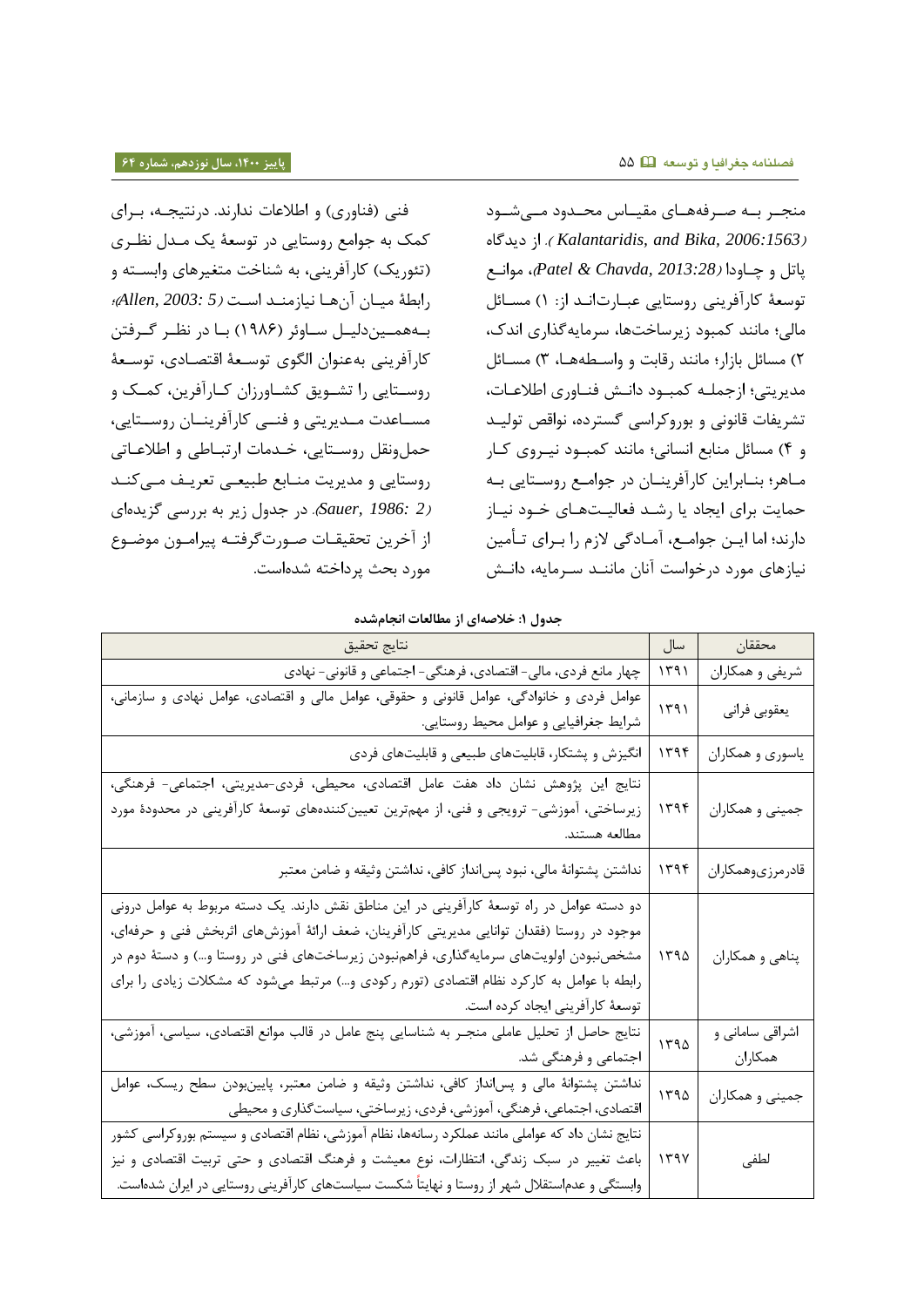**پاییز ،0011 سال نوزدهم، شماره 60 فصلنامه جغرافیا و توسعه** 44

| نتايج تحقيق                                                                                                  | سال                             | محققان            |
|--------------------------------------------------------------------------------------------------------------|---------------------------------|-------------------|
| نتایج نشان دادهاست که از مهمترین چالشهای موجود برای اقدام به کارآفرینی، شامل: تأمین مالی دولت،               | ١٣٩٨                            | محمدي خمياره      |
| یکپارچگی کارکنان، روابط اجتماعی، محدودیت بازار و نیروی کار غیرماهر بودهاست.                                  |                                 | و عرفاننيا        |
| نتايج نشان ميدهد كه اندازهٔ اثر متغير بازاريابي به استناد تفسير اندازهٔ اثر كوهن، تقريباً ضعيف ارزيابي ميشود |                                 |                   |
| و اندازهٔ اثر سایر متغیرهای شاخص مورد بررسی (عوامل فردی، اجتماعی، اقتصادی و مالی) در حد متوسط و              |                                 | احمدى،كوهستانى،   |
| متوسط به بالا بودهاست. طبق نتایج تحقیق، توسعهٔ کارآفرینی زنان روستایی امری پویا و چندوجهی بوده و             | ۱۳۹۸                            | يادأور و شعبانعلي |
| نیازمند توجه همزمان به عوامل فردی، چون نیروی انسانی خلاق، حمایتهای مالی و اقتصادی از زنان                    |                                 | فمی               |
| روستایی، عوامل فرهنگی و آموزشی و ارتقای زیرساختهای محیطی در روستاهای کشور است.                               |                                 |                   |
| نتایج این پژوهش با هدف شناسایی تعیینکنندههای کارآفرینی در روستاهای غرب بنگال با استفاده از                   |                                 |                   |
| رويكرد معادلات ساختارى نشان داد، سن، تحصيلات، وضعيت تأهل، تعداد محصولات، پشتيبانى مالى                       | $\mathbf{r} \cdot \mathbf{r}$   | فالمر و همكاران   |
| خانواده، نوآوری، ثروت و وضعیت شغلی از مهمترین تعیینکنندههای توسعهٔ کارآفرینی در محدودهٔ مورد                 |                                 | Folmer at al      |
| مطالعه هستند.                                                                                                |                                 |                   |
| دریافتند که کارآفرینان روستایی با چالشهایی مانند نداشتن مهارت فنی و تجاری، کمبود و هزینهٔ بالای              |                                 | ماگبو و آکپر      |
| مواد خام، دسترسی غیرمستقیم و غیرقابل عتماد به خدمات ارتباطی و حملونقل و دسترسی محدود به                      | ۲۰۱۲                            | Mugobo &          |
| بازارهای مالی و پایدار مواجه هستند.                                                                          |                                 | Ukpere            |
| نتایج نشان داد که از چالشهای مهم کارآفرینان، فقدان دانش پایه و فناوری است؛ بنابراین پیشنهاد                  | $\mathsf{r}\cdot\mathsf{l}$     | دورو              |
| کردهاند که باید تجدیدنظری بر بخش آموزش با تأکید بر علم و فناوری صورت گیرد.                                   |                                 | Duru              |
| کارآفرین روستایی با استفاده از منابع کمیاب و با کارآمدترین شیوه موجب افزایش سود و کاهش هزینه                 |                                 |                   |
| میشود. با توجه به فقدان آموزش، اکثریت مردم روستایی از توسعهٔ فناوری و بازاریابی و… بی طلاع هستند.            | $Y \cdot Y$                     | ساكسنا<br>Saxena  |
| توسعهٔ کارآفرینی روستایی کلیدی برای توسعهٔ مناطق روستایی و شهرهای عقبمانده است.                              |                                 |                   |
| بهمنظور دستیابی پایداری در کارآفرینی و کسبوکارهای دایر در فضاهای روستایی بایستی در بُعد فرهنگی               |                                 |                   |
| و اجتماعی به مسائل مهمی همچون اعتماد اجتماعی و نوعدوستی و همدلی در بین مردم محلی؛ در بُعد                    |                                 |                   |
| اقتصادی شاخصهایی مانند استفاده از امکانات، مدیریت هزینهٔ محصولات و خدمات برای ثبات تجارت و                   | $\vert \tau \cdot \tau \rangle$ | سلیمانی و         |
| مدیریت بازار و در بُعد اخلاقی نیز شفافیت تجاری و مالی، اخلاق در استفاده از منابع بیولوژیک و مدیریت           |                                 | همكاران           |
| منابع انسانی بهبود یابد. در این خصوص توجه مدیران و سیاستمداران یک نیاز اساسی است.                            |                                 |                   |

مأخذ: مطالعه اسنادی تحقیق، 1۳۹۹

از بررسی مطالعات گذشته می توان نتیجه گرفت که تحقیقات کمتری به مسائل دورۀ حیات کارآفرینی و کسبوکارهای روستایی و چالشهایی که سد راه است، پرداخته شدهاست؛ ازاین رو تحقیق حاضر دارای رویکردی بدیع و تمایزی اساسی با مطالعات گذشته است.

# **روش تحقیق**

تحقیق حاضر به لحاظ هدف کاربردی است. همچنین به لحاظ ماهیت دادهها از نوع تحقیقات کیفی به شمار میرود. رویکرد منتخب در گردآوری و تحلیل

دادهها پدیدارشناسی است؛ زیرا کارآفرینی فرایند یکپارچۀ تجارب زادگی است و تجارب زادگی ررجهت مطالعه با دشواری بسیاری همراه است و اغلب روش شناسی های پیشین درجهت مداقۀ این عامل با شکست مواجه شدهاند؛ بنابراین راهحل چالش روش شناسی مذکور، خروج و فرا رفتن از مرزهای پارادایم کارکردگرایی در حوزۀ علمی کارآفرینی برای نیل به تبیین و فهم مناسب پدیدههای کارآفرینانه و فضاهای پس از آن و همچنین استفاده از پارادایم تفسیری و استراتژیهای مناسب نظیر روش پدیدارشناسی است *(الوانی و بودلایی، ۱۳۸۹: ۳۳).*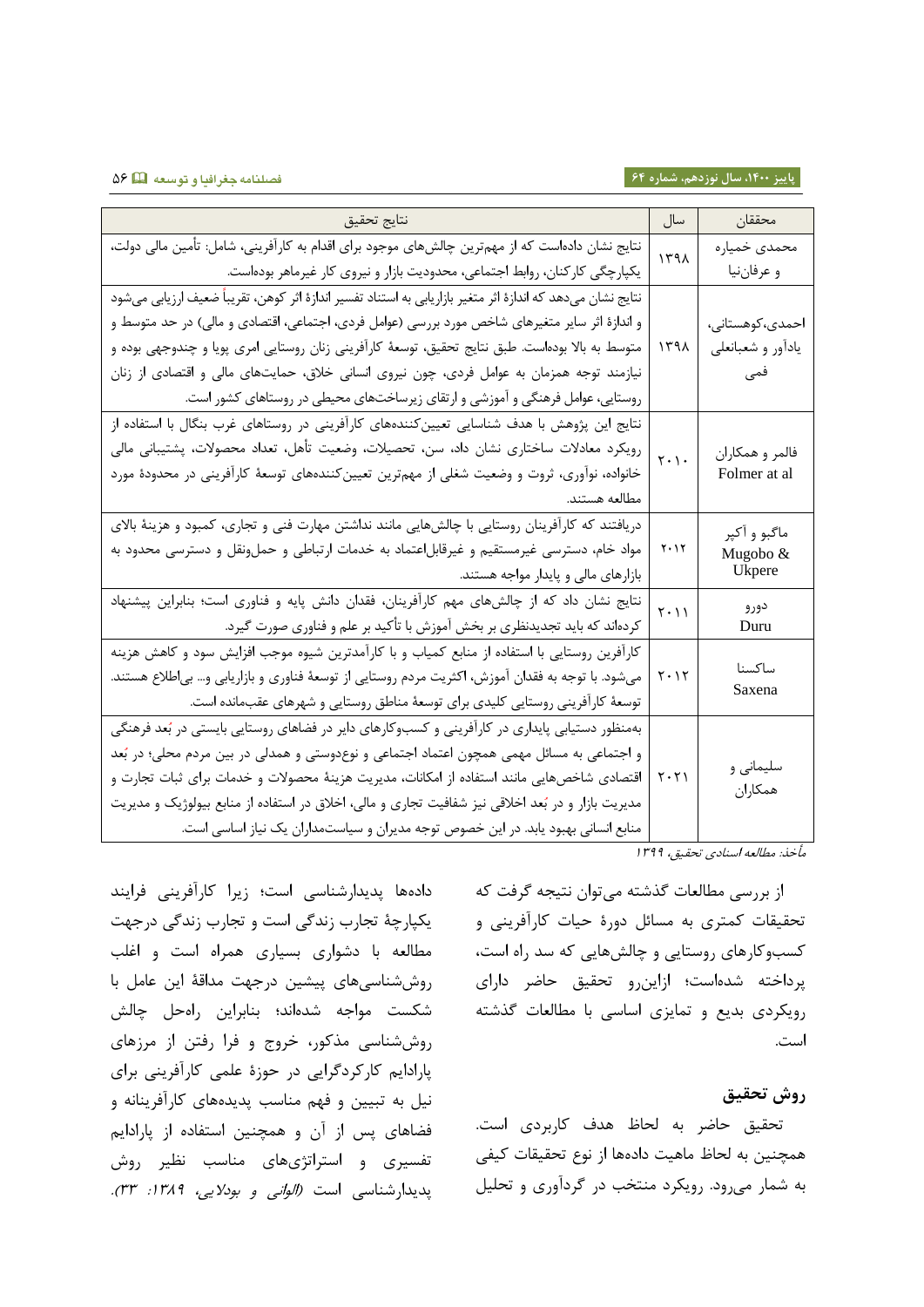بهمنظور تحلیل دادهها و تهیۀ نقشۀ ساختار دادههای کیفی مورد استفاده در این تحقیق، از نرمافزار مکس کیودا نسخۀ ١١ استفاده شدهاست.

پدیدارشناسی هم جنبش فلسفی و هم روش پژوهش کیفی شناخته میشود. هدف پدیدارشناسی فهم تجربهها و به بیان دیگر، کشف جوهره و معنای تجربهها بهمنظور دستیابی به فهمی عمیق و بین الاذهانی از پدیدۀ بررسی شدهاست که باید بدون هیچ فرضی کندوکاو شود و دور از پیشداوری باشد تا بنیان خوبی برای دانش ایجاد شود. بهطور خلاصه، روش پدیدار ناسی ب، بررسی تجربۀ زیستۀ ااسان و فهم ماهیت پدیدهها از این طریق میپردازد *(عارف و همکاران،* ١٣٩۴: ٥٢٩). جامعۀ این پژوهش مشتمل بر کارآفرینان روستایی ملاقاتشده در استانهای خراسان جنوبی (شهرستانهای قائنات، زیرکوه، درمیان، سرایان، بشرویه، طبس و فردوس)، گیلان (شهرستان رضوانشهر و فومن) و استان مرکزی (شهرستان کمیجان، شازند و خنداب) بودهاست. بازۀ زمانی پژوهش مربوط به سالهای ۱۳۹۷ تا ۱۳۹۹ بودهاست. به لحاظ تعداد افراد مصاحبهشده، پس از انجام مصاحبههای نیمهساختاریافته با ۳۲ نفر از کارآفرینان فعال در روستاهای مورد بازدید (جدول شمارۀ ٢) اشباع نظري حاصل شد؛ اما دركل مطالب ارائهشده در این تحقیق را میتوان برآیند مصاحبههای ایم،ساتتاریافتۀ صررتگرفت، با 55 افر از کارآفرینان روستایی مورد بازدید در استانهای کشور (جدول شمارۀ ٢) دانست. مدت زمان مصاحبهها بین ٣٠ تا ۶۰ دقیقه بودهاست. بهمنظور تجزیهوتحلیل مصاحبهها از

اصول روش ۷ مرحلهای «کلایزی» ٰ استفاده شدهاست. کلایزی یکی از روشهای معنیبخشیدن به مصاحبهها در روش پدیدار شناسی است که شامل هفت مرحله به شرح زیر است *(میرزایی و همکاران، ۱۳۹۷: ۹۱-۹۰)*:

اول، توصیفات همۀ شرکتکنندگان بهمنظور هماحساس شدن با آنها؛ دوم، به هرکدام از پروتکلها رجوع و عبارات مهم استخراج می شود؛ سوم، معنی یا مفهوم (تم) هر عبارت مهم که با عنوان مفاهیم تنظیم شده مطرح است، توسط محقق شکل میگیرد؛ چهارم، مفاهیم تنظیم شده، درون دستههای موضوعی (تمهای اصلی) سازماندهی می شود؛ پنجم، یافتهها به درون یک توصیف جامع از پدیدۀ موردنظر تلفیق میشود. توصیف جامع از پدیدۀ مورد تحقیق به شکل یک بیانیۀ صریح و روشن تنظیم میشود. در مرحلۀ آخر، نتایج به شرکتکنندگان بازگردانده می شود و درمورد یافتهها از آنها سؤال پرسیده میشود. در این تحقیق بهمنظور بررسی اعتبار دادهها، تجزیهوتحلیل اطلاعات و گزارش نهایی به دو صورت مستقیم و مجازی در اختیار ۱۴ نفر از افراد مورد مطالعه (کارآفرینان روستایی) قرار گرفت که مورد تأیید ایشان برر.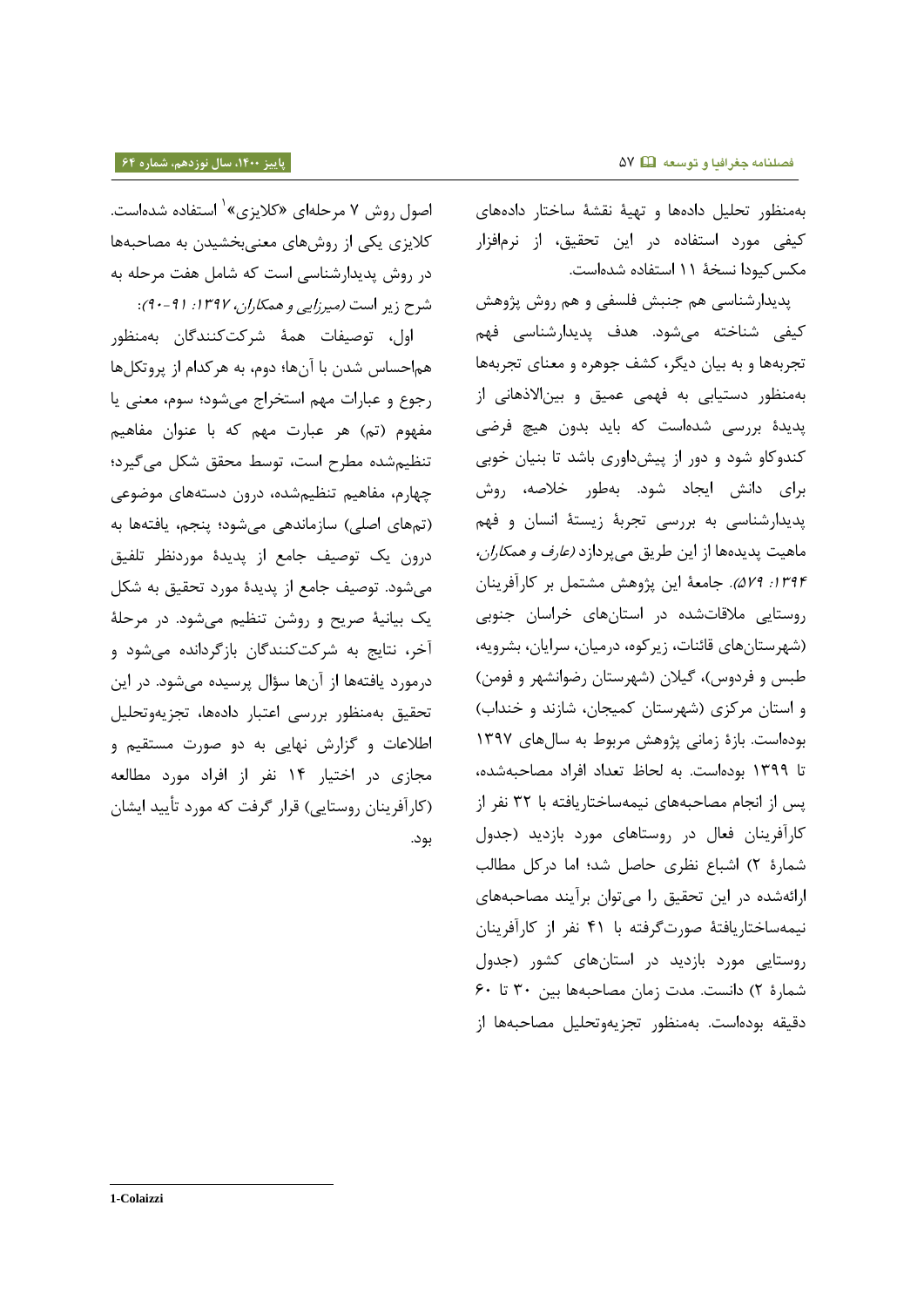| جدول ۲: واحدهای کار افرینی بازدیدشده در راستای تحقیق |                  |            |                              |  |
|------------------------------------------------------|------------------|------------|------------------------------|--|
| استان                                                | شهرستان          | روستا      | حوزههای کارآفرینی روستایی    |  |
| خراسان<br>جنوبي                                      | قائنات           | کلی        | پرورش شترمرغ                 |  |
|                                                      |                  | چاەشند     | سوزندوزی و پرواربندی گوسفند  |  |
|                                                      | نهبندان          | چاەدراز    | عبابافي و بركبافي            |  |
|                                                      | درميان           | ماەبانو    | سوزندوزي و آيينه كاري        |  |
|                                                      | سربيشه           | تاجمير     | عروسکدوزی و پرواربندی گوسفند |  |
|                                                      |                  | حسن كلنگى  | عرق گیری و پرواربندی گوسفند  |  |
|                                                      |                  | نازدشت     | قاليبافي                     |  |
|                                                      | طبس              | دستگردان   | قاليبافي                     |  |
|                                                      | زيركوه<br>بشرويه | بارنجگان   | قاليبافي                     |  |
|                                                      |                  | افين       | اقامتگاه بومگردى             |  |
|                                                      |                  | نيگو       | گلخانه (كاشت سبزى و صيفىجات) |  |
|                                                      | خنداب            | جوشيروان   | جوراببافي                    |  |
|                                                      | كميجان           | سمقاور     | منبت کاری و تولید مبل        |  |
|                                                      |                  | فتح آباد   | پرورش بوقلمون                |  |
| مرکزی                                                | آشتيان           | سقرجوق     | فناورى اطلاعات               |  |
|                                                      | شازند            | بصرى       | لوازم برنزي (أيينه و شمعدان) |  |
|                                                      |                  | حصار       | توليد پرده و لوازم آن        |  |
|                                                      |                  | جزنق       | پرورش ماهي                   |  |
|                                                      |                  | لنجرود     | فنس بافي و كافي شاپ/ فستفود  |  |
|                                                      | رضوانشهر         | تازەآباد   | تفرجگاه گردشگری ساحلی        |  |
|                                                      |                  | نوده       | تفرجگاه گردشگری کوهپایهای    |  |
|                                                      |                  | زيده       | پرورش ماهي                   |  |
| گيلان                                                | فومن             | گوراب پس   | پرورش مرغ بومي               |  |
|                                                      |                  | قلعەرودخان | سنتی سرا و طباخی غذای محلی   |  |
|                                                      | شفت              | سياهمزگى   | تولید و پخش فرآوردههای لبنی  |  |
|                                                      |                  |            |                              |  |

**جدول :2 واحدهای کارآفرینی بازدیدشده در راستای تحقیق**

مأخذ:یافتههای تحقیق ۹۹. - ۱۳۹۷

# **یافتههای تحقیق**

کارآفرینان روستایی مورد مطالعه به لحاظ جنسـیت ۸۸ درصد مـرد و ۱۲ درصـد زن بـودهانـد. از حیـث گروههای سنی نیز عمدهٔ آنـان (۴۴درصـد) در گـروه سـنی ۵۰-۴۱ سـال، ۳۸ درصـد در گــروه سـنی ۴۰-۴۰ سال و ۱۸ درصد در گروه بیش از ۵۰ سال

بودهاند. بررسی وضعیت تحصیلی افـراد نشـان داد (جدول ۲) غالب کارآفرینان روستایی مورد مطالعه دارای سواد در سطح دیپلم بودهاند. سیکل ۲۵ درصد، فوق دیپلم و بالاتر ٢۵ درصد و ١۵ درصد نیـز دارای تحصیالت ابتدایی بررهااد.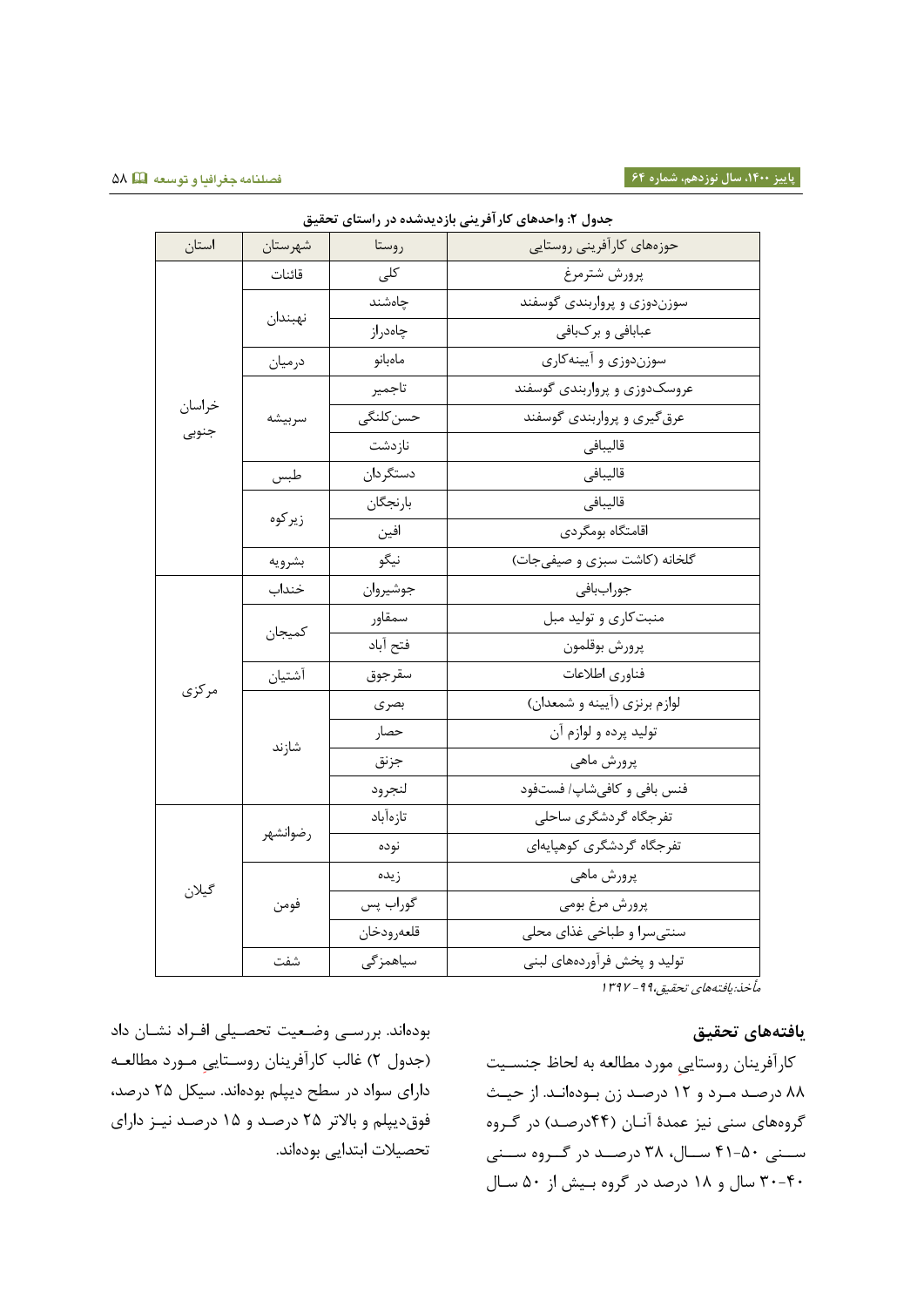| جدول ۳: ویژگیهای فردی اشخاص مورد مطالعه |         |                    |         |  |
|-----------------------------------------|---------|--------------------|---------|--|
| در صد                                   | فراواني | شاخص               |         |  |
| λV                                      | ۳۶      | مر د               |         |  |
| ۱٢                                      | ۵       | زن                 | جنسيت   |  |
| ٣٨                                      | ۱۵      | $f(-\tau)$         |         |  |
| ۴۴                                      | ۱۸      | $\Delta - f$       | سن      |  |
| ۱۸                                      | ٧       | بیش از ۵۰ سال      |         |  |
| ۱۵                                      | ۶       | ابتدایی            |         |  |
| ۲۵                                      | ۱۰      | سيكل               | تحصيلات |  |
| ۳۵                                      | ۱۵      | ديپلم              |         |  |
| ۲۵                                      | ۱۰      | فوق ديپلم و بالاتر |         |  |

مأخذ: یافتههای تحقیق، 1۳۹۹

بوروکراتیک، ازدستدادن بازار، خـدمات پشـتیبانی نـامطلوب، ناتوانمنــدى عامليــتهــا و نهادهــا، افــول خصایص حرفهای کـارآفرین و خـردهفرهنـگهـای معارض توسعه در فضا) بهدست آمد. در ادامــهٔ نقشــهٔ ارتباطی بین مضامین اولیـه و اصـلی کـه بـه کمـک نـرمافـزار مکـس کیـودا ترسـیم شـده، نشـان داده دهاست.

از محتـوای سـخنان ۴۱ کـارآفرین و صـاحبان کسبوکار روستایی طی مصاحبههای صـورت گرفتـه، ابتدا ۱۰۳ کد استخراج شد که پس از تقلیل و ادغـام کدهای مشابه در یکدیگر، مسئلۀ موانع و چالشهـای زیسـتۀ فضـای کــارآفرینی و کســبوکــار روســتایی بهصورت ۱۹ تم (مضمون) اولیه و سـپس در قالـب ۸ تـم اصـلی (شـامل تلاطـم هزينــه-فايـدۀ اقتصـادی، زهکش شدن منافع به خارج از فضا، ناهماهنگی نظـام



**شکل :0 ساختار ارتباطی بین مضامین چالشهای زیستۀ فضای کارآفرینی و کسبوکار روستایی در مناطق منتخب ایران** تهیه و ترسیم: نگارنده، 1۳۹۹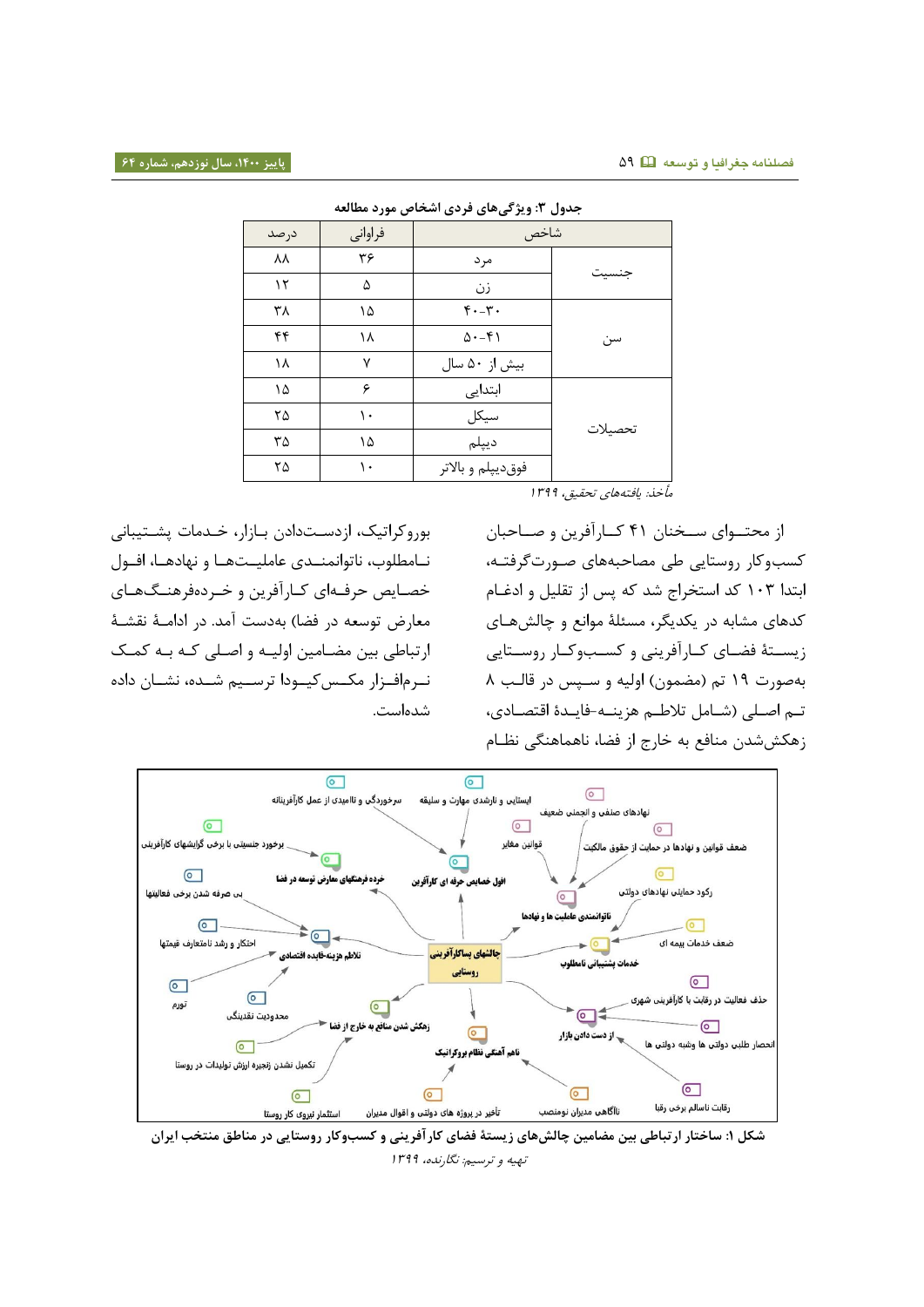|                                 | ج-رن ۱۰ سه سین په سن می ریاست معمول مراجزیعی را مسجر مراز روستایی مراجع می شده می شده می |  |  |
|---------------------------------|------------------------------------------------------------------------------------------|--|--|
| مضامین اصلی                     | مضامين اوليه                                                                             |  |  |
| تلاطم هزينه- فايدة اقتصادي      | تورم و نوسانات بیحد قیمتها                                                               |  |  |
|                                 | محدوديت نقدينگي دردسترس كارأفرينان روستايي                                               |  |  |
|                                 | کمبود و گرانشدن نامتعارف برخی کالاهای اولیه و ادوات مورد نیاز به سبب احتکار              |  |  |
|                                 | بيصرفهشدن برخي فعاليتها به مرور زمان                                                     |  |  |
|                                 | استثمار نیروی کار روستا در قالب فعالیتهای شبهکارآفرینی                                   |  |  |
| زهکششدن منافع به خارج از فضا    | تکمیلنشدن زنجیرهٔ ارزش تولیدات کارآفرینانه در فضای روستا و وابستگی به شهرهای             |  |  |
|                                 | فراناحيه                                                                                 |  |  |
| ناهماهنگى نظام بوروكراتيك       | بهتأخيرافتادن يا فراموششدن برخى پروژههاى دولتى و قولهاى برخى مديران                      |  |  |
|                                 | عدمأگاهي برخي مديران نومنصب از محصولات كارأفرينانهٔ بخصوص                                |  |  |
|                                 | رقابت ناسالم برخي رقبا در بازار                                                          |  |  |
|                                 | انحصارطلبي برخي واحدهاى دولتي و شبهدولتي                                                 |  |  |
| ازدستدادن بازار                 | حذف فعالیت بهدلیل محدودیت رشد فعالیتهای کارآفرینانه روستایی در مقایسه با                 |  |  |
|                                 | فعالیتهای شهری                                                                           |  |  |
| خدمات پشتيباني نامطلوب          | كاهش يا قطع حمايت بلافاصلهٔ نهادهاى دولتى                                                |  |  |
|                                 | ضعف خدمات بیمهای کارآفرینان روستایی و نیروی کار آنان                                     |  |  |
|                                 | قوانین مغایر با توسعهٔ فعالیتهای کارآفرینانه در روستا                                    |  |  |
|                                 | نقص قوانین و ضعف عملکرد نهادهای پشتیبان از حقوق مالکیت معنوی و فکری                      |  |  |
| ناتوانمندى عامليتها و نهادها    | اقدامات كارآفرينانه                                                                      |  |  |
|                                 | نفوذ اندک و ضعف عملکردی نهادهای صنفی و انجمنی کارآفرینی روستایی درخصوص                   |  |  |
|                                 | پیگیری مطالبات صنفی و حقوقی کارآفرینان                                                   |  |  |
| افول خصايص حرفهاي كارآفرين      | ایستایی و عدمرشد مهارت و سلیقه در فعالیتهای برخی کارآفرینان به سبب درگیری                |  |  |
|                                 | شدید با حواشی فعالیت اقتصادی جاری                                                        |  |  |
|                                 | سرخوردگی و ناامیدی از عمل کارآفرینانه در فضای روستایی با کارآفرینی شهری یا               |  |  |
|                                 | فعالیتهای دلالی و سوداگرانه                                                              |  |  |
| خردهفرهنگهای معارض توسعه در فضا | برخورد جنسیتی جامعهٔ محلی و برخی مجریان دولتی با گرایشهای خاص کارآفرینی                  |  |  |
|                                 | زنان در روستاها                                                                          |  |  |

# **جدول :4 مضامین چالشهای زیستۀ فضای کارآفرینی و کسبوکار روستایی در مناطق منتخب ایران**

مأخذ:یافتههای تحقیق: 1۳۹۹

### **بحث**

# **اول، تالطم هزینه- فایدۀ اقتصادی**

یکی از تمهای اصلی موانع زیستۀ فضای کـارآفرینی و کسبوکار روستایی «تلاطم هزینه-فایدۀ اقتصادی» بودهاست. این تم اصلی از چهار تم فرعـی بـا عنــاوین «تورم و نوسـانات بـیحـد قیمـتهـا»، «محـدودیت نقدینگی دردسترس کارآفرینان روستایی»، «کمبود و

گران شدن نامتعـارف برخـی کالاهـای اولیـه و ادوات مورد نیاز به سبب احتکار» و «بیصرفهشـدن برخـی فعالیتها به مرور زمان» تشکیل شدهاست. تورم و نوسانات بیحد قیمتها: از پرتکرارترین چالشها و موانع یادشده درخصوص فضای کارآفرینی و کسبوکار از جانب افراد مورد مطالعه مسـئلۀ تـورم بودهاست؛ چنانکه مطالعات عدیدهای نظیـر تهرانـی و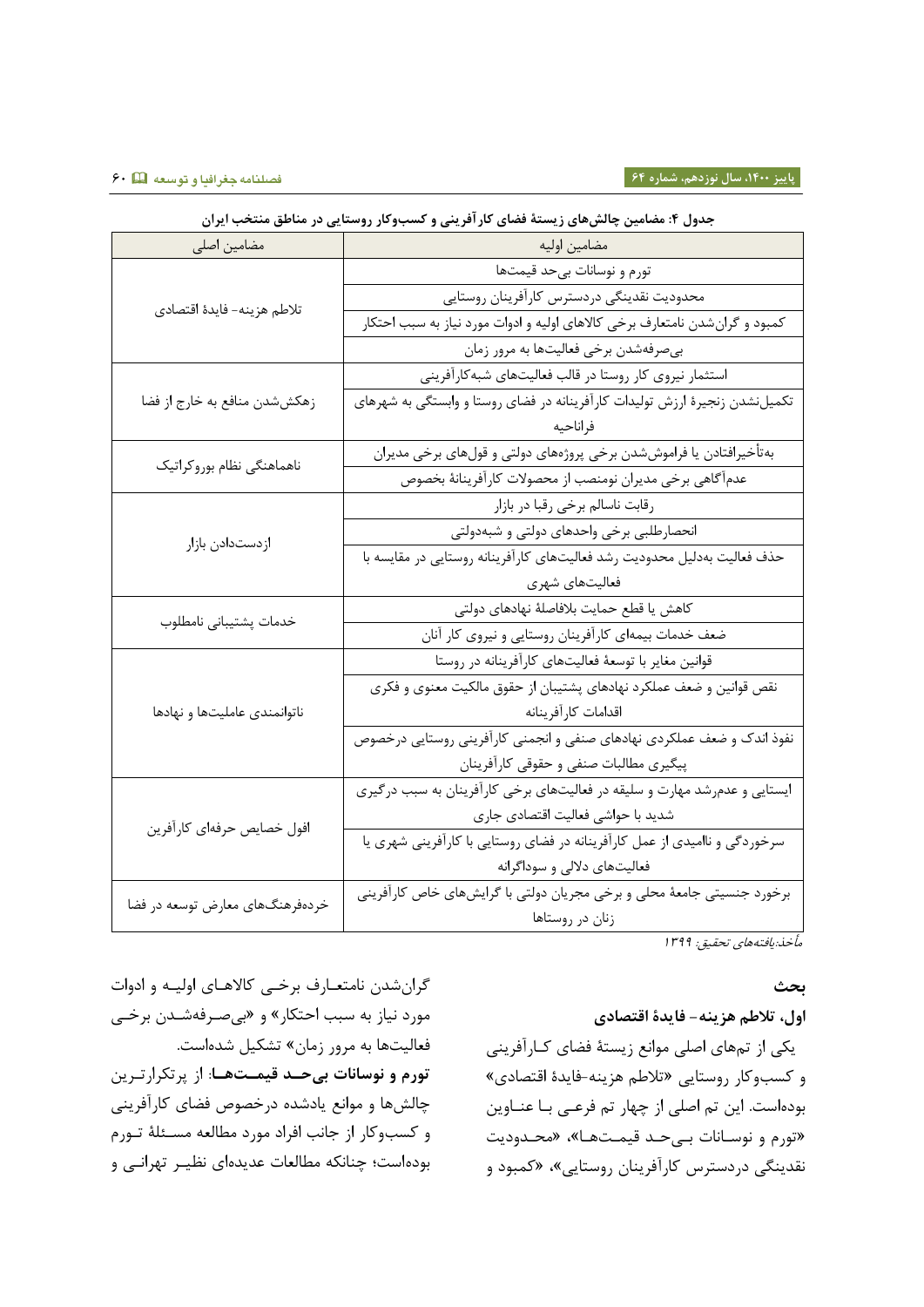نجهازاده خویی (۱۳۹۶) و خانزادی و همکاران (۱۳۹۷) نیز تاکنون بر پیامدهای منفـی تـورم تأکیـد داشـتهانـد؛ زیـرا آشـفتگی زیـادی در برنامــهریــزی اقتصادی و برآوردهای کارآفرینان ایجاد کـرده اسـت. نوسانات بی حد قیمتها که ناشی از تورم بوده، یکبی از فضاهایی که برآورده، مقولۀ «نااطمینانی تورم» نیـز بودهاست. ایـن مسـئله آثـار خلـل;ا در کسـبوکـار کارآفرینانـهٔ روسـتایی را از جانـب تـورم دوچنـدان میکند و فرد را هرآن بیخبرتر از رخـدادهای آینــده مهیسازد؛ به عبارتی دیگر، نااطمینانی ها را رشد میبخشد. به اذعان افراد:

ک**ارآفرین**: «نمیدونم بـرای دورۀ پـروار بعـدی اصـلاً پولی میمونه برام که به اندازۀ همین امسال هم بتونم دام داشته باشم؟». **کـار آفرین**: «خیلـی وقـتهـا آدم نمیدونه که محصولش رو بفروشه سـود مـیکنـه یـا ضرر؟ اما تجربه نشون داده همش ضرر بوده. چون که هرچی از محصولاتمون رو فروختیم، فردا چنـد برابـر شده». **کارآفرین**: «هرچقدر محصول میفروشیم، کل پول سرمایۀ اولیه با سـود تولیـد مـا هـر دوش بـاهم بهسختی کفاف تهیهٔ مواد اولیه <sub>ر</sub>و داره».

**محوودودیت نقوودینگی دردسووترس کارآفرینووان روستایی**: از برآیندهای تورم در جامعه و شـرایط ناپایدار قیمتهـا، تـم فرعـی محـدودیت نقـدینگی و کمبود آن برای کارآفرینان پدیدار شدهاست. بنا به نظر کارآفرینان، تورم سببشده تا هم وضعیت تولید و فروش کنرای با چالش مراجو، با ود و اوم امکوان گسترش و توسعۀ فعالیت را با محـدودیت جـدی مواجه سازد؛ زیرا حجم اندوختۀ سرمایهای کارآفرینان غالباً کفاف نوسانات قیمتی نمیکند و برخی را بـرای حیات و پایدار کسبوکارشان روانۀ نظام بـانکی بـرای دریافت تسهیلات گرانقیمت می کند. این در حقیقت همـان از چالـه بـه چـاه افتـادن در فضـای تـورمی و نااطمینانی تورمی حاکم است؛ بـهگونـهایکـه اذعـان داشتهاند:

ک**ارآفرین**: «همـهٔ سـرمایهای کـه داشـتم رو بـرای راهاندازی کارگاه خرج کردم، تا میاد کارم سود بده و چیزی پسانداز کنم که میبینی قیمت مفتول و آهـن و مواد اولیه گرون شد و هرچی پس اندازم شد، همونم کفاف نمیده». **کـارآفرین**: «گـردش مـالی کارهـای روستایی تیلی ورتا کم،«. **کارآفرین:** »کار رااوش و تکنولوژی بالایی میخواد کـه بایـد آی.پـی خـارجی بخرم و خیلی از هزینههام بـه دلاره تـا بتـونم تولیـد محتوا بکنم و تولید محصولم رو گسترش بدم، خـودم این سرمایۀ لازم رو ندارم».

**کمبود و گرانشدن نامتعارف برخی کاالهای اولیوه و**  ا**دوات مورد نیاز بـه سـبب احتکـار**: بنـا بـه اذعـان کارآفرینان روستایی، رشد قیمت بسـیاری از کالاهـا، اجناس و ابزارآلات شاید متأثر از تورم باشد؛ امـا یـک عامل مهم و اثرگذار دیگر، انحصار و احتکار این اقـلام است که از جانب بسیاری از سودجویان بانفوذ صورت میگیرد. بهطور نمونه گفته شد:

کار آفرین: «تماس گرفتم دفتر فـروش کارخانـه بـرا خرید مفتول، گفت نداریم، عصر یکسی بهسم زنگ زد گفت که اگر مفتول میخوای، من دارم با قیمت بالاتر از کارخانه!». **کارآفرین:** «بـرا توسـعهٔ واحـد پـرورش شترمرغ یکی از وسایلی که نیـاز دارم، تهیـهٔ دسـتگاه «انکوباسیون» هست که در کل منطقه نبود و بعـد از چند ماه پیگیری بالاخره از تبریز با چنـدبرابر قیمت یک افر ب، م فروتت«. **کارآفرین:** »االن بورا تریود کود شیمیایی اورۀ دولتی زنگ میزنی به انبار جهـاد، میگن نداریم چون قیمتش ۳۷ هـزار تومانـه، بـرادر زنم یک نفر رو پیدا کرده میگه هر چقدر مےخواین بیاین ببرین، کیسهای ۸۰ هزار تومان! مگر دولت کود شیمیایی تولید نمی کنه؟ پس چرا خودش نـداره، امـا بازاری داره؟»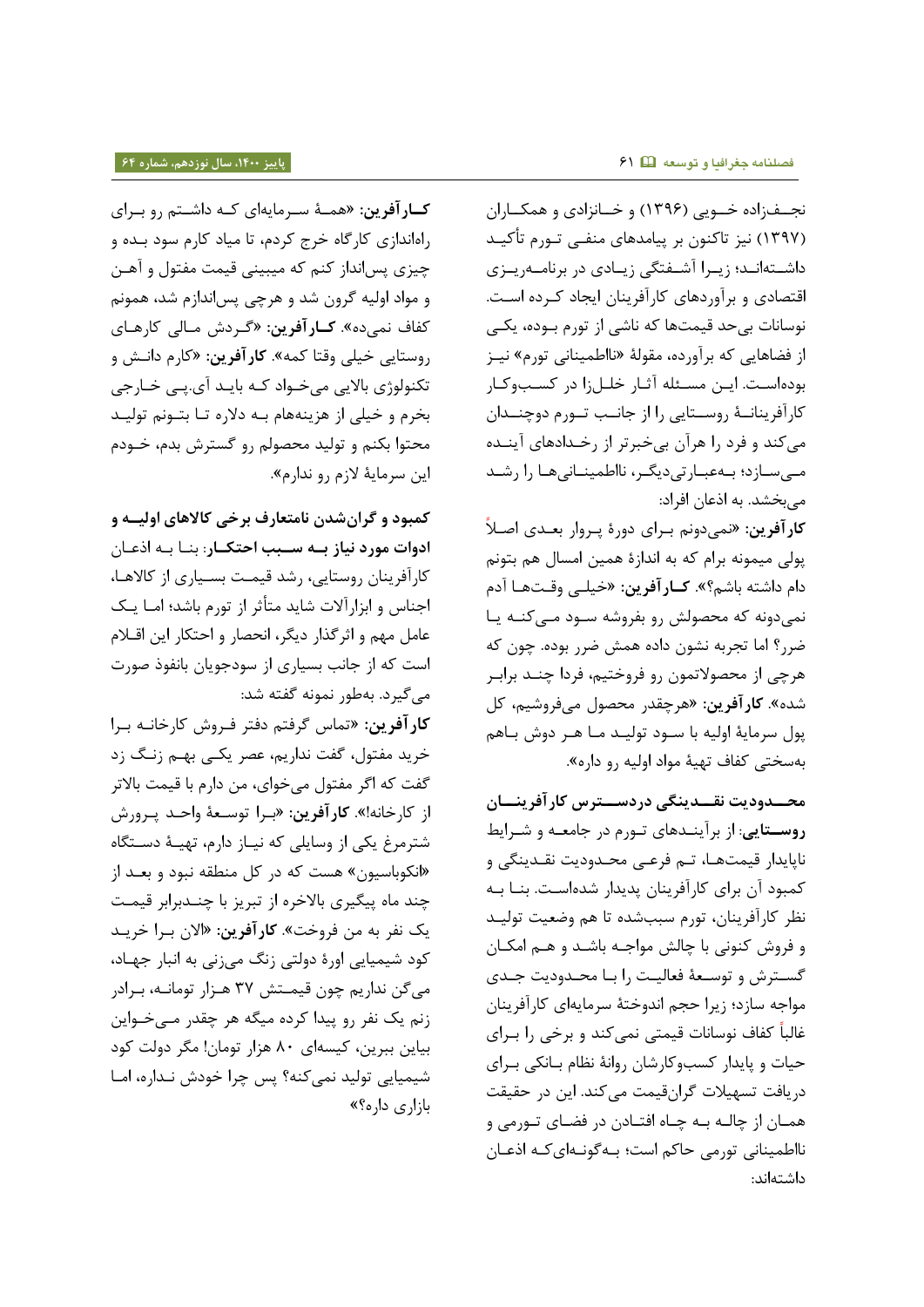**بیصرفهشدن برخی فعالیتها به مرور زموان** : یکوی دیگر از تبعات نوسانات قیمتها این است کـه بـرای برخـی تولیـدات، نسـبت هزینــه بــه درآمــد عایــدی تولیدکننده توجیهپذیر نیست و کار را از صرفۀ اقتصادی خارج می سازد. در حقیقت یـا وابسـتگی بـه مواد اولیه خارج از مکان، یا دستگذاشتن محتکران برروی عرضۀ مواد اولیه، یا حضور دلال ها و مفتبـری زحمات دورۀ تولید کارآفرینان سبب میشـود برخـی کسبوکارها از حیث اقتصادی تا سطح نقطۀ سربهسر برود و فاقد عایدی بـرای فعـالان باشـد؛ بـهطورمثـال گفته شد:

کارآفرین: «من برا پرورش ماهی قزل آلا امســال بایــد هزینۀ خوراک و بچهماهی تا سـه برابـر قیمـت سـال قبل پول بدم؛ اما قیمت هر کیلو ماهی نسبتبه قبـل سه برابر نشده! بهعـلاوه الان هزینــهٔ کــارگر دو برابـر شده، اما قیمت هر کیلو ماهی کمتر از یکونیم برابـر رشد داشته؛ یعنی رشد قیمت محصولم از رشد فاکتورهای هزینهایم کمتر بوده. حتی از سربهسر هـم کمتر شده؛ با این همه سرمایهای که مـن گذاشـتم». <mark>کارآفرین: «</mark>اونقدر جنس نـامرغوب چینــی وارد بــازار کردن که قیمت محصولات برنزی ما که باکیفیـتتـر هم هست، به اون قیمت نمیصرفه تولیدش».

**دوم، زهکششدن منافع به خارج از فضا**

از دیگر تمهای اصلی موانع زیستۀ فضای کـارآفرینی و کسبوکار روستایی »زاکش دن منافع ب، تارج از فضا» بودهاست. برخی فعالیتهای کارآفرینی علیرغم اینکه فرصتهای شـغلی در نـواحی روسـتایی ایجـاد میکند و محل کسب درآمد جدید است؛ اما از حیث چرخۀ فضایی انباشت سـود و منـافع حاصـل از کـار، مشاهده می شود که عمدتاً سرمایه و سـود حاصـل را به خارج از فضاهای روستایی انتقال میدهـد و حتـی از دست اصلی ترین عناصر کارآفرینی در روستا خـارج میسازد. نظریۀ توجیهکنندۀ این سازوکار را سالها

قبل هانس بوبک جغرافیدان آلمانی *(رجـوع کنیـد بـه:* ر*هنمایی، ۱۳۷۳)* ارائه و تبیین کرد و افـراد زیـادی در اقصینقاط ایران با آزمـون ایـن نظریـه بـه تأییـد آن رسیدند؛ بنابراین وجود یک ریشۀ عمیـق تـاریخی در نظام مناسبات و پیوندهای بین شـهر و روسـتا سـبب شده تا کارآفرینیهای جدید نیـز بـه همـان ورطـه کشیده شوند. این تم تشکیل یافته از دو تم فرعے با موضـوعات «اسـتثمار نیـروی کـار روسـتا در قالـب فعالیتهای شبه کارآفرینی» و «تکمیلنشدن زنجیرهٔ ارزش تولیـــدات کارآفرینانـــه در فضـــای روســـتا و وابستگی به شهرهای فراناحیه» بودهاست.

**استثمار نیروی کار روسوتا در قالوب فعالیوت هوای**  شبه **کار آفرینی**: بسیاری از فعالیتهای کارآفرینی بـه ظاهر و شاید باطن بهدنبال ایجاد فضای کسبوکار در روستا و درنتیجه منفعت حـداکثر بـرای روسـتائیان است، منتها وجود جریانات و مناسبات نامتعادل از پیش برقـرار در فضـاها سـبب مـیشـود کـه منـافع حداقلی عاید روستائیان کارآفرین شود؛ بهگونـهایکـه برخی اذعان داشتهاند:

کارآفرین: «کارگر در روستا زحمـت تولیــد رو مـیکشـه، امـا دلال و فروشـندۀ شـهری سـودش رو میبره». «به اسم کارآفرینی یک نفر از اهـالی کـه در شهر زندگی میکنه، داخل روستا کارگاه بافت قـالی و قالیچه راه انداخته که هر تخته فـرش ۶ متـری رو در شهر ۸ میلیون یا ۹ میلیون تومان ممکنه بفروشه، اما از اول تا آخر که نگاه میکنی میبینی مزد من کارگر از این فرش چند میلیونی، نهایتاً ۳۰۰ تــا ۵۰۰ هـزار تومانه که اون هم بعد از بافتن فرش همه رو یکجا بـه ما میدن«. **کارآفرین:** »پسرعمر از هر اومده اینجوا به اسم کارآفرین از روی چاه آبی که شریک بـوده وام گرفته برا پرورش ماهی سردآبی راه انداخت و بعـد از دو سه دوره تولید که هنوز پـول خیلـی از کـارگرا رو هم نداده، فروخت به یکی از اهالی بدبخت و الان پول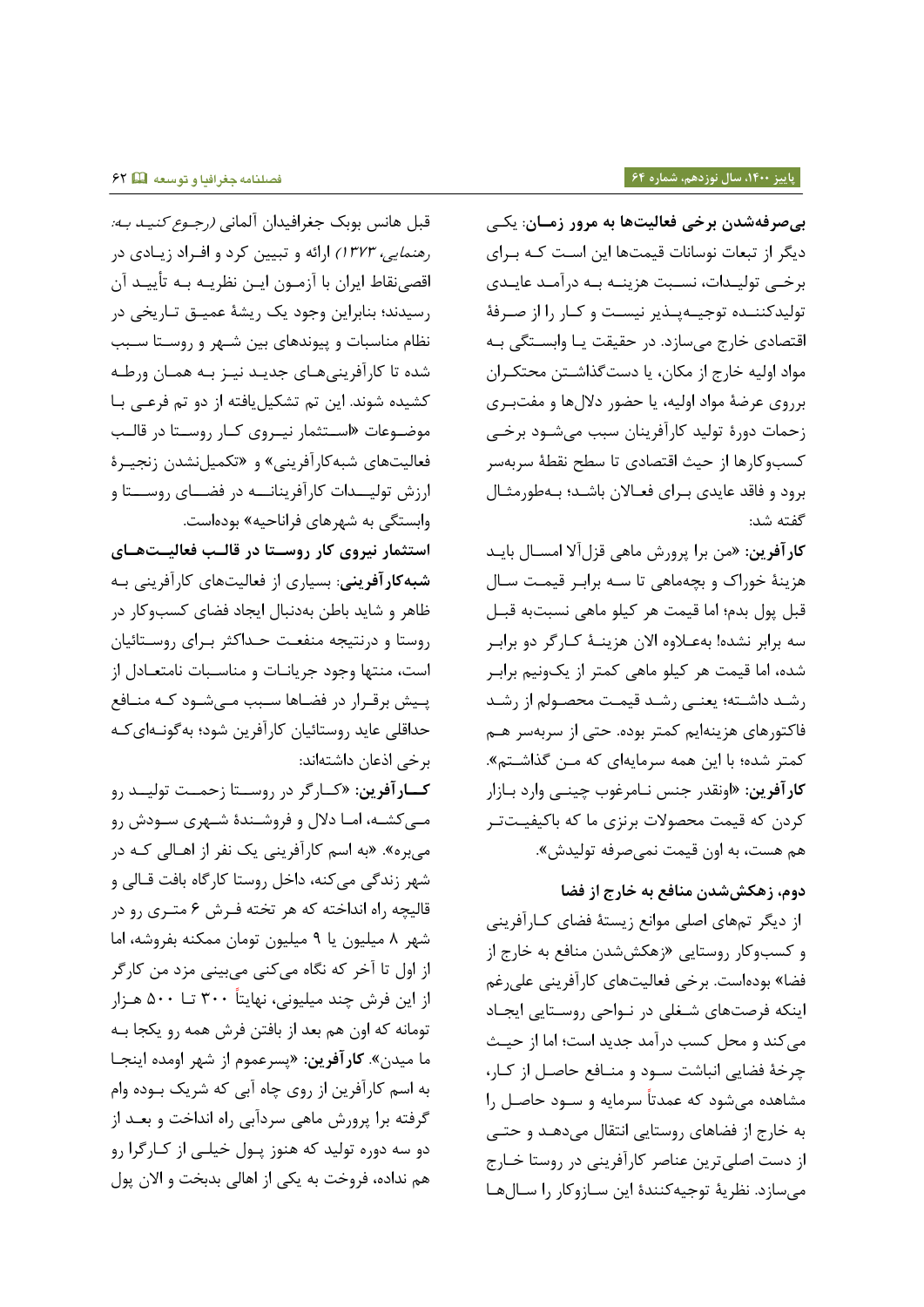رو برد شهر برا خودش زمین خریده مـیگن چنــدبرابر سرر کرره«.

**تکمیلنشدن زنجیرۀ ارزش تولیدات کارآفرینانه در فضای روستا و وابسوتگی بوه شوهرهای فراناحیوه** : ب رخی کسبوکارهای کارآفرینانه در روستاها نیازمند تکمیل شدن زنجیرۀ ارزش در همان فضا هستند تا سود حداکثری را نصیب کارآفرینان و فضا سازند؛ اما در عمل بهدلیل عدم|ستقرار بخش تکمیلی تولیـد آن محصول بخصوص، هم سـود اصـلی (درآمـد و تعـداد فرصتهای شغلی) به بیرون روستا منتقل میشـود و هم کارآفرینــان چنــدان منتفــع نمــیشــوند؛ در ایــن خصوص گفته شد که:

ک**ارآفرین**: «در روستا (سـمقاور از توابـع شهرسـتان کمیجان استان مرکزی) کارگاههای منبتکاری زیاده و ما شاسی مبلمان، میز و صندلی و ایسها رو تهیه میکنیم؛ میره اصفهان رویهکوبی میشـه چنـد برابـر قیمت فروخته می شه. روستای ما برنده، منتهـا بــرای رویه کوبی مبلمان وابسته به اصفهان هستیم». کارآفرین: «دام تولیدشـدهٔ خـودم <sub>ر</sub>و بـرای فـروش و خصوصاً کشتار باید ببرم خــارج از شهرســتان (مرکــز استان) تا اونجا دامپزشکی معاینه کنه بعـد برگردونم داخل شهرستان. یعنی ۲۰۰ کیلومتر باید دام جابهجا بشه برا اینکه اینجا دامپزشکی شعبه نداره و من کلبی هزينۀ حملونقل و اُفت گوشت دام بدم».

<mark>کار آفرین:</mark> «تـوی شهرسـتان مـا تقریبـاً شـغل همـه دامداری هست؛ اما در کل شهرستان یک کشتارگاه یا سردخانه نیست. همـه بایـد ۱۰۰ کیلـومتر بـه مرکـز استان برده بشه که برای ما کلی هزینه داره».

**سوم، ناهماهنگی نظام بوروکراتیک** یکی دیگر از تـمهـای اصـلی موانـع زیسـتۀ فضـای کارآفرینی و کسبوکار روستایی «نـاهمـاهنگی نظـام بروکراتیک» بودهاست. این تم اصلی از دو تـم فرعـی

با عناوین «بهتأخیرافتــادن یــا فرامــوششــدن برخــی پروژههای دولتی و قـولهـای برخـی مـدیران» و «عدمآگاهی برخـی مـدیران نومنصـب از محصـولات کارآفرینانۀ بخصوص» شکل یافته است.

**بهتأخیرافتادن یا فراموششدن برخوی پوروژه هوای دولتی و قولهای برخی مدیران**: برتی از کارآفرینان روستایی بهمنظـور تکمیـل زنجیـرۀ ارزش و افـزایش سود حاصل از تولید در روستا، پیش از عملیاتیکردن کسبوکارشان در روستا قـولهـایی از مسـئولان دریافت داشتهاند که به مرور زمـان برخـی عملیـاتی نشده یا بهواسطۀ مسائلی همچـون تحـریمها، جابهجایی مدیران و... آن پروژه اجرایی نشـدهاسـت؛ بهگونهای که:

کارآفرین: «یه روزی که طرح توجیهی کسبوکارم رو تصویب میکردم، به من گفتند اگر کار خــودت رو گسترش بدی، ما واحـد فـراوری گوشـت بـرای ایـن بخش و دهستان راهاندازی میکنیم تا خوشهٔ فرآوری گوشت مرغ و بوقلمون راه بیفته. الان پـنج سـاله کـه هیچکس حرفی از ایجاد واحد صنعتی فرآوری گوشت مرغ و ماکیان نمیزنـه و مـن مجبـورم محصـول رو تا فرو ی کنم«. **کوارآفرین :** »رورار بورر اعتبوارات ویژه در نظر بگیرن و خود دولت هـم سـرمایهگـذاری کند تا واحدهای فرآوری گل محمـدی راه بیفتـه، دو بار توی جلسهٔ استانداری گفتن و اومدن اینجا [روستا] سخنرانیکردن، اما نزدیک دو ساله که هـیچ خبری نیست و تولیدکنندههای گل محمـدی دارن ناامید میشن با این هزینههای حمل و انبار».

**عدمآگاهی برخی مودیران نومنصوب از محصووالت**  کارآفرینانهٔ بخصوص: در برخی کسبوکارهای کارآفرینانـهٔ روسـتایی، نـوآوری و تکنیکـالبـودن آن فعالیت از ویژگی ذاتی کار به شمار مے رود کـه درک سازوکار آن فعالیت و هم ویژگیهای بخصوص آن کار جدید از جانب مدیران اجرایی بنا به تفاوت تخصص،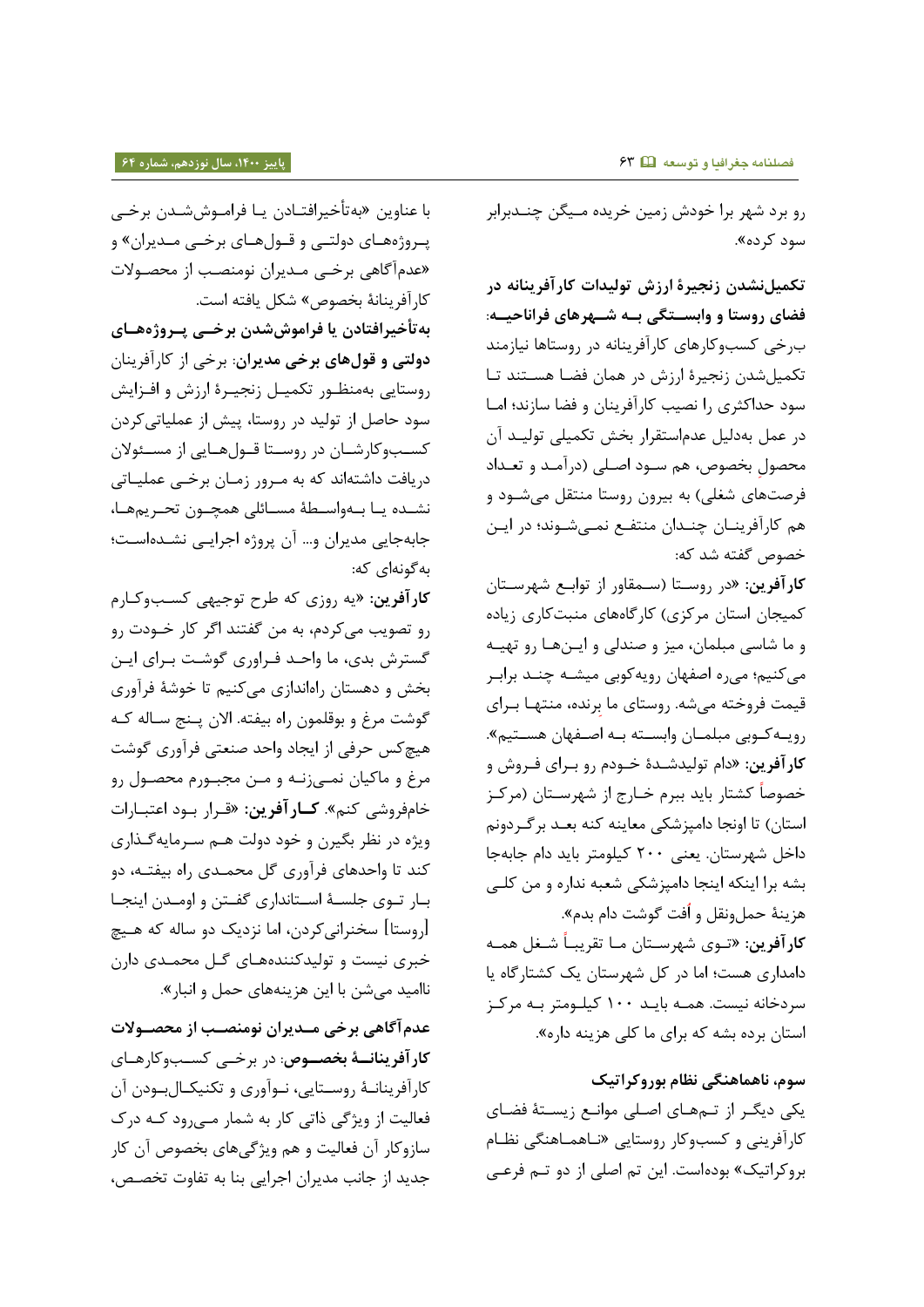نفوذ دارد، بتواند بیشتر در بازار جولان دهد و از رانتهای اطلاعاتی، بیشتر سـود بـهدسـت مـی آورد. به گونهای که گفته شد:

کارآفرین: «د<sub>ر</sub> کـل شهرسـتان تنهـا تولیدکننــدۀ گوشت شترمرغ من هستم؛ اما محصولم رو باید تهران و اصفهان بفروشم یعنی ۱۰۰۰ کیلومتر اون طرف. یـا الان در افغانستان بهترین بازار فروش برای گوشت و پوست شـترمرغ هسـت، امـا بـه مـن مجـوز فـروش نمسیدن. یعنسی سال اول دادن، اما از سال بعد بهانههای زیادی گرفتن و مجوزم رو بـرای فـروش در استان و صادرات به افغانستان لغو کردنـد. پیگیـر کـه شدم فهمیدم فـلان آشـنای آقایـان تـوی شهرسـتان دیگهٔ استان تولید شترمرغ داره، اونـو جـایگزین مـن کر دن!»

کارآفرین: «د<sub>ر ر</sub>وستای زرنوشه و بصری گفتنـد مـا مرغـوبتـرین مصـنوعات برنجـی و مسـی رو تولیـد می کنیم، اما وارداتچی هـا اونقـدر کـالای بـی کیفیـت چینی ریختن داخل بازار که محصـول مـا تـوی بـازار تهران یا به فروش نمیره یـا جـنس چینـی بـه اسـم محصول ما فروش میره».

**انحصارطلبی برخی واحدهای دولتی و شوبه دولتوی** : یکی از آفتهای مهم کسبوکار بخش خصوصی در اقتصاد ایـران، انحصـارطلبی از جانـب بخـش دولتـی است. در ایـن خصـوص نایـب, ئـیس اتـاق باز, گـانی، صنایع، معادن و کشاورزی خراسان رضوی نیز اذعـان داشته است که: «کشـور مـا در شـاخصهـای بهبـود محیط کسبوکار در عرصۀ بینالمللی رتبـۀ مطلـوبی ندارد؛ بهطوری که جایگاه ایران در برخبی از حـوزههـا پایین تر از کشورهای کمتر توسعه یافتـه اسـت. نگـاه انحصارطلبانۀ بخش دولتے و عـدممشــارکت بخـش خصوصی بهعنوان صاحبان واقعی اقتصاد در فراینـد تصمیمگیر و تصمیمساز رایط مرجرر را منجور شدهاست» *(سیادت، ۳۹۹).* شرایط انحصار آلود کنونی

مقدور نخواهـد بـود. ایـن امـر مـوانعی را بـر سـر راه کارآفرینان قرار میدهد؛ بهگونهای که گفته شد: کارآفرین: «مـن جـوانی هسـتم کـه بـا مـدرک کارشناسی ارشد کامپیوتر و طراحی نـرمافـزار محـل زنـدگیم روسـتای محـل تولـدم اسـت. بـرای توليـد محتــوای آمــوزش الکترونیــک بــهصــورت چندزبانــه طراحی نـرمافـزاری داشـتم کـه مشـابهش فقـط در انگلستان و آمریکا هست. چنـد نفـر از جـوانهـای تحصیل کـردۀ روسـتا همکـاري دارن و درآمـدش بـد نیست، به حدی که خیلیا مشتاقشدن با ما همکـاری داشـته باشـن. سـال گذشـته پـس از کلـی دونـدگی تونستم مسئولین شهرستان رو نسـبتبـه نـوع کـار و فوایدش توجیه کنم. بهدلیل اینکه نیاز به چرخۀ ارزی داره، کار رو اول قبول نمبی کردن؛ امـا یـک مسـئول خوشفکر تونست کمک بکنه و دیگران رو قانع کردیم. بعد که کار به عملیاتیکردن حمایتها رسید، خیلبی از مسئولان جابهجا شدن و اونـایی کـه تـازه اومـدن، اصلاً با این کار آشنایی که نـدارن، مـیگن ربطـی بـه روستا نداره و کلا ردش میکنن. انگار همـۀ کارهـای تکنولوژیک و فناورانه باید فقط در شهر انجام بشه!»

# **چهارم، ازدستدادن بازار**

از دیگر تمهای اصلی موانع زیستۀ فضای کارآفرینی و کسبوکار روسـتایی «رقابـت ناسـالم برخـی رقبـا در بازار» بودهاست. این تم، تشکیل یافته از سـه مضـمون اولیه با عنوان «رقابت ناسالم برخی رقبا در بازار»، «انحصارطلبی برخی واحدهای دولتی و شبهدولتی در مقابل فعالیتهای کارآفرینی روستایی» و «حـذف فعالیـت بـهدلیــل محــدودیت رشــد فعالیــتهــای کارآفرینانـهٔ روسـتایی در مقایسـه بـا فعالیـتهـای شهری» بودهاست.

رقابت ناسالم برخ<sub>صی</sub> رقبا در بازار: سرمایهداری رفاقتی یکی از مسائل مبتلا به اقتصـاد فضـای کشـور ایران است. این امر باعث میشود که هـرکس بیشـتر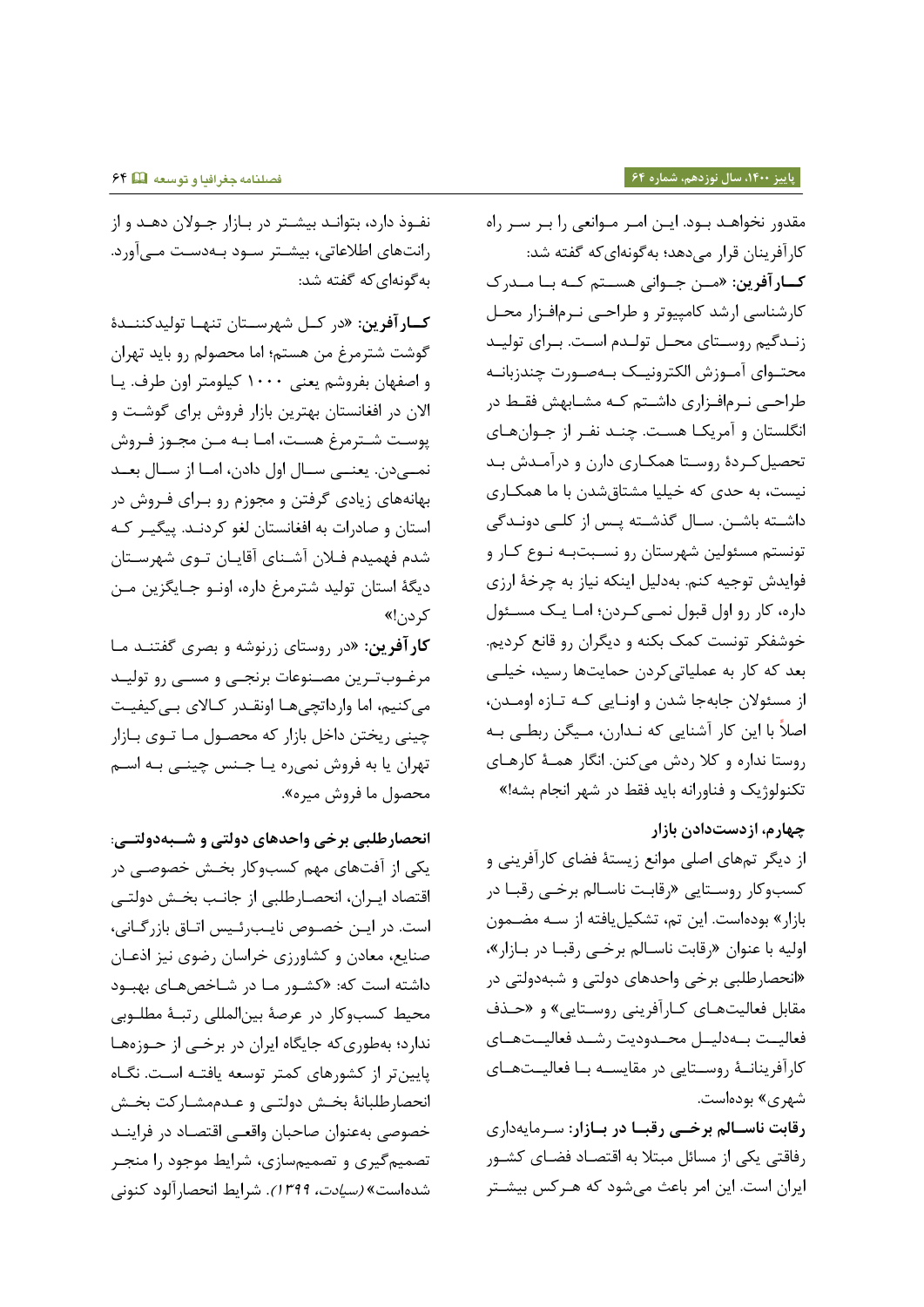صنعتی با زیرساختهای آماده و محدودیت خیلی کم برای افزایش مقیاس کارشون، میتونن از من بیشتر و پربازدهتر تولید کنن. این شده که برخی از افراد تــوی روستا فهالیت کارآفرینااۀ ترر رن رو جمع کررن یوا به شهر بردن یا کلاً تعطیل کردن».

**پنجم، خدمات پشتیبانی نامطلو** 

درخصوص چـالشهـای زیسـتهٔ فضـای کـارآفرینی و کسبوکار روستائیان، یکبی دیگـر از مضـامین اصـلی شناختهشده «خدمات پشتیبانی نامطلوب» است. در ایران اقتصاد سیاسی حاکم بر رونـد نظـام مـدیریت و برنامهريــزي فضــاي ســرزمين داراي حالــت كــاملاً مشخصـی نیسـت. بـه اعتقـاد بسـیاری، رویکردهـای موجــود مبــيّن تبعيــت از چــارچوب نئوليبراليســم و کاهش مداخلهگری دولت در امـور اقتصـادی بـوده (رجوع کنید به: زاهد م*ازندرانی، ۱۳۷۲)* که سابقهای حدود سـه دهـه دارد؛ ازسـویدیگـر، گفتمـانهـایی ایدئولوژیک و برنامههای منتج از آن نظیر اقتصاد مقاومتی و عدالت اجتماعی، بیان گـر تلاشـی مخـالف رویکرد نئولیبرالیسم و اقتصاد بازار است. بههرحـال، آنچه که روشن است، ایـن واقعیـت بـوده کـه فضـای دوگانهای بر اقتصاد کشور و برنامهریزی توسعۀ حـاکم است. در نتیجۀ این امر، ساختارها و فراینـدهای ادارۀ سرزمین دارای اصول و اسلوب خاص برنامهریزیشده درجهت یک امر قطعی نیست؛ بههمـیندلیـل در فضای کـارآفرینی و کسـبوکـار از منظـر روسـتائیان مورد مطالعه دو مضمون فرعی با عناوین «کـاهش یـا قطع حمایت بلافاصلهٔ نهادهـای دولتـی» و «ضـعف خدمات بیمهای کارآفرینـان روسـتایی و نیـروی کـار آنان» قابل توجه بودهاست.

**کاهش یا قطع حمایت بالفاصلۀ نهادهای دولتی**: گریا بسرای بسواری از دستگاههای اجرایی و عناصر بوروکراتیک در کشور ایران این گونه تعریف شـده کـه

در فراینـد کـارآفرینی، هـم پـیش از آغـاز بـه اقـدام کارآفرینانه و هم پس از کارآفرینی مشکلزا است و میتواند منجر به رکود فعالیتها و علاقهمنـدان بـه کارآفرینی شود. در این خصوص گفته شدهاست: کارآفرین: «اگر کسی مدرک لیسانس یا حتی دکترای گردشگری داشته باشه، نمیتونه بـرا گـرفتن مجوز دفتر گردشگری یا تور اقدام کنه و فقـط کسـی می تونـه کـه سـابقهٔ کـار و بیمـه تـوی آژانـس هـای گردشگری داشته باشه!». **کارآفرین**: «مـن رفـتم بـرا توسعۀ رستورانم به سمت جنگل یه چندصد متری از جنگلبانی و اداره منابع طبیعی بگیرم و حتی اجارهش رو هم بهم، گفتن نمیشه. میگن منـابع طبیعـی و جنگل صدمه میبینه؛ خودشون درختان رو کنـدن و مجمتع تفریحوی بورا کارمندا ورن زرن !« **کوارآفرین :** «در نهبندان مراتع ما بهترین محصـول آنغـوزه رو در مراتع داره، منابع طبیعی میگه شرط واگذاری مرتـع برای برداشت آنغوزه فقط واگذاری بـهصـورت مزايـده است که اون هم همیشه یک نفـر متصـل بـه دولـت مزایدۀ کل آنغوزۀ نهبندان و بشرویه رو برنده میشه و روستائیان می شن کارگرش برای برداشت سه ماه آنغوزه از مرتع. من اونقدر سرمایه ندارم که کل آنغوزۀ استان رو در مزایده بردارم، مراتع رو تقسیم کنن به من بدن تـا همينجـا فـرآوريش رو انجـام بـدم لازم نباشه صادرات خام بشه به هندوستان و پاکستان».

**حذف فعالیت بهدلیل محدودیت رشد فعالیوت هوای کارآفرینانۀ روستایی در مقایسوه بوا فعالیوت هوای**  شهری: برخی کسبوکارهای روستایی دارای تشابهی با فعالیتهای شهری است که در ایـن رقابـتپـذیری بین فضایی، شـهرها بـه سـبب بسـیاری از رانـتهـا و مجاورتها، امکان توفیق بیشتری بـرای کارآفرینــان فراهم میسازند. بهطوری که اذعان شدهاست: ک**ار آفرین**: «بـه شـهريهـا هـم مجـوز راهانـدازي کسبوکار من رو میدن؛ اون هـا تـوی شـهر کـهـای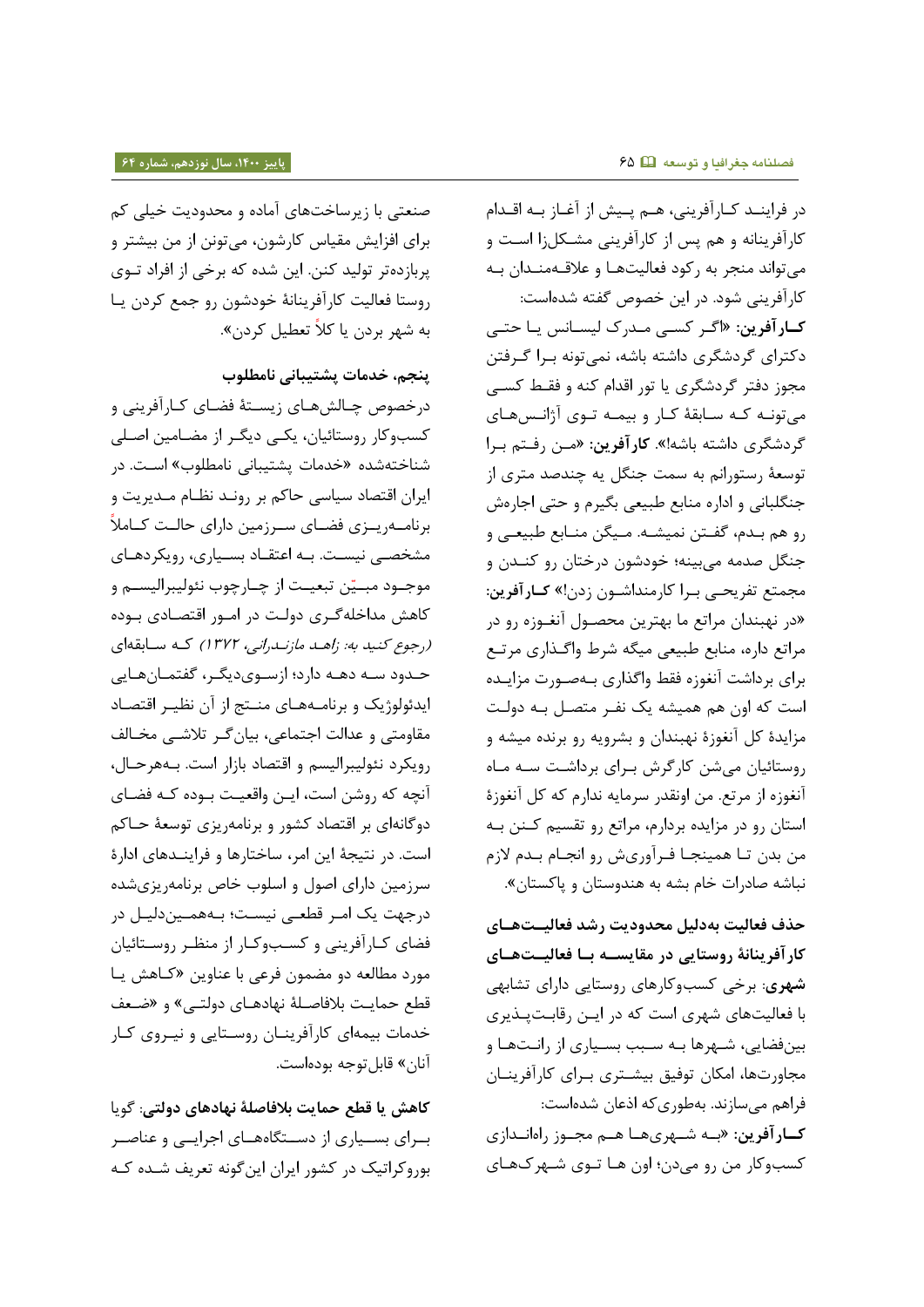تنها برای راهاندازی یک شـرکت، کارگـاه یـا هـر کسبوکار کارآفرین محور و فناورانه مسئولیت دارند و بلافاصله پس از ایجـاد آن، دیگـر نبایسـتی حمایـت خاصی را لحاظ کرد. تجربۀ کارآفرینان روستایی ایـن را میگرید ک:،

کارآفرین: «با سرمایهای که از ابتدا داشـتم، توانسـتم یکسال و نیم بدون نیاز بـه بیـرون، مخـارج را تـأمین کنم که تورم باعث شد پولم کم شـود و رفـتم دنبـال دریافت تسهیلات ارزانقیمت؛ همـان بـانکی کـه اول پیشنهاد کمک داده بود. منتها من چون نیاز نداشـتم بوای راهاندازی رد کوره، الان پسس از راهاندازی کسب وکارم، میگـه مثـل مشـتریان عـادی برخـورد میکنم و هر ادارهای که رفتم توجهی نمیکنن تا بتونم کسبوکارم رو سرپا نگه دارم.»

**ضعف خدمات بیمهای کارآفرینان روستایی و نیروی**  <mark>کار آنان</mark>: بیمه در پی حفظ درآمد افراد در برابر خطـر پیری و مرگ فرد اصلی، خطر بیماری و ازکارافتادگی و خطر بیکاری است؛ ازاین رو، امری مهم در پایداری فعالیتهای اقتصادی و اهتمـام افـراد بـه آن فعالیـت بهشمار میرود که کـارآفرینی از آن جملـه اسـت. در بررسی مسئلۀ بیمه نیز همان گونه کـه نتـایج تحقیـق رضوانی و عزیزی (١٣٩٢) نشـان دادهاسـت، مـواردی ازجمله: ضعف مقررات و قــوانین پشــتیبانی کننــده از کارآفرینان، کماطلاعی افراد از خدمات و پوشش بیمه در اثر تبلیغات اندک و اعتمـاد نـاچیز بـه کـارگزاران بیمه یکی از مسائل جدی است که در فضای فکری و ذهنی بسیاری از کارآفرینان روستایی برقرار است؛ زیرا در بین کارآفرینان روستایی عدهای اعتقاد دارنـد که خدمات بیمهای خاص و قابلتوجه برای ایشان وجود ندارد و حتی نیروی کار تحتامر ایشان نیـز همین دغدغه را همواره دارد؛ بهطورمثال گفته شد: کارآفرین: «من که کارآفرینی و اشتغالزایی م*ی ک*نم، فـردا مشـكلی بـرام پـيش بيـاد كـه نتـونم بالاسـر

کسبوکار واستم، زن و بچههام معطل یک لقمه نـون میشن. خیلی وقتا حساب که مـیکنـی، اگـر کـارگر یک جایی باشی که بیمه کنن تو رو، فردا کـه از کـار افتادی، پول خـوبی دسـتت رو مـی گیـره. ماهـا بایـد پولامون رو جمع کنیم برا روز مبادا تا از کیسه بخوریم».

ک**ارآفرین**: «بیمهای که روسـتائیان رو تحـت پوشـش قرار میده، من کـارآفرین و فـرد عـادی فرقـی بـراش نداره و درنهایت پولی که میخاد بده بعد بازنشستگی، چقدر مگه؟ اونقدر پولی نیسـت». **کارآفرین**: «مـیگن صندوق های بازنشستگی ورشسکته است، پول منو ازم میگیرن، مـن کـه هنـوز ۴۵ سـالهام، چـه تضـمینی هست فردا که ۶۰ ساله شدم پولی توی بیمه باشه که بخوان به من حقوق بازنشستگی بدن؟».

**ششم، ناتوانمندی عاملیتها و نهادها**

یکی دیگر از مضامین اصلی شناختهشده درخصوص چالشهای زیستهٔ فضای کارآفرینی و کسبوکار روستائیان، «ناتوانمندی عاملیتهـا و نهادهـا» اسـت. این مضمون متشکل از سه مضمون فرعی بـا عنــاوین «قوانین مغایر با توسعهٔ فعالیتهای کارآفرینانـه در روستا»، «نقص قـوانین و ضـعف عملکـرد نهادهـای پشتیبان از حقوق مالکیت معنــوی و فکــری اقــدامات کارآفرینانــه» و «نفــوذ انــدک و ضــعف عملکــردی نهادهــای صــنفی و انجمنــی کــارآفرینی روســتایی درخصــوص پیگیــری مطالبـــات صــنفی و حقـــوقی کا<sub>ر</sub> آفرینان» بودهاست.

**قوانین مغایر با توسعۀ فعالیتهوای کارآفرینانوه در**  <mark>روستا</mark>: برخی قوانین وضعشده متناسب بـا شـرایط و واقعیتهای مکانی در روستاها نیست یـا در مـواردی نیز قوانینی برای پیشگیری از نابسـامانیهـای آینـده تدبیر نشدهاست. بهگونهای که گفته شدهاست: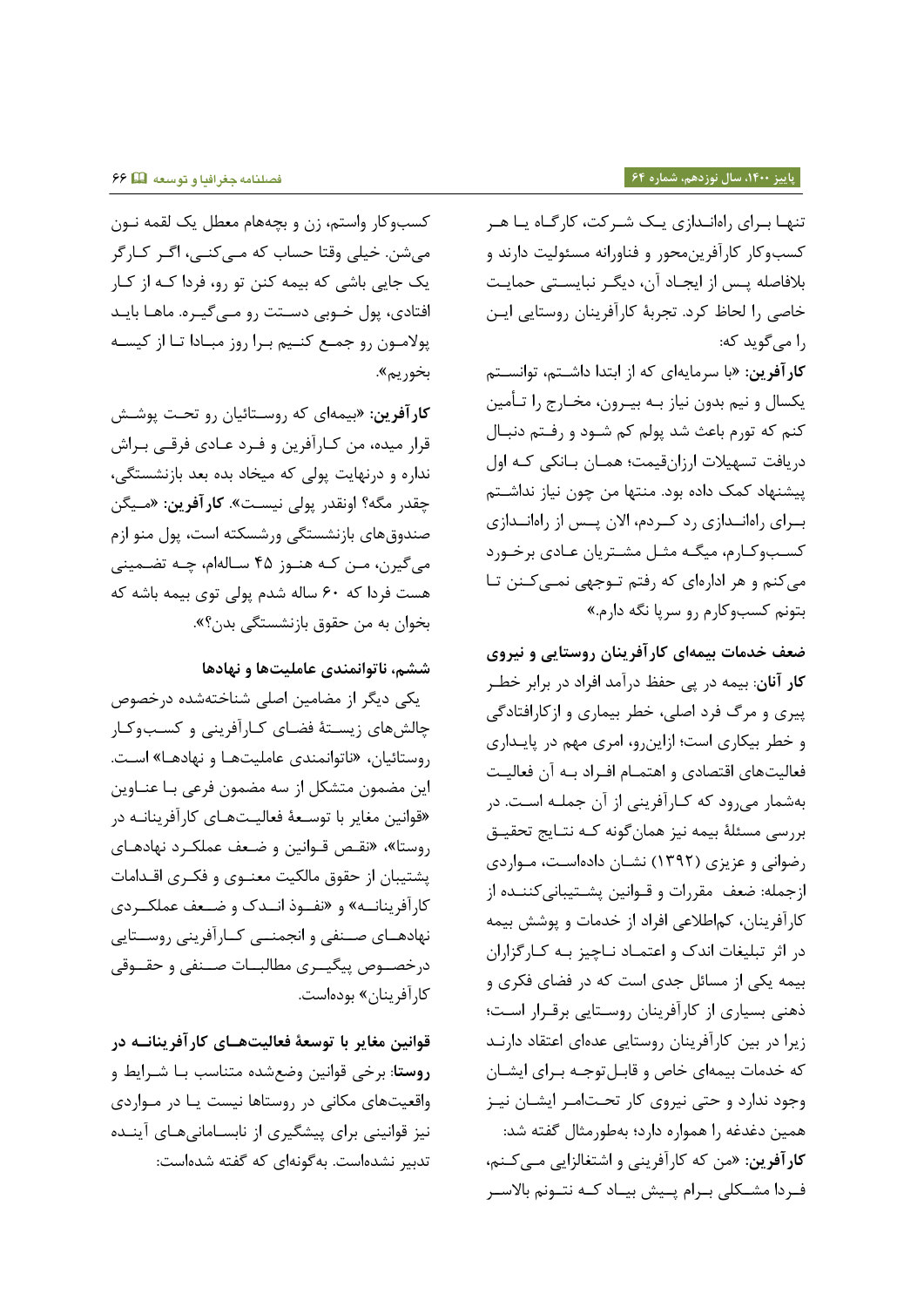<mark>کارآفرین</mark>: «واحد پرورش بوقلمون من بایستی مالیات بده. خب خوبه امـا اگـر بخـام از تخفیـف مالیـاتی بهـرهمنـد بشـم بایـد تـوی فاکتورهـای فروشـم کـد اقتصادی خریدار رو درج کنم. اینجا توی روستا خیلیا کد ملیشون رو حفظ نیستن، من از خریداران جزئبی و روستایی که قالب خریدارها هستن، کـد اقتصـادی چطور بگیرم؟ اصـلا دارن کـه بگیـرم و تـوي فـاکتور بزنم؟ من چکار کنم؟ بهشون نفروشم که تولیـدم بـه فروش نمیره، فاکتور فروش ندم نمیتـونم از تخفیـف مالیاتی استفاره کنم!«

کار آفرین: «توی شهر وقتی مغـازه مـیزنـی، پروانـه کسبت رو رئیس اتحاری، ب، رطی میره ک، اطرافت قبلاً از اون صنف مغازه نزده باشه، چرا نباس [نبایـد] توی روستا قانونی باشـه کـه مشـخص کنـه حـداکثر چندتا کار مثل هم میشه دایر کرد؟! اونم کار مـا کـه خدماتیــه (اشــاره بــه خــدمات گردشــگری اســت) و مشتری عمدتاً از شهر و روستاهای دیگه میاد».

**نقص قوانین و ضعف عملکرد نهادهوای پشوتیبان از حقوق مالکیت معنوی و فکری اقدامات کارآفرینانه**: از ابزارهای مهم برای توسعۀ اقتصادی و ایجاد ثروت در قرن حاضر که برپایۀ نوآوری، دانش پایهای و خلاقیت برنامهریزی و عمل میشود، حقوق مالکیت فکری است که در کشـورهای جهـان سـوم، ازجملــه کشـور ایــران کمتر بدان ترج، دهاست )*18 2003: ,Idris*). یکوی از رنجشهای اصلی برخی کارآفرینان فعال روستایی بهویوژه در حـوزههـای نظیـر گردشـگری و فنـاوری اطلاعات این است که هیچگونه رعایت حـق مالکیـت افکار و ایدهها صورت نمیگیرد؛ درحقیقت هنـوز در کشور ما فرهنگسازی جامع صورت نگرفته است کـه ایدههای افراد همان سرمایههای فکـری هسـتند کـه ارزش مادی و معنووی دارد و بایستی در تملک بهوجودآورنده(گان) آن باشد؛ جالب توجه ایـن اسـت که قوانین نیـز چنـدان قابلیـت بخصوصـی نـدارد. در

مقاصد گردشگری، از گلایههـای مشـهور نـوآوران و دایرکننـدگان کسـبوکارهـای مبتکرانـه در حـوزۀ گردشگری این است که پس از اجرای ایـده از جانـب همگان تقلید می شود؛ بهطور مثال گفته شد که:

ک**ارآفرین**: «من امروز توی بومگردیم کاری انجام بدم یا طرحی رو پیاده کنم، با اینکه کلبی هـم ممکنـه سختی بکشم تا اون کار بشه یا نشـه، بعـدش همسـایهام بــدون معطلــی از روی کــار مــن کیــی میکنه!» «من اولین کافی شاپ روستایی رو با کمک مادرم راه انـداختم کـه تـوش فسـتفود هـم سـرو میکنیم، در کل استان همچـین چیـزی نبـود، الان توی روستای خودمون دو نفر دیگـه هـم کـارمون رو تقلید کردن. میگن روزی رو خدا میـده، امـا از طـرح من که کلی سختی براش کشیدم، براش خیلی هزینه کردم تا تونستم توی کل روسـتاهای اطـراف شـهرت پیدا کرد (برند بشه)، دونفر دیگه رفتن ورودی آبادی یکی مثل کار من راه انداختن که مشتریهای مـن از جاهای دیگه کم شده».

**نفوذ اندک و ضعف عملکوردی نهادهوای صونفی و انجمنی کارآفرینی روستایی در خصووص پیگیوری**  م**طالبـــات صـــنفی و حقـــوقی کار آفرینـــان**: یکــی از راهکارهای دفاع از حقوق، پیشبرد اهـداف، مطالبــات، خواستهها و منافع مشترک افراد یک صنف، تشکلها یا انجمنهای صنفی بهعنوان شخصیتهای حقـوی هستند *(مسیبی و همکـاران، ۱۳۹۹: ۲۲۲)*. د<sub>ر</sub>حقیقـت، انجمنها بهعنوان نهادهای واسـطه میــان حکومــت و فرد سبب می شود تا جامعۀ مدنی تحقق یابد *(اشـرف،* :5844 54(. رر ایووران اهاراووایی امچوورن مجمووع کارآفرینان ایـران، کـانون کارآفرینـان ایـران، انجمـن علمی کارآفرینان ایران، انجمن ملی زنان کـارآفرین و انجمن کارآفرینان فلان شهرستانی دایر است؛ بررسی این نهادها از حیث گزارش عملکرد و بهویژه مراجعات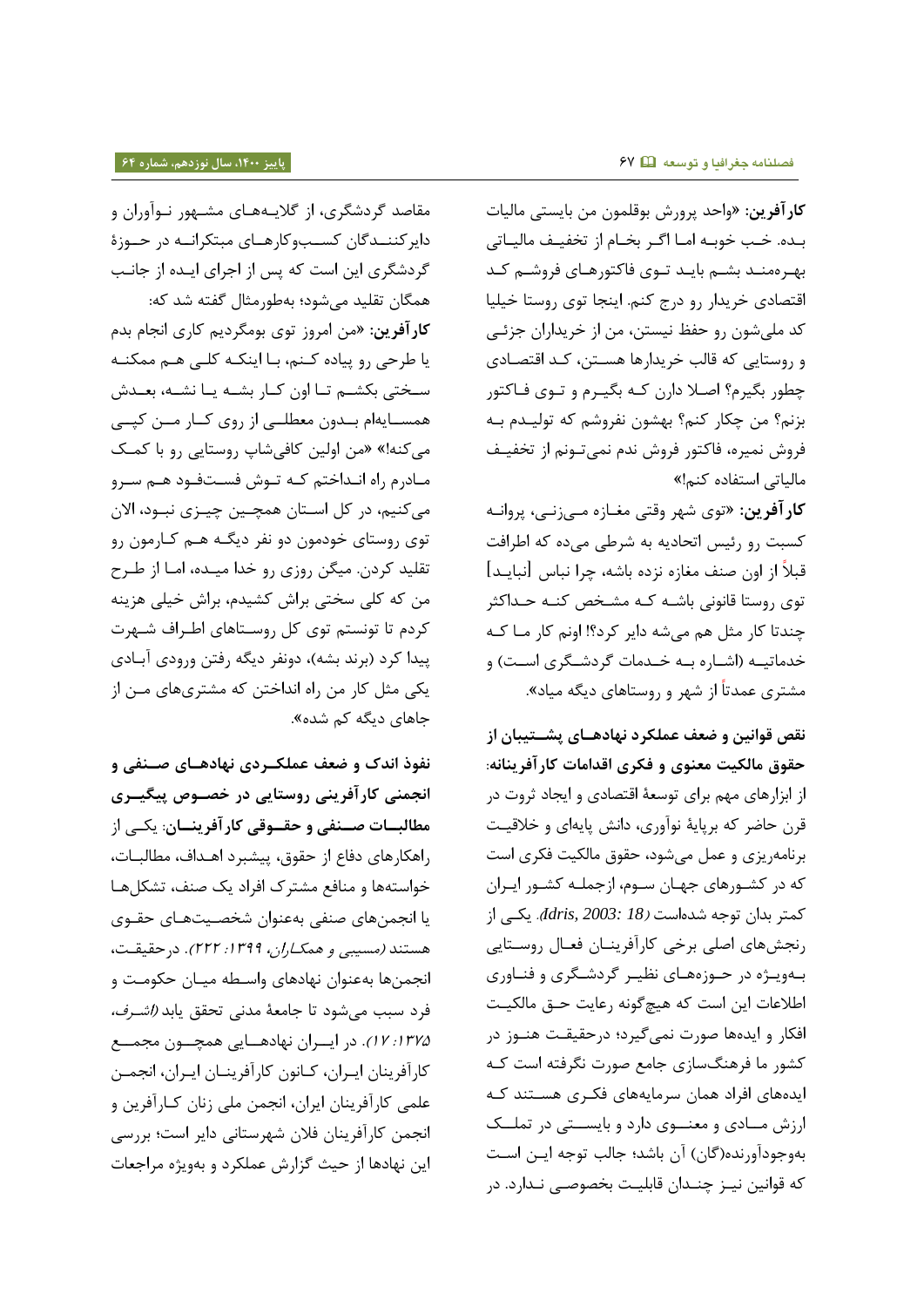نامهنگاري ميكردن و آخرش هـم گفـتن زور مـا بـه شهرداری نمی رسه».

**هفتم، افول خصایص حرفهای کارآفرین** یکی دیگر از مضامین اصلی شناختهشده در خصوص چالشهای زیستهٔ فضای کارآفرینی و کسبوکار روسـتائیان، «رکـود خصـایص حرفـهای کـارآفرین» شناخته شد. ایــن تــم متشــکل از دو مضــمون فرعــی «ایستایی و عدم شد مهارت و سلیقه در فعالیتهای برخی کارآفرینان بهسبب درگیری شدید با حواشی فعالیت اقتصادی جباری» و «سیرخوردگی از عمیل کارآفرینی به سبب بازماندگی فعالیتهای کارآفرینانۀ روستایی در رقابت بـا کسـبوکارهـای کـارآفرینی و فعالیتهای اقتصادی شـهری از حیـث منـافع مـورد انتظا<sub>ر</sub> » بودهاست.

ایس**تایی و عـدمرشـد مهـارت و سـلیقه در فعالیتهای برخی کارآفرینان بهسبب درگیوری شدید با حواشوی فعالیوت اقتصوادی جواری** : از عوامل اثرگذار بر رفتـار کارآفرینانــه، سـرمایهٔ انسـانی شناخته شدهاست. سرمایۀ انسانی نهتنها بر توانایی افراد در کشف، ارزیابی و بهرهبرداری از فرصت تـأثیر میگذارد، بلکه بر قصد و رفتار افراد نیز اثرگذار است. در حقیقـت سـرمایۀ انسـانی کمـک مـیکنـد تـا کارآفرینان همۀ منابع مفید ازجمله سرمایۀ فیزیکی و مالی را راحتتر کسب کنند و دانش و مهارتهای جدید به دست آورند *(حسين پور و عبداللهی، ۱۳۹۴:* ١٠()؛ ازایونرو نیاز است تا پیوسته کارآفرینان روستایی، حتی پس از راهاندازی کسبوکار، بهدنبال تقویت سرمایۀ انسـانی باشـند و ایـن از بایسـتههـای حرفهای یک کـارآفرین موفـق بـهشـمار مـی,رود کـه همیشه از وی مورد انتظار است. علیرغم اهمیت ایـن موضوع، چالش ها و مشتقت هایی که راه بری

به کارآفرینان روستایی حاکی از این بوده که رویکرد غالب این نهادهای صنفی بهسوی ارتبـاط کارآفرینــان بـا مـردم و پژوهشـگران اسـت؛ بـهعبـارتی، میـزان مطالبه گری این نهاد از حکومت و بهویژه دستگاههای سیاست گذاری چندان قابل توجـه نیسـت، آن هـم تـا حدی کـه گلایـههـای عمیقـی از جانـب کارآفرینــان وجود دارد. اقدام به واردات محصولاتی که کارآفرینان در دست تولید دارند و استمرار این شرایط با وجـود تـذکرات مکـرر بـه مسـئولان، نشـانی از ناکارآمـدی نهادهای صنفی کارآفرینی دارد؛ بهطورمثال اظهـارات کارآفرینان روستایی بدین شرح بوده که:

ک**ارآفرین**: «سرمایه، عمر، آینده، آبرو و کلاً همهچیـز خودم رو مثل یک قمارباز ریسک کردم؛ به کجـا دلـم گرم باشه؟ دولتے که اینقدر مردم رو تشویق بـه کارآفرینی میکنه، کجا برای کـارآفرین حاشـیه امـن ساخته؟ حاشیه امن هم نگیم، کجا کـاری کـرده کـه ریسک ما کمتر بشه؟ بهعنوان کارآفرین بارها به جهاد و دامپزشکی رفتم گفتم گوسـفندامو مـینـدازم تـوی رودخونه یا آتیششـون مـیزنـم، چـرا هـرروز قیمـت نهادهها بالا پایین میاد؟ چـرا گوشـت رو از مـن نمیخرید؟ تولید کردم لااقل ازم بخرید».

کارآفرین: «بارها رفتم فرمانداری، شهرداری و جهاد گفتم توی بازار روز به ما یک غرفه بدین تا ما تولیدکننــدههــای مــاهی خودمــون محصــولمون رو بفروشیم؛ مجبور نشیم به نصف قیمت بـازار بـه دلال بدیم! میگن بیاد هرکس خودش مجزا یک غرفه تکے اجاره کنه اونوقت اجـاره میلیـونی بـده. مـیگم پـس حمایت شما کجاست؟ چقـدر سـود مـیکنم تـا بـرا فروش ماهیهام اجاره میلیونی مغازه توی شهر بـدم؟! یکی از اهالی که همین کار رو داره از طریق کانون انجمن کارآفرینان شهرستان و استان پیگیر شد، فقط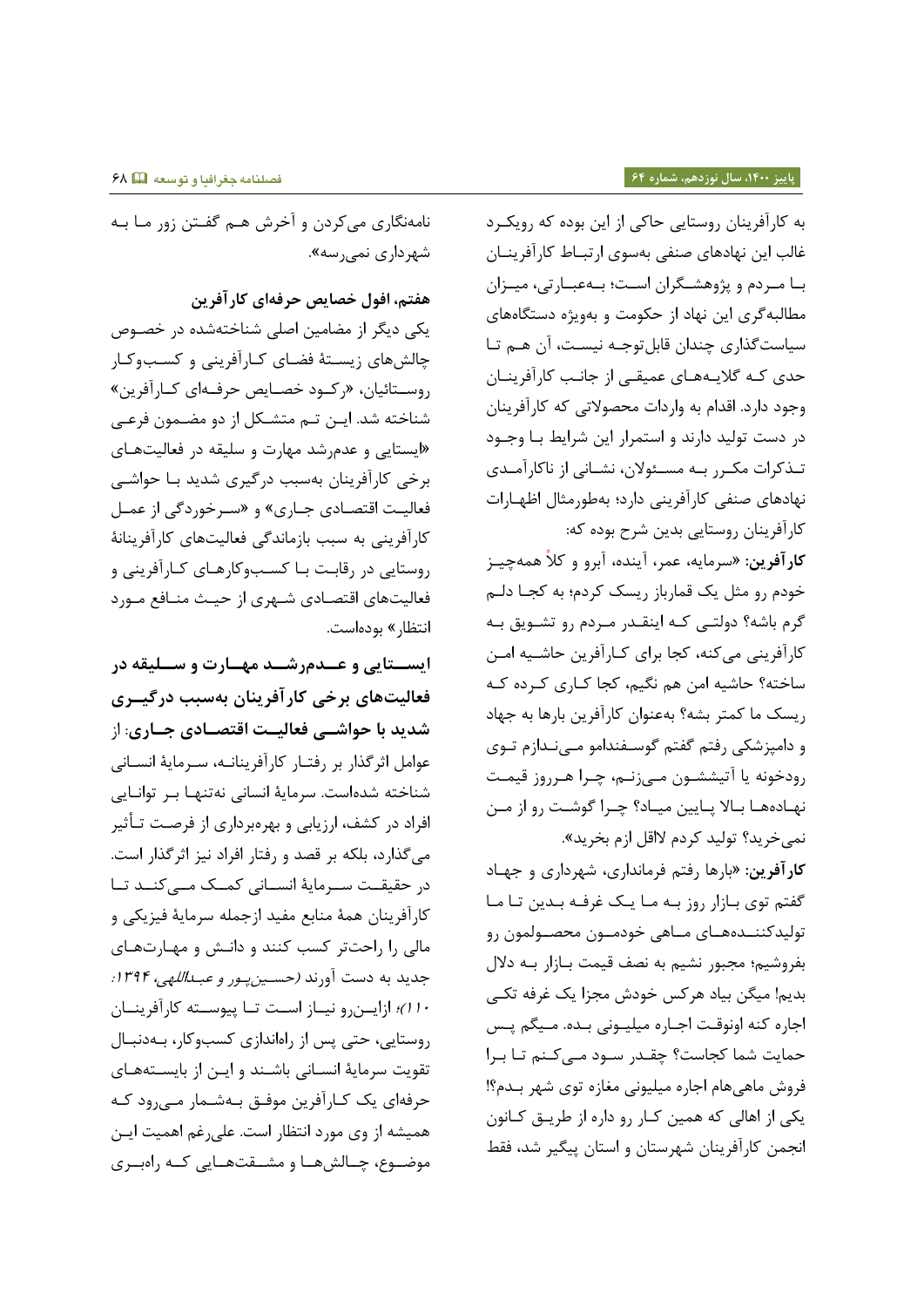میـزان کـار و سـرمایۀ تخصـیص یافتـه بـودهاسـت. ب، طرر ک، برتی کارآفرینان روستایی مهتقداد منافع حاصل از این امر، چندان قانع کننـده نبـوده و میـزان عواید به دست آمده در سطح انتظار نیست. در تحلیـل ایین شیرایط بایستی اذعیان داشت بخشی از ایین واقعیت به شرایط سرمایهداری بوروکراتیک و رانتبی حاکم بر کشـور بـازمیگـردد کـه اساسـاً تولیـد را در مقایسه با فعالیتهای سوداگرانه (خریـد و فـروش زمین و مستغلات یا ارز یا سکه و طلا یا خودرو) بسـیار بـیرونـق جلـوه مـیدهـد؛ علـت دیگـر آن، اعتمادبهنفس پایین و تحلیل ناصحیح از منافع توسط عدهای اندک از کارآفرینــان اســت کــه گاهــاً شــرایط لحظهای یا منافع غیراجتماعی و صرفاً فردی را ممکن است در نظر داشته باشند. در هر صورت، آنچه مسـلم است، رخنۀ ضعف در روحیـۀ حرفـهای کـارآفرین از اپیدمی هایی است که هرآن به سـراغ یـک کـارآفرین می رود. در این خصوص اذعان شده است که: کارآفرین: «کل پولی رو که اینجا سرمایه *گ*ذاری کردم اگر زمینی داخل شهر میخریـدم، الان حـداقل سه برابر شده بود؛ اون هم بدون دغدغـه و اسـترس». کارآفرین: «درسته که سرمایهگذاری توی روستا

باعث می شه با پول کمتری یک کسبوکار راه بندازی، اما در عوض توی شهر تو بـه بـازار فـروش و مشتری نزدیکتری و شانست برا بازگشت سـرمایه و سودت بیشتره».

**هشتم،خردهفرهنگهای معارض توسعه در فضا** یکی دیگر از مضامین اصلی شناختهشـده درخصـوص چالشهای زیستۀ فضای کـارآفرینی و کسـبوکـار روستائیان، «خـردهفرهنـگهـای معـارض توسـعه در فضا» شناخته شد. این تم بر پایۀ مضـمون «برخـورد جنسیتی جامعۀ محلـی و برخـی مجریـان دولتـی بـا گرایشهای خاص کارآفرینی زنان در روستاها» تشکیل یافته است.

کسبوکارهای کارآفرینانـه بـه همـراه دارد، ازجملـه مـواردی کـه پیشـتر برشـمرده شـد، برخـی افـراد را برخلاف میل باطنی از مسیر مهارتآموزی حین ک]ر و آشنایی با فنون جدید حوزۀ کارآفرینیشان بـه دور می سازد که رکودی در جنبههای سرمایۀ انسانی افراد محسوب می شود؛ بهطورنمونه گفته شد:

کارآفرین: «یک دورهٔ آموزش تخصصی در امـارات برگزار شد که برای تأمین هزینۀ سفر مجبور بودم وام بگیرم، امـا بوروکراسـی اداری اونقـدر پیچیـده بـود و طول کشید که نتونستم برای زمان تعیین شـده پـول رو آماره کنم«. **کارآفرین:** »اواقدر ب و روز ب، فکور این هستیم که کارهای روزمره رو چطـور مـدیریت کنیم؟ جواب چکھا رو چطور بدیم؟ با مشتری چطور کنار بیایم و از این جور حرفا که وقت نمیشـه یک دورۂ آموزشی برم**»**.

**سرخوردگی و ناامیدی از عمل کارآفرینانه در فضوای روستایی با کارآفرینی شهری یا فعالیتهای داللوی و**  سوداگرانه: کارآفرینی با شرایط و مشکلات پیچیدهای همراه است که اگر شناخته و مـدیریت نشـود، سـبب دلسردی کارآفرین میشود. در حقیقت میتوان گفت در هــر لحظــه از مســير برپــايي و ادامــهٔ فعاليــت کارآفرینانه، تکانهها و شرایطی بهوجـود مـی آیـد کـه موجی از ناامیدی را می تواند به همراه داشته باشد. در برخورد با این شـرایط، تقویـت روحیـهٔ کارآفرینانـه و چگونگی مواجهه با ناامیدی و عبور بـا صـلابت از آن، مهارتی است کـه از خصـلتهـای حرفـهای هـر فـرد کارآفرین به شمار میرود. میزان تاب و تحمل افراد در شرایط گوناگون تابع عوامـل عدیـدهای اسـت کـه نهایتاً براساس آن میتوان گفت هر فرد تا چه میــزان تساب آوری در مقابسل امسواج ناامیسدی دارد. در بررسی های صورت گرفته، از عوامل بـارز ناامیدسـاز در بطن جامعۀ کارآفرینان، مقایسـه بـا منـافع عایـدي از کارآفرینی شهری و فعالیتهای سوداگرانه بهنسبت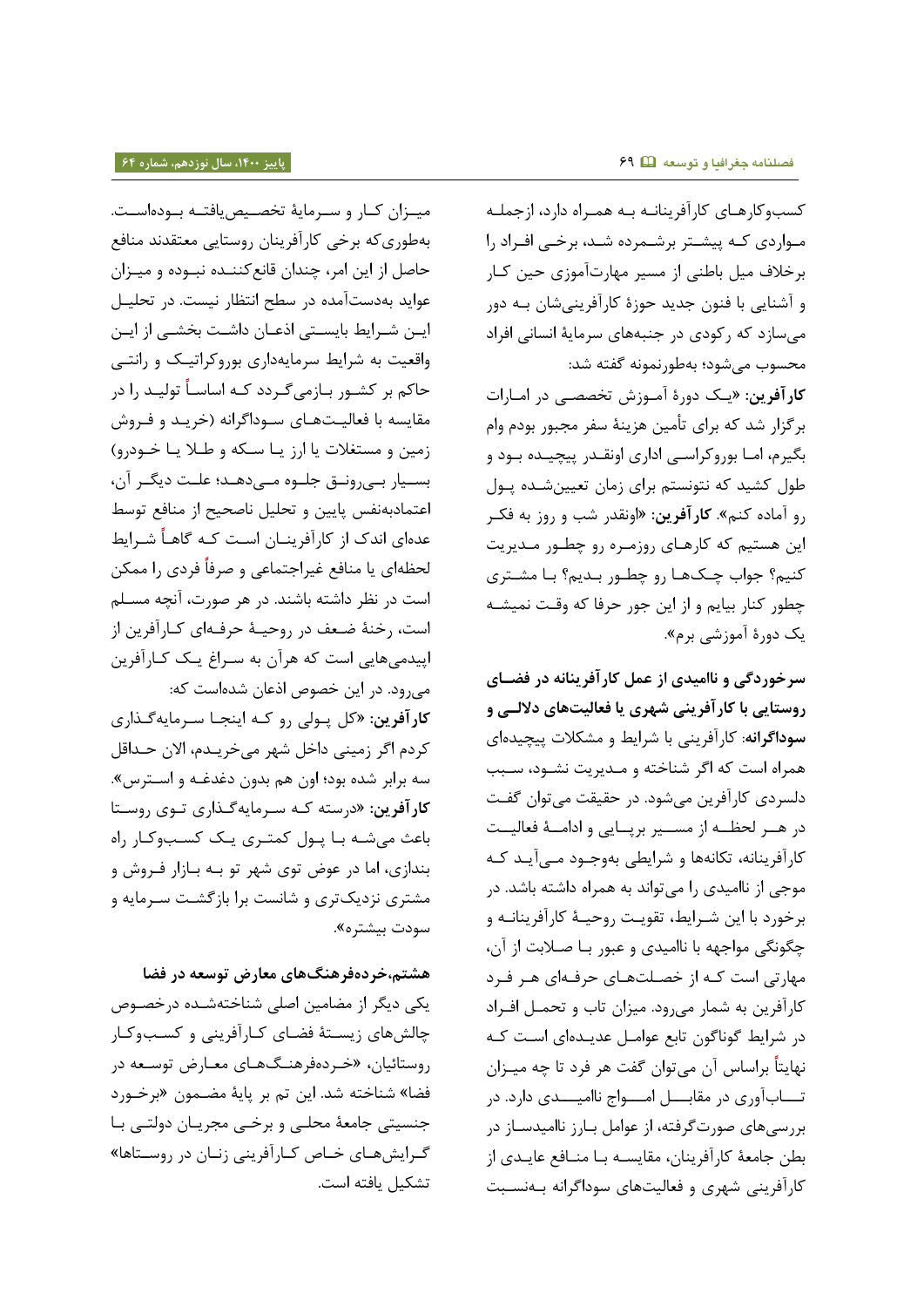نداشت، اما همراهی هم نکرد. به شورا مراجعه کردم، اعضای شـورا یـک روزی گفـتن کـافیشـاپ محـل قرار گذاشتن دختر پسرهاست و مکانی مے شـه بـرای انحرافات اخلاقی و گناه جوونهای روستا. ایدۀ خوبی نیست! نتونستم وام بگیرم بـا قـرض تونسـتم تـا حـد زیادی کار رو پیش ببرم که دهیار عوض شد و دهیـار جدید از ایده استقبال کرد و من رو به بانک معرفی كرد. بالاخره تونستم راه بنـدازم و الان موفقـه. البتـه هنوز هم خیلی از مردهای روستا مخالف دایر بـودنش هستند. بعداً هــم شــنیدم دهیــار جدیــد رو کــه منــو حمایت کرده بود، تهدیـدش کـردن کـه اگـر دوبـاره حمایتش کنی، برکنارت می کنیم!»

#### **نتیجه**

کـارآفرینی از پــروژههـا و راهکارهــای تأییدشــده خصوصاً در جهان پیشرفته، بـرای توفیــق در توســعهٔ فضاهای جغرافیایی ازجملـه روسـتاها اسـت. بـر ایـن بنیاد، نشر و توسعهٔ آن یکی از خطیرترین اهداف دولتها، مدیران و حکمرانان محلی است. سـابق بـر این تاکنون در کشور ایران تلاشهای شایان توجهی به منظور رشد و گسترش کارآفرینی روستایی به منصه رسیده است؛ بهگونهای که در زمان حاضر، یک پرسش اساسی بایستی پاسخ داده شود تا ادامۀ راه با تلاطم کمتری مواجه باشد و آن هم این پرسش که: روسـتائیانی کـه هـدایت شـدند و امـروز بـهعنـوان کارآفرینان یا اشتغالآفرینان عرصۀ روستایی شـناخته مسی شوند، پسس از کارآفرین شمدن و راهانسدازی کسبوکار خویش، با چه چالشهایی دست به گریبان استند؟

فرجام کنکاش صورتگرفته مؤید این واقعیت بود که در فضای کـارآفرینی و کسـبوکـار، چـالشهـای روستائیان در پیوند با سه عامل و زمینــهٔ کلــی اسـت: اولین عامل «شرایط کلان حـاکم بـر فضـای کشـور» است. بهعبارتی، آیا اقتصاد سیاسـی حـاکم بـهسـوی

**برخورد جنسیتی جامعۀ محلوی و برخوی مجریوان دولتی با گرایشهوای خواص کوارآفرینی زنوان در روستاها**: عامل فرهنگ از جایگاه ویژهای در توسعه برخوردار است (کرم پور و یوسفوند، ١٣٩١: ٢٠١٢٠). فرهنـــگ و زیرشـــاخههـــای آن کـــه بـــا عنـــوان خردهفرهنگها یاد میشود، مـیتوانـد صـحنهگـردان اصلی رخدادهای اجتماعی فضاهای جغرافیایی باشد. یکی از مسائل مهم ذیل فرهنگ و باورهای اجتمـاعی در کشور ایبران، نقسش پوندیری زنسان در محسیط کسب وکار، بهویژه فعالیتهای اقتصادی روستاها است؛ تاجاییکه اگر در گذشته اعتقـاد راسـخ وجـود داشت که فضای روستا مردانـه اسـت و مردانگـی در روستا از اهمیت و وزن ویژهای برخوردار است، اما امروز زنان روستایی یکی از شـرکا و دسـتانـدرکاران مهـم توسـعۀ روسـتایی محسـوب شـده و از جایگـاه ویژهای در فرایند توسعه برخوردار هستند *(علیرضانژاد* و بنیهاشم، ١٣٩١: ٨٢). در این چارچوب، انتظار غالب جامعه بر این است که زنـان نیـز حضـور پررنگـی در عرصهٔ کارآفرینی روستایی داشته باشند. شواهد نشان داد نهتنها جریان حاکم بر برخـی فضـاهای روسـتایی موافق و همراه با کارآفرینی زنان نیست، بلکـه دارای اندیشهای کاملاً مخالف و معارض با نقش کارآفرینانـهٔ زنان روستایی در قالب برخبی فعالیتهای نوآمدۀ روستا هسـتند. درحقیقـت مـیتوان گفـت هرگونـه نوآوری و راهاندازی کسبوکار جدید در فضاهای روستایی توسط زنان نیز چندان مورد پسند و موافـق عمـوم جامعـه نیسـت کـه بـه نـوعی مؤیـد وجـود خردهفرهنگهایی معارض با توسعۀ فضا است. در این خصوص گفته شد:

کارآفرین: «وقتی که ایدۀ راهاندازی یک کافیشـاپ و فستفود در روستا به ذهـنم رسـید، بخشـی از خانـهٔ یدری را تبدیل به یک محیط کسب تجاری کردم. برای دریافت تسهیلات و دریافت معرفینامه به بانک، به دهیـار قبلـی مراجعـه کـردم کـه مخالفـت علنـی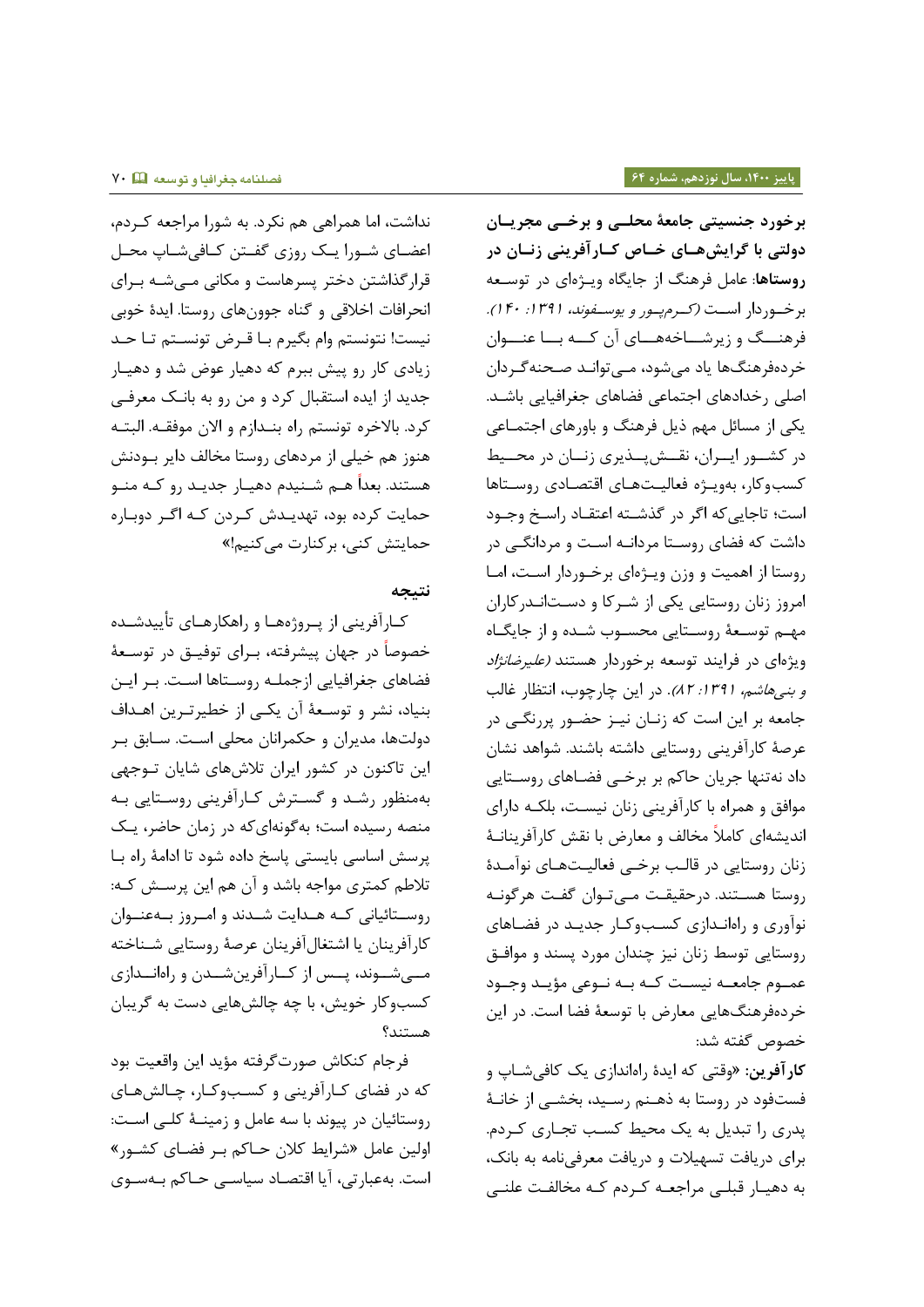سودمندیای برای «روستا» ندارد و توسعهٔ روسـتایی نتیجۀ آن نخواهد بود، بلکه حیات پایدار کـارآفرینی و کسبوکارهای روستایی نیز جای تردید جدی دارد. این مسئله نیز از جانب خـردهفرهنـگ@عای محلـی و معارض با توسعه، تهدیدی دوچندان می شود.

سومین عامل نیـز «زمینـهیـابی شکسـت فـرد در عرصـۀ رقابـت» اسـت. نـوآوري، خلاقيـت، ریسـک و رقابتپذیری از کلمـات کلیـدی در ادبیـات تئـوری و عملی کارآفرینی است. این بدان معناست که در ورای کارآفرینی بایستی بر ایـن بنیادهـا مـداومت داشـت؛ بهعبارتدیگر، کارآفرینی و اشتغالزایی در روستاها فقط با یکبار نوآوری، خلاقیت و ریسک یا رقابت پدیدار میشود؛ اما تضمین حیـات و پایـداری آن بـر استمرار خلاقیت، ریسک و رقابتپذیری است. برآیند شواهد بهدستآمده این بود کـه در تجـارب موجـود، هرگاه کارآفرین روستایی نتوانسته منحنی ملاکهـا و شـاخصهـاي كارآفرينانــه را روبــهرشــد نگــه دارد، تکانههای نامطلوب اقتصادی بر کسـبوکـار فـرد وارد دهاست.

درنهایت میتوان اذعان داشت که چالشهـای فضـای کارآفرینی و کسبوکار روستایی، تهدید جـدی علیـه پایداری کسبوکارهای کارآفرینانه و اشتغالزای روستایی بهشمار میرود که بخشـی از آن تحت کنترل و مدیریت کنشگر (کـارآفرین) و بخشـی نیـز تحت ارادۀ سیاسی و تصـمیمگیـری تسـهیلگـران (دولت و حکمرانان محلی) است. فائقآمدن بر موانع و چالش های فضای کارآفرینی و کسب وکـار روسـتایی که هر کدام بهتنهایی میتواند بنیاد گرایش به کارآفرینی در بطن جامعۀ روستایی را بـرای نسـلهـا براندازد، منوط به اقدام هماهنگ و توأمان کنش گران و تسهیل گران است تا در چارچوب یک برنامه ریـزی پایین به بالا و مشارکتی، انجام پذیرد.

جانبداری از فعالیتهای مولد (نظیر کسبوکارهای کارآفرینانۀ روستایی) بوده یا بخش غیرمولـد و رانتـی توانسته بر فعالیتهای مولد سایه اندازد و فرایندهـای نظـام بوروکراسـی و اداری کشـور را بــه نفـع خـود مدیریت کند؟ اینکه دولت و مـدیران ارشـد تـا چـه میزان توانستهانـد از تکانـههـای اقتصـادی در فضـای کشور جلوگیری کنند تا مـوجسـواری -یـا بـه سـخن دیگر نوسان گیرهـا- از سـوی رانـتخـواران دولتـی و شبهدولتی رخ ندهـد، تـأثير بسـزايی در چـالش1عای پیش روی کارآفرینان و صاحبان کسبوکار روستایی دارد. گـاهی ایــن مــوج ســواریهــا بــا تصــویب یــا عدم تصویب یک بخشنامه یا دستورالعمل در سـازوکار اداری نظام دولتی است که میتواند رقیبی سرسخت و پنهان از دید برای کارآفرینان روستایی باشد که تبعات جبران ناپذیری دارد. در حقیقت هـر عملکـرد نظام برنامهریزی و تصمیمساز کشور که منجر به گرانتمامشدن کارآفرینی شده، کارآفرینان روسـتایی با چالش های جدی مواجه شدهاند.

عامل دوم، «واقعیتهای مکانی» است. بسیاری از حقـایق مکـانهـای جغرافیـایی نظیـر وابسـتگی و پیوندهای شهر-روستا یا ویژگی های فرهنگـی حـاکم بر فضا، ریشه در تاریخ، فرهنگ و نظـام مناسـبات آن دارد؛ ازایوزرو، هر رخمداد جدید در یک فضای جغرافیایی ماننـد کـارآفرینی روسـتایی، بـدون شـک متأثر از چارچوبهای از پیش برقرار است؛ بهعبـارتی، در برخی از روستاها مناسبات استثماری روستا با شهر یا خردهفرهنگهای معارض بـا توسـعه برچیـده نشـدهاسـت. ایجـاد کــارآفرینی منجــر بــه تقویــت بنیانهای رویـهٔ قبلـی شـده اسـت. امـروزه خیلـی از کارآفرینیها و کسبوکارهای روستایی درواقع کانالهای جدید خروج سرمایه و انباشتگی ثـروت از روستا به نفع فضاهای شهری در مناطق است و ایـن یعنی نـهتنهـا در برخـی نقـاط، کـارآفرین روسـتایی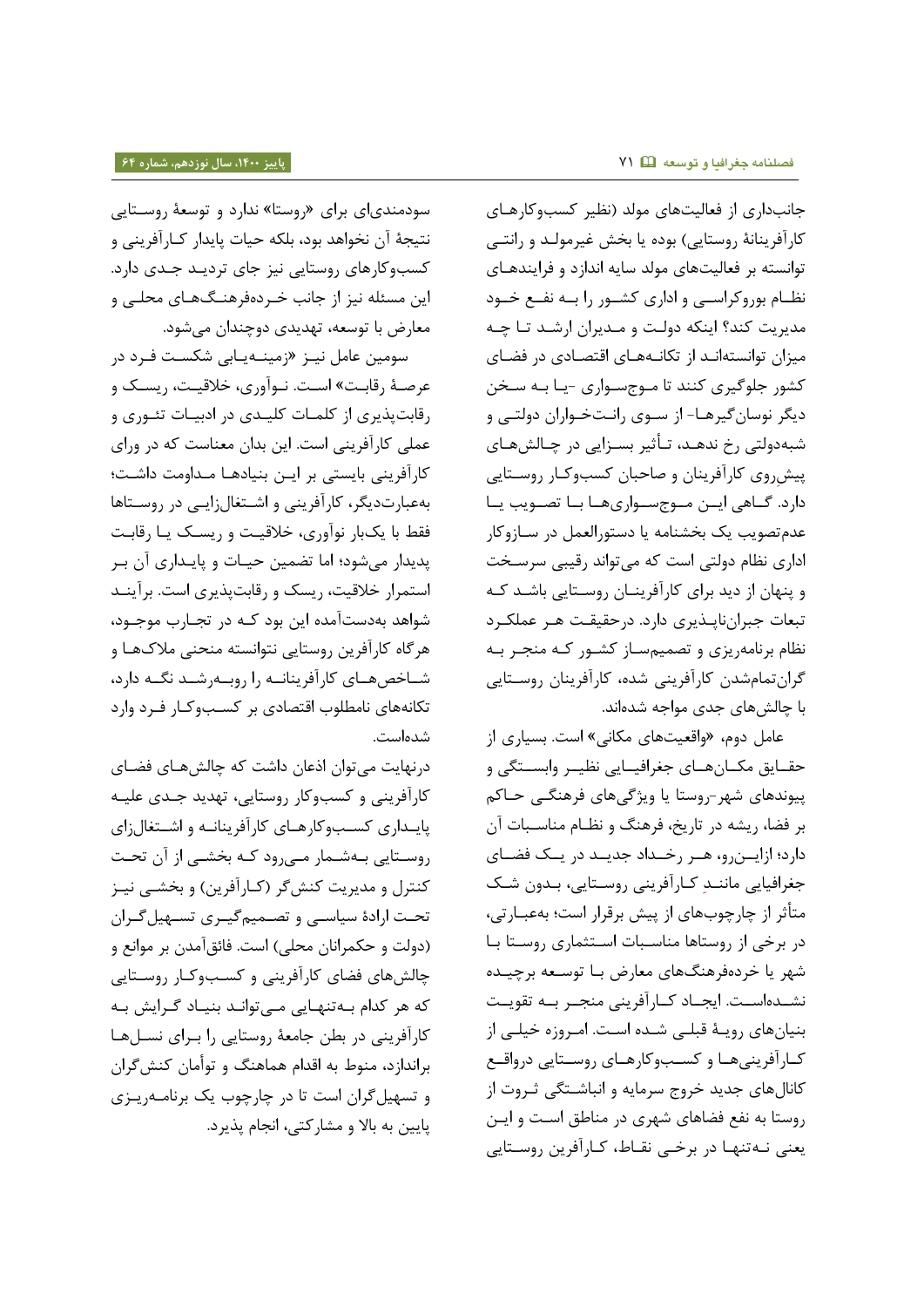#### **پاییز ،0011 سال نوزدهم، شماره 60 فصلنامه جغرافیا و توسعه** 45

### **منابع**

- اتکینسون، رابرت؛ مایکل لیند (۱۳۹۹). بزرگ زیباست: اسطورهزدایی از کسبوکارهای کوچک، ترجمۀ حمید پاداش، علی نیکو نسبتی و بهمن خداپناه. تهران. نشر نهادگرا.

<https://www.nahadgara.ir/product>

- احمدی، سنور؛ حسین کوهستانی؛ حسین یادآور؛ حسین شعبانعلیفمی (۱۳۹۸). فراتحلیل عوامل مؤثر بر توسعۀ کارآفرینی زنان روستایی، فصلنامۀ اقتصاد فضا و توسعۀ روستایی. پیاپی ٢٧. صفحات ٣٨-٢١. <https://serd.khu.ac.ir/article-1-3263-fa.pdf>

- اشراقیسامانی، رؤیا؛ طیبه کریمی؛ مرجان واحدی؛ طیبه صیده (۱۳۹۵). چالشهای کارآفرینی روستایی در استان ایلام، راهبردهای کارآفرینی در کشاورزی، شمارۀ ٣. صفحات. ۶۳-۵۷.

<http://jea.sanru.ac.ir/article-1-129-fa.html>

- اشرف، احمد (۱۳۷۵). نظام صنفی، جامعۀ مدنی و دموکراسی در ایران، نشریۀ گفتوگو. شمارۀ ١٧. صفحات ۴۷-۱۷.

[http://ensani.ir/file/download/article/2010110314](http://ensani.ir/file/download/article/20101103143959-108.pdf) [3959-108.pdf](http://ensani.ir/file/download/article/20101103143959-108.pdf)

- افتخاری، عبدالرضا رکنالدین؛حمدالله سجاسی قیداری )5845(. ترسهۀ روستایی با تأکید بر کارآفرینی تهران. ااتشارات سمت.

<https://samta.samt.ac.ir/content/13898>

- پناهی، لیلا؛ حمداله پیشرو؛ محمدصادق شاهقلی )5844(. بررسی مرااع کارآفرینی رر مناطق روستایی شهرستان مرودشت درجهت کاهش بیکاری، فصلنامۀ جغرافیایی سرزمین. دورۀ ١٣. شمارۀ ۵۰. صفحات.  $.1 - V - I \cdot$ 

[https://sarzamin.srbiau.ac.ir/article\\_9969\\_d8cfee](https://sarzamin.srbiau.ac.ir/article_9969_d8cfeec4a5eeccc92a3ded1d05168d94.pdf) [c4a5eeccc92a3ded1d05168d94.pdf](https://sarzamin.srbiau.ac.ir/article_9969_d8cfeec4a5eeccc92a3ded1d05168d94.pdf)

- تهرانی، رضا؛ سارا نجفزاده خویی (۱۳۹۶). مروری بر تورم، نااطمینانی تورم و پیامدهای اقتصادی آنها، دومین کنفرانس بین المللی مدیریتو حسابداری، تهران. [https://civilica.com/doc/643399](https://civilica.com/doc/643399/)/

- جمینی راور؛ اامد تقدیسی؛ تالد علیپرر؛ لیر فیضی (۱۳۹۴). تحلیل عاملی متغیرهای پیش برنده و بازدارندۀ ترسهۀ کارآفرینی رر میان زاان روستایی هرستان روانسر، مطالعات اجتماعی- روان شناختی زنان. سال .4. شمارۀ Y. صفحات: A۸-۶۳.

[https://jwsps.alzahra.ac.ir/article\\_1914\\_c996f59b](https://jwsps.alzahra.ac.ir/article_1914_c996f59b01fad9ad32911d01740c8fbf.pdf) [01fad9ad32911d01740c8fbf.pdf](https://jwsps.alzahra.ac.ir/article_1914_c996f59b01fad9ad32911d01740c8fbf.pdf)

- جمینی راور؛ علیرضا جمشید ؛ اسی کماسی؛ عطا هوشنگی (۱۳۹۵). تحلیل موانع توسعۀ کارآفرینی زنان در نواحی روستایی مود: روستاهای شهرستان چرداول، فصلنامۀ اقتصاد فضا و توسعۀ روستایی. سال ۵. شمارۀ .5 صفحات .54-48

<http://ensani.ir/fa/article/download/368363>

- حسین پور، داود؛ محمد عبداللهی (۱۳۹۴). تأثیر سرمایۀ ااساای بر بروز رفتار کارآفریناا، فصلنامۀ علمی- پژوهشی مطالعات مدیریت (بهبود و تحول)، شمارۀ ٧٨. صفحات .554-554

[https://jmsd.atu.ac.ir/article\\_1811.html](https://jmsd.atu.ac.ir/article_1811.html)

- خانزادی، آزاد؛ سمیرا حیدری؛ علی وفامند؛ محمدحسین درخشان (۱۳۹۷). بررسی و تحلیل اثر تورم بر رابطه بین توسعۀ مالی و اشتغال در اقتصاد ایران: کاربرد الگوی لجستیک LSTR) STR)، فصلنامۀ پژوهشهای|قتصادی رشدو توسعۀ پایدار. سال هجدهم.  $-5 - 5$ . صفحات  $-7 - 1$ .

[http://ecor.modares.ac.ir/article-18-13590](http://ecor.modares.ac.ir/article-18-13590-fa.html) [fa.html](http://ecor.modares.ac.ir/article-18-13590-fa.html)

- رحمانیفضلی، عبدالرضا؛ فرهاد عزیزپور؛ مریم شامانیان (۱۳۹۸). تحلیل ظرفیتهای توسعۀ کارآفرینی در ناحیۀ روستایی دامغان، فصلنامۀ اقتصاد فضا و توسعۀ روستایی. شمارۀ ٢. پیاپی ٢٨. صفحات ١۵۶-١٣٣.

[http://serd.khu.ac.ir/article-](http://serd.khu.ac.ir/article-۱-۳۳۲۱-fa.html)1-۳۳۲1-fa.html

- رضوانی، محمدرضا؛ فاطمه عزیزی (۱۳۹۲). چالشهای بیمۀ اجتماعی روستائیان و عشایر رر کشرر فصلنامۀ علمی- پژوهشی رفاه اجتماعی. سال سیزدهم.شمارۀ ۴۸. صفحات ٣١٠-٢٧١.

<http://refahj.uswr.ac.ir/article-1-1241-fa.html>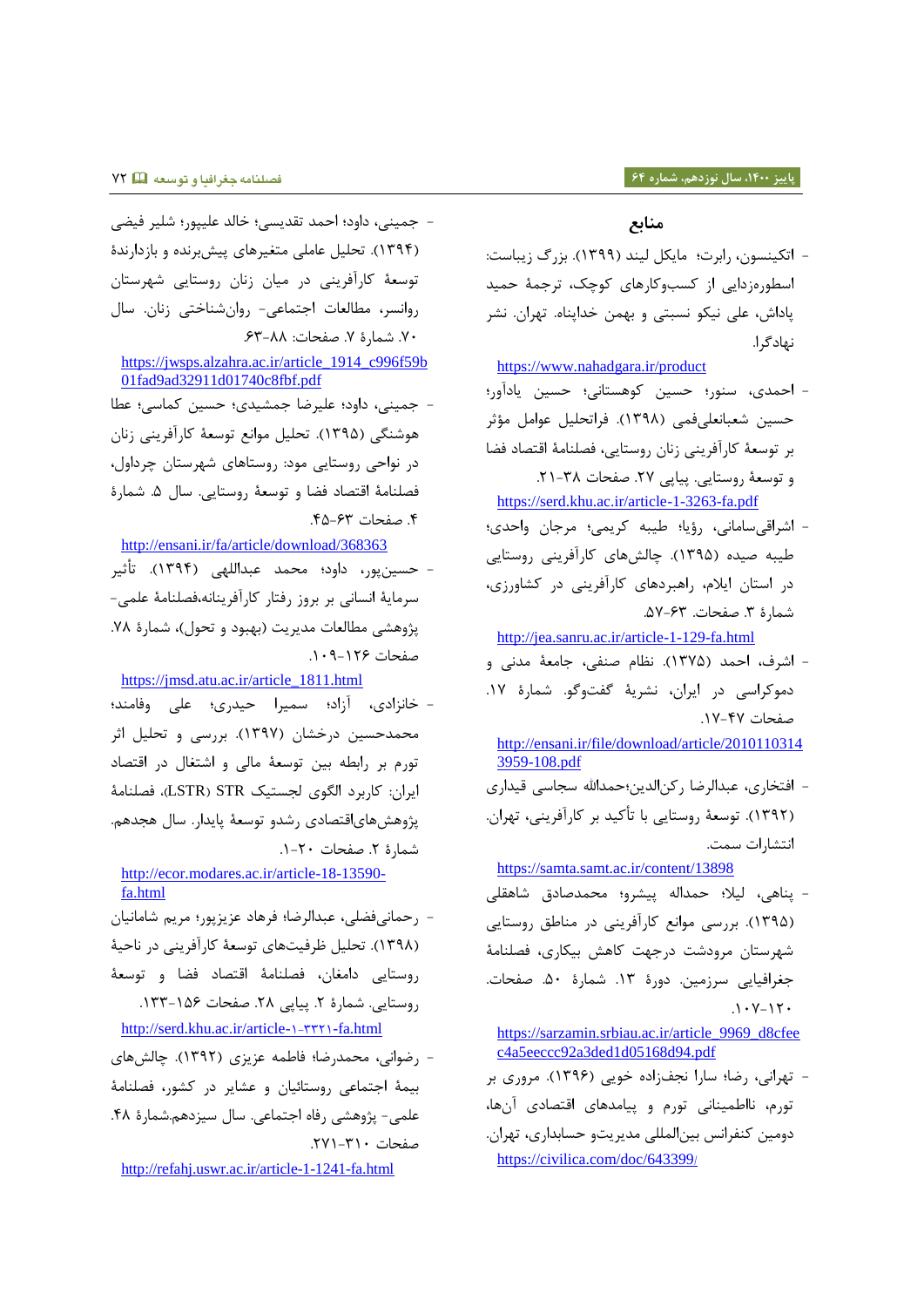#### **فصلنامه جغرافیا و توسعه** 48 **پاییز ،0011 سال نوزدهم، شماره 60**

- علیرضانژاد، سهیلا؛ فروغالسادات بنیهاشم (۱۳۹۱). جنسیت و توسعه: نگاهی به تحولات جمعیتشناختی مناطق روستایی کشرر مجلۀ مطالهات ترسهۀ اجتماعی ایران. سال چهارم. شمارۀ دوم. صفحات ۹۳-۸۱.

[https://www.sid.ir/fa/journal/ViewPaper.aspx?id](https://www.sid.ir/fa/journal/ViewPaper.aspx?id=185928)  $=185928$ 

- قادرمرزی، حامد؛ علیرضا جمشیدی؛ داود جمینی؛ حمید نظریسرمازه (۱۳۹۴). شناسایی موانع توسعۀ کارآفرینی زنان روستایی (مطالعۀ موردی: دهستان شلیل شهرستان اردل)، فصلنامۀ برنامهریزی منطقهای، سال پنجم. شمارۀ ١٧. صفحات ١٠٨-١٠٣.

[http://jzpm.miau.ac.ir/article\\_723.html](http://jzpm.miau.ac.ir/article_723.html)

- کر پرر مصطفی؛ سامان یرسفراد )5845(. بررسی نظریۀ خردهفرهنگ دهقانی راجرز- روستاهای منطقۀ کهمان هرستان سلسل، فصلنامۀ ترسهۀ محلی. رورۀ چهارم. شمارۀ ٢. صفحات ١۶٢-١٣٩.

[https://jrd.ut.ac.ir/article\\_30290.html](https://jrd.ut.ac.ir/article_30290.html)

- لطفی، حیدر (۱۳۹۷). نوسازی فرهنگی روستا و شکست سیاستهای کارآفرینی روستایی در ایران، فصلنامۀ اقتصاد فضا و توسعۀ روستایی. پیایی ۲۵. صفحات ١٢٢-١٠١.

[https://www.sid.ir/fa/journal/ViewPaper.aspx?id](https://www.sid.ir/fa/journal/ViewPaper.aspx?id=527441)  $=527441$ 

- محمدیخمیاره، محسن؛ امین عرفاننیا (۱۳۹۸). شناسایی و اولویتبندی چالشها و فرصتهای کارآفرینی روستایی: مطالهۀ مررر راستاناا بارران القررات و شاخن شهرستان بیرجند، فصلنامۀ روستا و توسعه. شمارۀ ٨٨. صفحات ١٢٢-٩١.

<http://ensani.ir/fa/article/420218>

- مرکي آمار ایران. )5844( بررسی اتصاا عمدۀ بازار کار در سال های ۱۳۸۴ تا ۱۳۹۵، مشاهدهشده در آدرس اینتراتی:

[https://www.amar.org.ir/Portals/0/News/1396/shb](https://www.amar.org.ir/Portals/0/News/1396/shbkar.pdf) [kar.pdf](https://www.amar.org.ir/Portals/0/News/1396/shbkar.pdf)

- مسیبی، مهرداد؛ حسین بارانی؛ عادل سپهری؛ سید محمود عقیلی (۱۳۹۹). وضعیت راهبردی انجمنهای صنفی مرتعداری ایران: بررسی نقاط قوّت ضعف فرصت و تهدید، نشریۀ علمی مرتع. سال چهاردهم. شمارۀ ٢. صفحات ٢٣٣-٢٢١.

[https://www.sid.ir/fa/Journal/ViewPaper.aspx?id](https://www.sid.ir/fa/Journal/ViewPaper.aspx?id=525796)  $=525796$ 

- رضراای محمدرضا؛ محمد اجارزاره )5844(. بررسی و تحلیل زمینههای کارآفرینی روستائیان در فرایند توسعۀ نواحی روستایی، مطالعۀ موردی: دهستان براآن جنوبی (شهرستان اصفهان)، مجلۀ توسعۀ کارآفرینی. دورۀ اول. شمارۀ ٢. صفحات ١٨٢-١٦١.

[https://www.sid.ir/fa/journal/ViewPaper.aspx?id=](https://www.sid.ir/fa/journal/ViewPaper.aspx?id=90735) [90735](https://www.sid.ir/fa/journal/ViewPaper.aspx?id=90735)

- رهنمایی، محمدتقی (۱۳۷۳). دولت و شهرنشینی، نقدی بر نظریۀ عناصر شهری قدیمی و سرمایهداری بهرهبری هانس بوبک، فصلنامۀ تحقیقات جغرافیایی. دورۀ نهم. شمارۀ پیایی ٣٢. صفحات ٢۶- ١٧.

[https://www.sid.ir/fa/journal/ViewPaper.aspx?id=](https://www.sid.ir/fa/journal/ViewPaper.aspx?id=144709) [144709](https://www.sid.ir/fa/journal/ViewPaper.aspx?id=144709)

- زاهدمازندرانی، محمدجواد (١٣٧٢). آزادسازی اقتصادی: آزادی یا ضرورت (پیشگزارشی دربارۀ سمینار آزادسازی و توسعۀ کشاورزی)، مجلۀ اقتصاد کشاورزی و توسعه. شمارۀ ویژۀ ۲۳.

<http://ensani.ir/fa/article/download/22383>

- سیارت محمرر )5844(. رتبۀ اامطلرب ایران رر شاخص های محیط کسبوکار ناشی از نگاه انحصارطلبانۀ بخش دولتی است، مشاهدۀ خبر در:

<https://www.mccima.com/?id=60931>

- ریفیفر فریده؛ فریبا محمدیان؛ فروزان ریفیفر (۱۳۹۴). فراتحلیل عوامل مؤثر بر کارآفرینی در سازمانهای ورزشی ایران، فصلنامۀ علوم رفتاری. سال هفتم. شمارۀ ٢۶. صفحات ۶۳-۴۹.

[http://sbq.abhariau.ac.ir/files/cd\\_papers/r\\_263\\_17](http://sbq.abhariau.ac.ir/files/cd_papers/r_263_170509002939.pdf) [0509002939.pdf](http://sbq.abhariau.ac.ir/files/cd_papers/r_263_170509002939.pdf)

- عارف، هادی؛ حسن بودلایی؛ وحید بیگی (۱۳۹۴). پدیدارشناسی تجربۀ اخراجشدن از کار، فصلنامۀ مدیریت دولتی. دورۀ هفتم. شمارۀ ٣. صفحات ٥٩۴–۵۷۳.

[https://jipa.ut.ac.ir/article\\_56993.html](https://jipa.ut.ac.ir/article_56993.html)

- علیدوست، سمیه؛ فرهاد لشگرآرا؛ فرج|له حسینی (۱۳۹۲). اولویتبندی موانع توسعۀ کارآفرینی زنان روستایی هرستان گرمسار کنفرااس ملی کارآفرینی و مدیریت کسبوکارهای دانش بنیان، صفحات ۴۵-۳۱. [https://www.sid.ir/fa/Journal/ViewPaper.aspx?id=](https://www.sid.ir/fa/Journal/ViewPaper.aspx?id=200741) [200741](https://www.sid.ir/fa/Journal/ViewPaper.aspx?id=200741)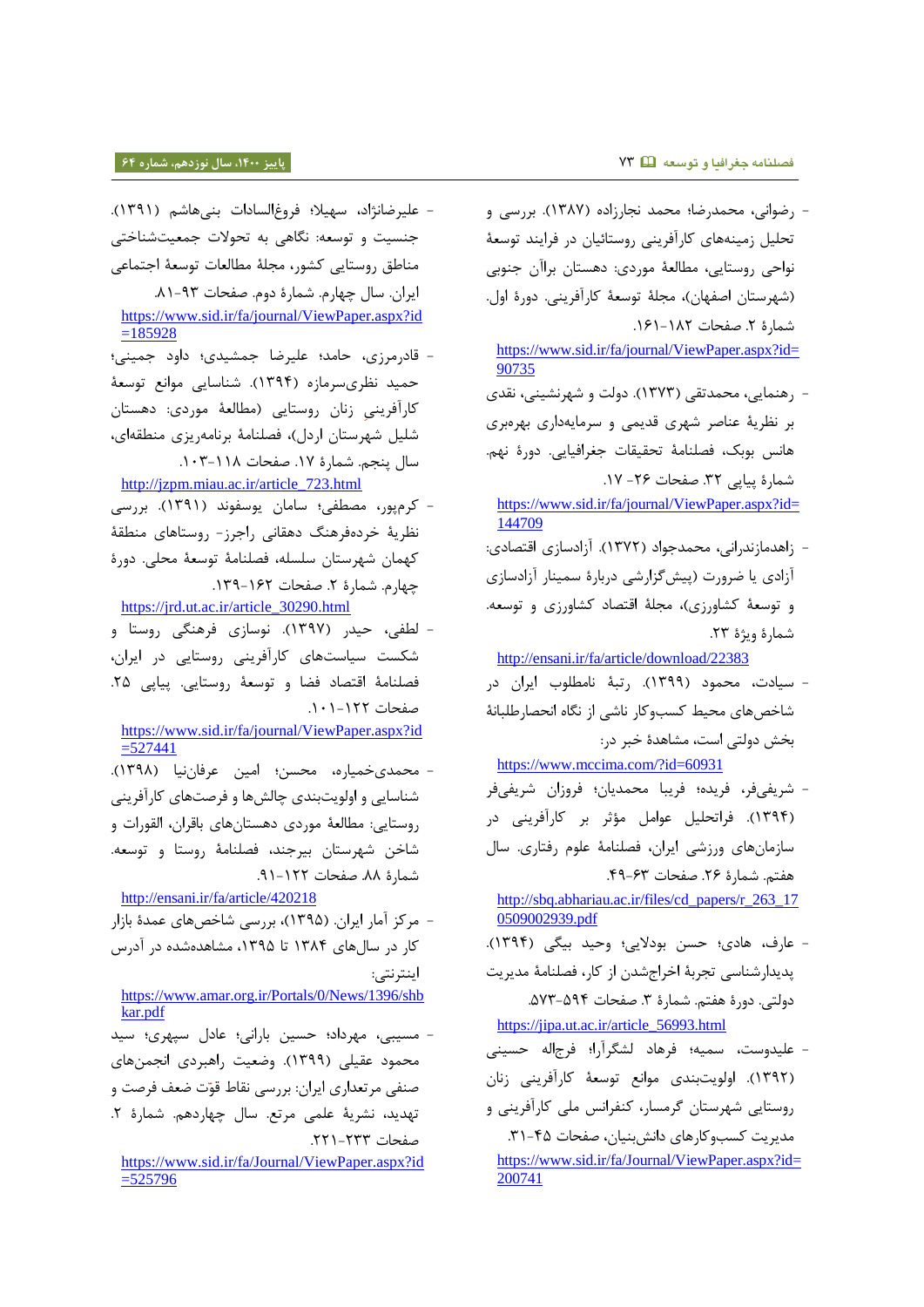#### **پاییز ،0011 سال نوزدهم، شماره 60 فصلنامه جغرافیا و توسعه** 45

- Askun, B, Yıldırım, Nihan (2011). "Insights on Entrepreneurship Education in Public Universities In Turkey: Creating Entrepreneurs Or Not?", Procedia Social and Behavioral Sciences, PP. 663-679. <https://doi.org/10.1016/j.sbspro.2011.09.050>
- Duru, M (2011). Entrepreneurship opportunities and challenges in Nigeria. Business and Management review,  $1(1)$ , 41-48. [https://journaldatabase.info/articles/entrepreneurs](https://journaldatabase.info/articles/entrepreneurship_opportunities.html) [hip\\_opportunities.html](https://journaldatabase.info/articles/entrepreneurship_opportunities.html)
- Folmer, H., Dutta, S. and Oud, H (2010). Determinants of Rural Industrial Entrepreneurship of Farmers in West Bengal: A Structural Equations Approach, International Regional Science Review, 33 (4), PP: 367-396. <https://doi.org/10.1177/0160017610384400>
- Idris, Kamil, (2003): «Intellectual Property- a Power Tool for Econimic Growth», WIPO. [https://www.wipo.int/publications/en/details.jsp?](https://www.wipo.int/publications/en/details.jsp?id=3167&%3Bplang=EN)  $id=3167\&\%3Bplane=EN$
- Kalantaridis, C. and Bika, Z (2006). Local embeddedness and rural entrepreneurship: casestudy evidence from Cumbria, England, Environment and Planning A: Economy and Space, Vol. 38, Issue 8, PP.1561-1579. <https://doi.org/10.1068/a3834>
- Keeble, D. and Vaessen, P (1994). Growthoriented SMEs in unfavourable regional environments, Regional Studies, Vol. 29 No. 6, PP.489-505.

<https://doi.org/10.1080/00343409512331349133>

- Leunbach, D (2021). Entrepreneurship as a family resemblance concept: A Wittgensteinian approach to the problem of defining entrepreneurship, Scandinavian Journal of Management, No37,1-11. <https://doi.org/10.1016/j.scaman.2021.101141>
- Mayer, H., & Meili, R (2016). New Highlander Entrepreneurs in the Swiss Alps. Mountain Research and Development, 36(3), 267-275. [https://doi.org/10.1659/MRD-JOURNAL-D-16-](https://doi.org/10.1659/MRD-JOURNAL-D-16-00040.1) [00040.1](https://doi.org/10.1659/MRD-JOURNAL-D-16-00040.1)
- McElwee, G. and Annibal, I (2010). Business support for farmers: an evaluation of the farm cornwall project, Journal of Small Business and Enterprise Development, Vol.17 No.3, PP.475- 491[.https://doi.org/10.1108/14626001011068743](https://doi.org/10.1108/14626001011068743)

- میرزایی، وحید؛ فریبرز رحیمایا؛ سعید مرتضوی؛ علی شیرازی (۱۳۹۷). بدبینی سازمانی پرستاران: مطالعۀ پدیدار ناسی مجلۀ تحقیقات کیفی رر علر سالمت. سال هفتم. شمارۀ ١. صفحات ٠٢- ٨٨.

[https://profdoc.um.ac.ir/paper-abstract-](https://profdoc.um.ac.ir/paper-abstract-1061892.html)[1061892.html](https://profdoc.um.ac.ir/paper-abstract-1061892.html)

- نجفیکانی، علیاکبر؛ مهدی حسام؛ حدیثه آشور )5845(. سنجش وضهیت ترسهۀ کارآفرینی رر مناطق روستایی (مورد مطالعه: دهستان استرآباد جنوبی در استان گرگان)، فصلنامۀ اقتصاد فضا و توسعۀ روستایی. سال چهارم. شمارۀ ١١. صفحات ٥۶-٣٧.

<http://serd.khu.ac.ir/article-1-2237-fa.html>

- الوانی، سیدمهدی؛ حسن بودلایی (۱۳۸۹). پدیدار ناسی رر مطالهات کارآفرینی فصلنامۀ علر مدیریت ایران. سال پنجم. شمارۀ ١٩. صفحات ۶۱-۳۳. [http://journal.iams.ir/article\\_81.html](http://journal.iams.ir/article_81.html)
- یاسرر مجید؛ محمدباسط رریشی؛ ژیال وطنخراه (۱۳۹۴). تحلیل موانع و راهکارهای توسعۀ کارآفرینی زنان روستایی دهستان گوراب پس فومن، فصلنامۀ پژوهشهای روستایی. دورۀ ششم. شمارۀ ۲. صفحات [https://jrur.ut.ac.ir/article\\_54910.html](https://jrur.ut.ac.ir/article_54910.html).۳۲۳-۳۴۲
- یعقوبیفرانی، احمد (۱۳۹۱). بررسی و تحلیل موانع و محدودیتهای توسعۀ کارآفرینی زنان روستایی در ایران، مجلۀ کار و جامعه. شمارۀ ١۴٢. صفحات ٥٠- ٣٨. [https://www.noormags.ir/view/fa/articlepage/889](https://www.noormags.ir/view/fa/articlepage/889064) [064](https://www.noormags.ir/view/fa/articlepage/889064)
- Alison J, M (1998). Entrepreneurship: An International Perspective, Oxford, Jordan Haill, Linacre House. [https://books.google.com/books?id=gS1ZAAAA](https://books.google.com/books?id=gS1ZAAAAYAAJ&q) [YAAJ&q](https://books.google.com/books?id=gS1ZAAAAYAAJ&q)
- Allen, J. C.; Korsching, P.F. & R. Vogt (2003). Examination of Community Action Field Theory Model for Locality Based Entrepreneurship. Paper Presented at the Annual Rural Sociological Society Meeting, Montreal, Canada. [https://www.routledge.com/Tourism-Planning](https://www.routledge.com/Tourism-Planning-and-Community-Development/Phillips-Roberts/p/book/9780415754903)[and-Community-Development/Phillips-](https://www.routledge.com/Tourism-Planning-and-Community-Development/Phillips-Roberts/p/book/9780415754903)[Roberts/p/book/9780415754903](https://www.routledge.com/Tourism-Planning-and-Community-Development/Phillips-Roberts/p/book/9780415754903)
- Andrew Seedhouse, Rebecca Johnson, Robert Newbery (2016). Potholes and pitfalls: The impact of rural transport on female entrepreneurs in Nigeria, Journal of Transport Geography, Vol 54, PP.140-147.

<https://doi.org/10.1016/j.jtrangeo.2016.04.013>